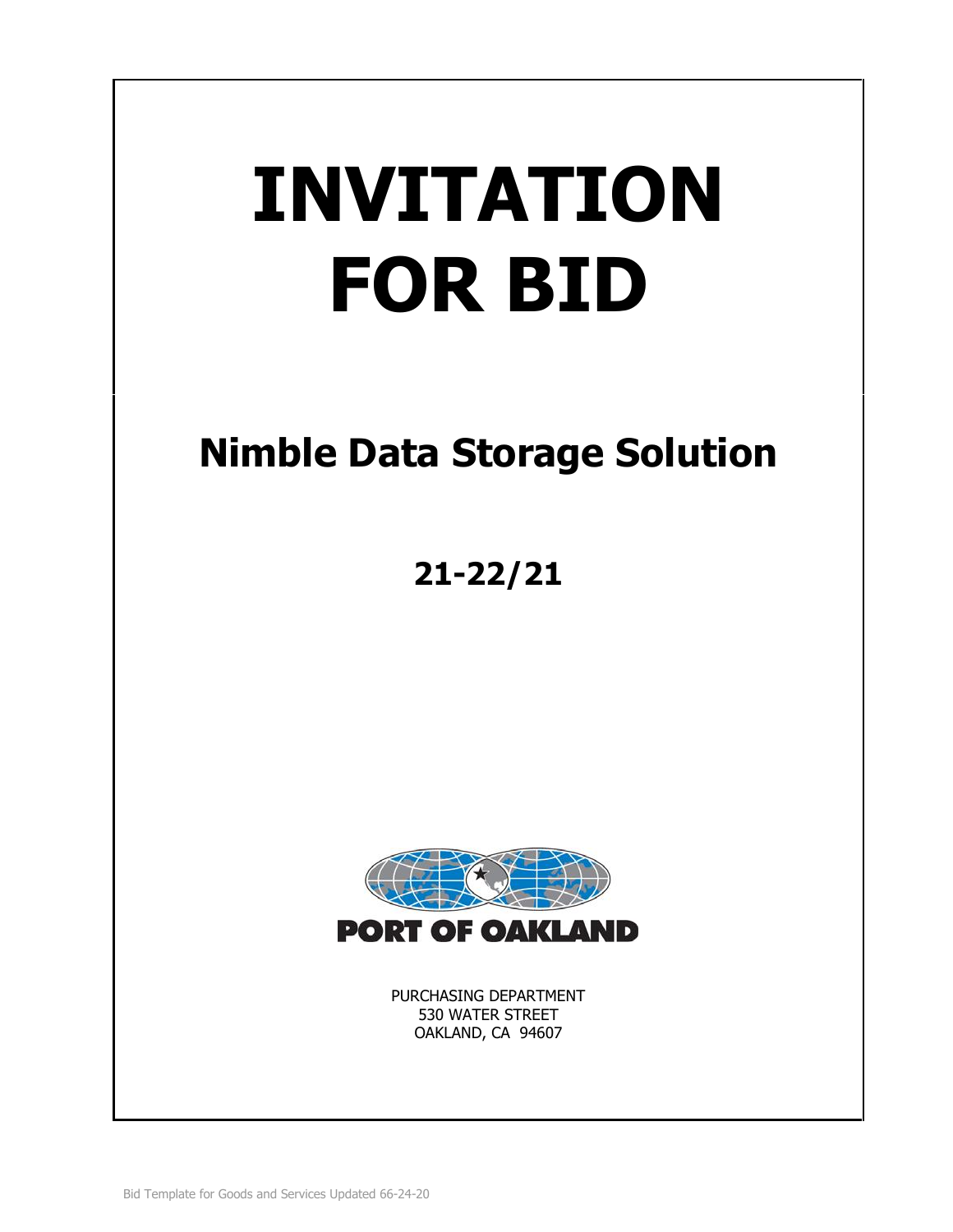

# **INVITATION FOR BID**

# **21-22/21 – Nimble Data Storage Solution**

The Port of Oakland ("Port"), Oakland, California, through the Purchasing Department, is hereby soliciting competitive bids for the above-mentioned project. The successful bidder ("Bidder") will be required to furnish all labor, material, equipment, supplies, applicable taxes, insurance, bonding (if applicable), permits, and licenses to complete this project.

# **General Bid Information**

| <b>Bid Title</b>                     | Nimble Data Storage Solution                                                                                                                                                                                                          |  |  |
|--------------------------------------|---------------------------------------------------------------------------------------------------------------------------------------------------------------------------------------------------------------------------------------|--|--|
| <b>Bid Type</b>                      | Goods & Services                                                                                                                                                                                                                      |  |  |
| <b>Bid Number</b>                    | $21 - 22/21$                                                                                                                                                                                                                          |  |  |
| <b>Bid Issued</b>                    | November 29, 2021                                                                                                                                                                                                                     |  |  |
| <b>Issuing Department</b>            | <b>Information Technology</b>                                                                                                                                                                                                         |  |  |
| <b>Pre-bid Meeting</b>               | N/A                                                                                                                                                                                                                                   |  |  |
| <b>Scheduled Publication</b><br>Date | December 3, 2021                                                                                                                                                                                                                      |  |  |
| <b>Bid Due Date</b>                  | <b>December 17, 2021 until 2:00 p.m.</b> Bids received after the time<br>and date stated shall be returned unopened to the Bidder. All timely<br>submitted Bids are opened at the Submittal Address 15 minutes<br>after they are due. |  |  |

# **Instructions for Submitting Bids**

| <b>Submittal Address</b>                         | Port of Oakland (Second Floor, Purchasing Department)<br>Attn: Nickulaus Sioson<br>530 Water Street<br>Oakland, CA 94607                                                                                                                                          |  |
|--------------------------------------------------|-------------------------------------------------------------------------------------------------------------------------------------------------------------------------------------------------------------------------------------------------------------------|--|
| <b>Submittal Copies</b>                          | One (1) Original                                                                                                                                                                                                                                                  |  |
| <b>Submittal Envelope</b><br><b>Requirements</b> | Bids must be sealed and have the following information clearly<br>marked and visible on the outside of the envelope:<br><b>Bid Number and Title</b><br>$\bullet$<br>Name of Your Company<br>$\bullet$<br>Address<br>$\bullet$<br><b>Phone Number</b><br>$\bullet$ |  |
| <b>Late Submittals</b>                           | Bids received after the time and date stated in the Bid Due Date<br>section shall be returned unopened to the Bidder.                                                                                                                                             |  |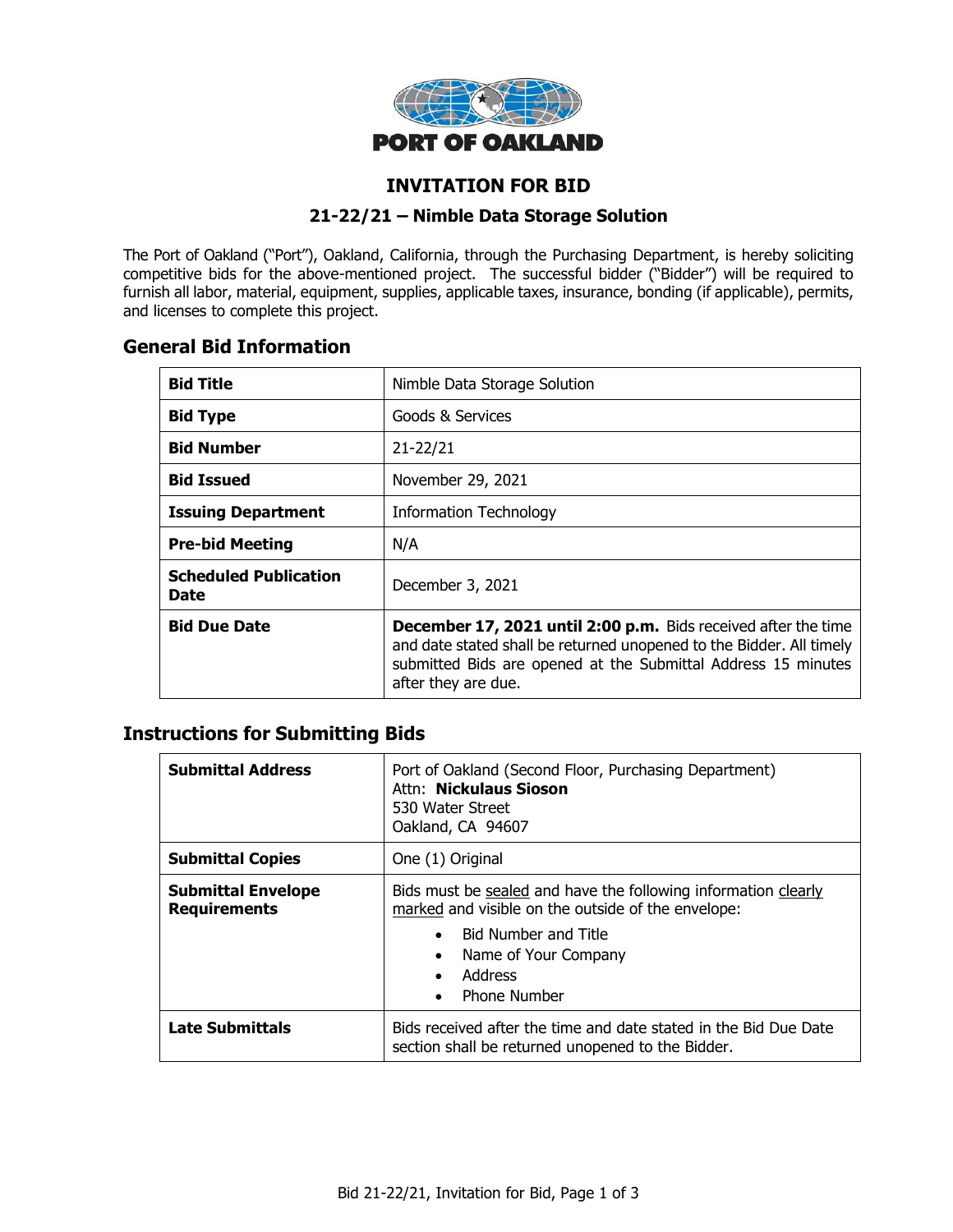# **How to Obtain Bid Documents**

| Location                     | <b>Address</b>                                                                                                                                                                                               |  |  |
|------------------------------|--------------------------------------------------------------------------------------------------------------------------------------------------------------------------------------------------------------|--|--|
| Website                      | http://www.portofoakland.com/business/bids-rfps/                                                                                                                                                             |  |  |
|                              | navigate to the Port of Oakland's main website at:<br>0r<br>http://www.portofoakland.com/, then click on "Bids/RFPs" from the<br>banner on the top of the page, and then scroll down to download<br>the Bid. |  |  |
| <b>Purchasing Department</b> | Please call Nickulaus Sioson at (510) 627-1140 or email<br>nsioson@portoakland.com for any issues downloading<br>– Bid<br>document from Port website or to request an email copy.                            |  |  |

Bid documents may be obtained from the location(s) indicated in the table below:

# **Questions about the Bid or Request for Information**

Questions and or Requests for Information (RFI) must be submitted in writing and can be submitted by email as follows:

| <b>Primary Contact</b>       | Nickulaus Sioson                                                                                                                                                                                                                                                                                                                                                                    |  |  |
|------------------------------|-------------------------------------------------------------------------------------------------------------------------------------------------------------------------------------------------------------------------------------------------------------------------------------------------------------------------------------------------------------------------------------|--|--|
|                              | Email: nsioson@portoakland.com                                                                                                                                                                                                                                                                                                                                                      |  |  |
| <b>Question/RFI Due Date</b> | December 7, 2021 until 4:00 p.m.                                                                                                                                                                                                                                                                                                                                                    |  |  |
|                              | Please submit questions as soon as possible. No questions<br>regarding the specifications will be responded to after the above<br>date. All pertinent questions will be responded to and answered in<br>writing no later than the Response Date listed below.                                                                                                                       |  |  |
| <b>Response Date</b>         | <b>December 9, 2021</b>                                                                                                                                                                                                                                                                                                                                                             |  |  |
|                              | All pertinent questions will be responded to <b>via addendum</b> faxed<br>(or emailed) to all prospective Bidders and placed on the Port's<br>website. Bidders who did not receive a copy of the addendum<br>should download it from the Port's website. See the "How to Obtain<br>Bid Documents" section for our web address. All addenda must be<br>acknowledged on the Bid Form. |  |  |

# **Full Opportunity**

The Port's policy prohibits discrimination or preferential treatment because of race, color, religion, sex, national origin, ancestry, age (over 40), physical or mental disability, cancer-related medical condition, a known genetic pre-disposition to a disease or disorder, veteran status, marital status, or sexual orientation. It is the policy of the Port of Oakland to encourage and facilitate full and equitable opportunities for small local businesses to participate in its contracts for the provision of goods and services. It is further the Port's policy that no discrimination shall be permitted in small local business participation in Port contracts or in the subcontracting of Port contracts. The successful Bidder shall comply with the Port's Non-Discrimination and Small Local Business Utilization Policy.

**Title VI Solicitation Notice:** The Port of Oakland, in accordance with the provisions of Title VI of the Civil Rights Act of 1964 (78 Stat. 252, 42 U.S.C. §§ 2000d to 2000d-4) and the Regulations, hereby notifies all bidders that it will affirmatively ensure that any contract entered into pursuant to this advertisement, disadvantaged business enterprises will be afforded full and fair opportunity to submit bids in response to this invitation and will not be discriminated against on the grounds of race, color, or national origin in consideration for an award.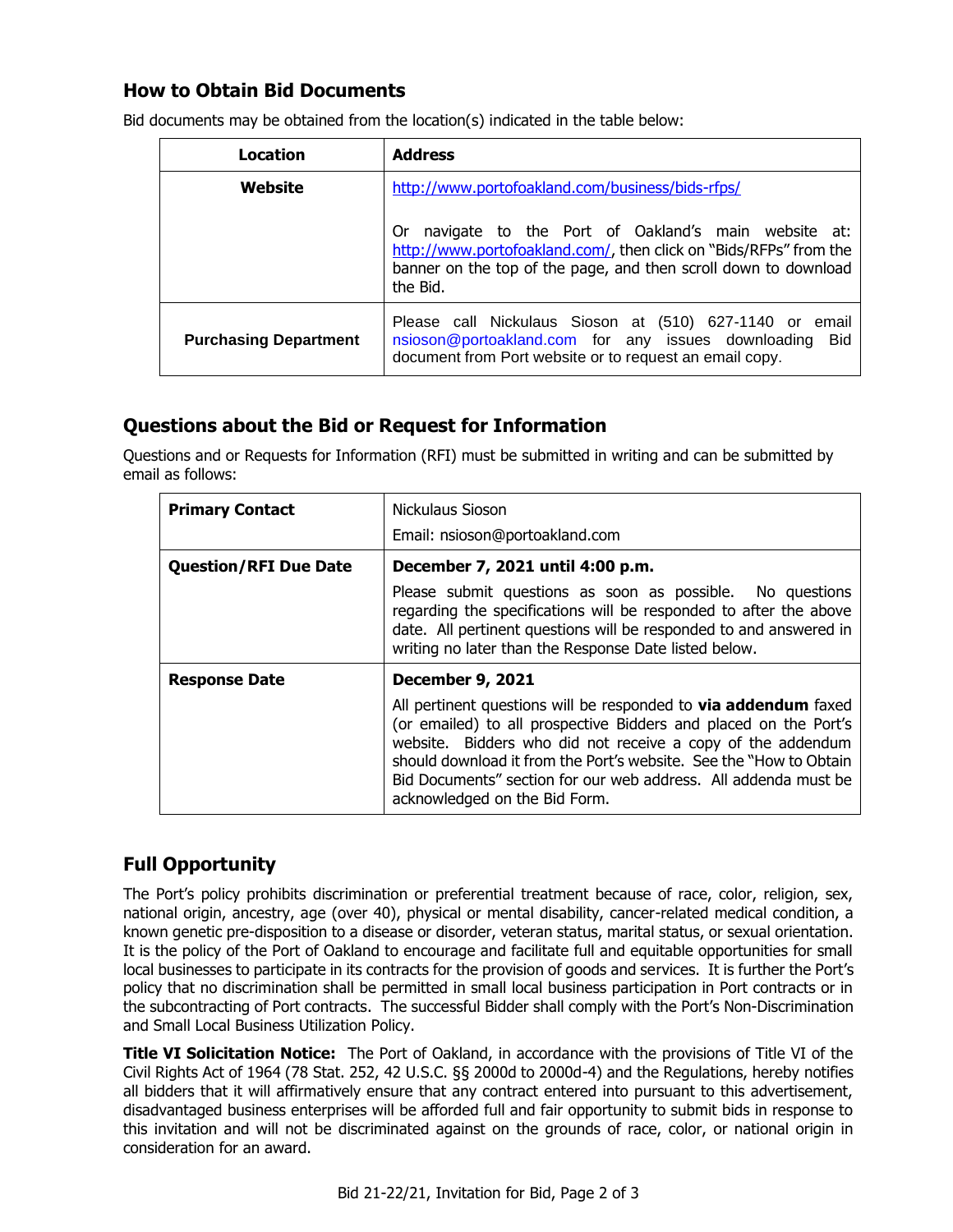The Port reserves the right to reject any or all Bids, to waive any irregularities or informalities not affected by law, to evaluate the Bids submitted, and to award the Contract (or Purchase Order) according to the Bid which best serves the interests of the Port.

John Banisadr, Purchasing Manager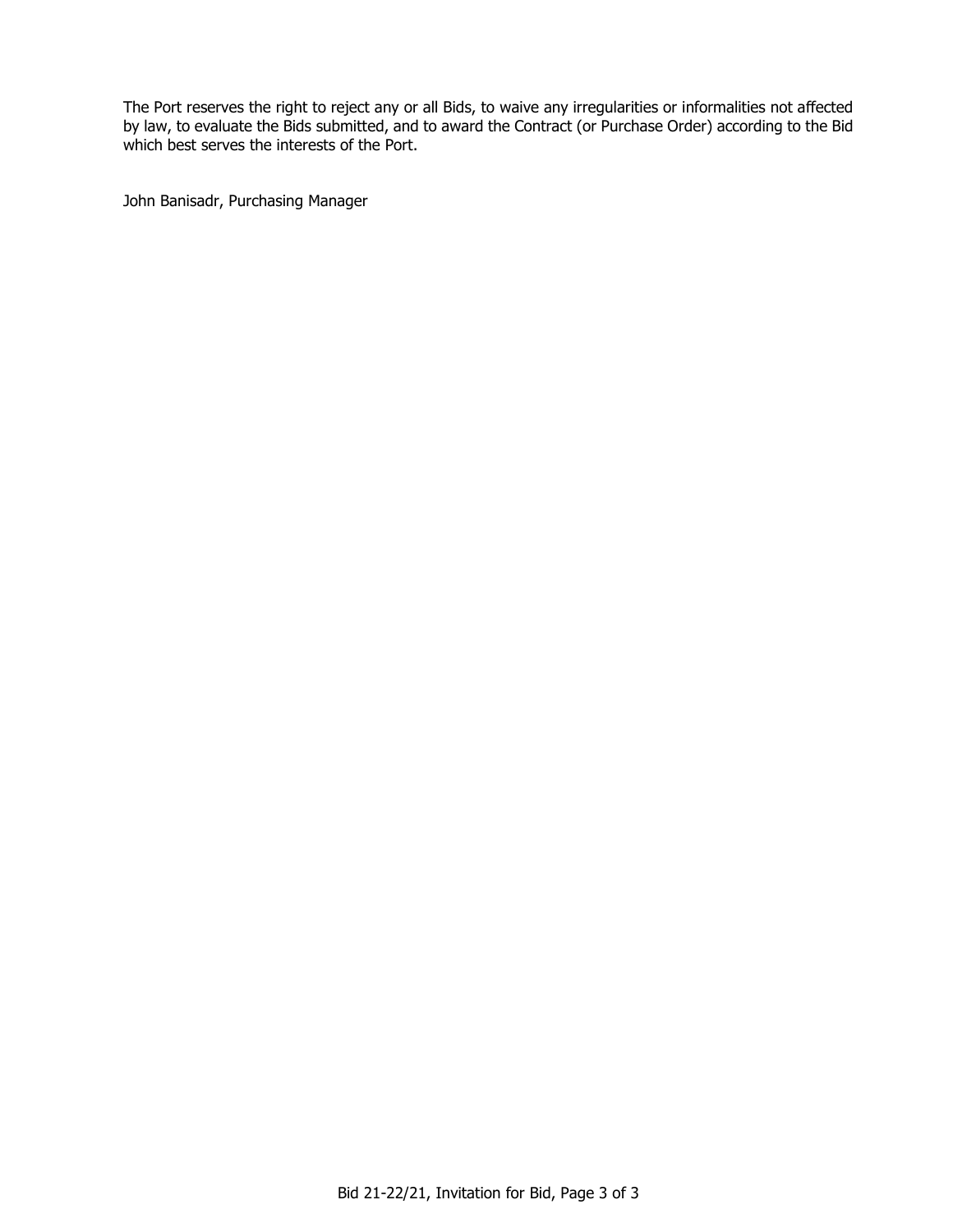# **Attachments:**

|   | Title                                                                                                          | Must Be Returned with Your<br><b>Bid</b> |
|---|----------------------------------------------------------------------------------------------------------------|------------------------------------------|
| 1 | Instruction to Bidders                                                                                         | No                                       |
| 2 | <b>Bid Form</b>                                                                                                | <b>Yes</b>                               |
| 3 | Standard Purchase Order Terms and Conditions                                                                   | No                                       |
| 4 | Supplier Insurance Requirements                                                                                | No.                                      |
| 5 | Non-Collusion Declaration                                                                                      | Yes                                      |
| 6 | City of Oakland City Charter §728 Living Wage<br><b>Information</b><br>A. Employer Self-Evaluation for Port of | No                                       |
|   | Oakland Living Wage                                                                                            | (Required after award.)                  |
|   | B. Certificate of Compliance—Living Wage                                                                       |                                          |
| 7 | Statement of Living Wage Requirements                                                                          | Yes                                      |
| 8 | Statement of Equal Employment Opportunity                                                                      | Yes                                      |

# **Enclosures**

| <b>Title</b> |                              | Must Be Returned with Your<br>Bid |
|--------------|------------------------------|-----------------------------------|
| A            | <b>Product Specification</b> | No                                |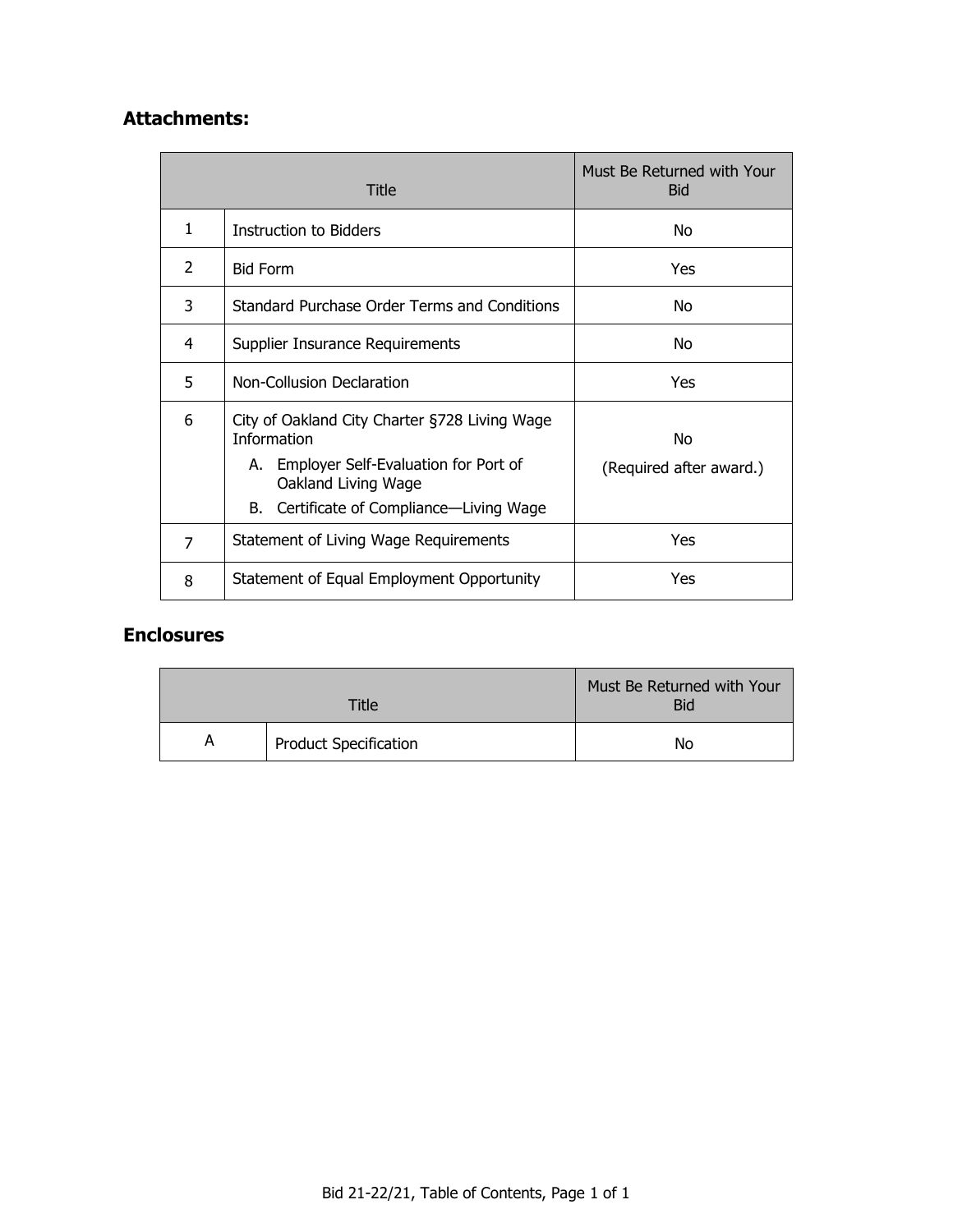



#### **Bid Submission:**

The submission of a Bid shall be considered conclusive evidence that the Bidder has fully investigated and understands all conditions related to the Bid. The Bidder has read and become familiar with all of the Bid Documents, Attachments, Enclosures, and any Contract or Agreements. No claim for adjustment of the provisions of the Agreement shall be honored on the grounds that the Bidder was not fully informed as to its terms or any of these conditions. No verbal interpretation provided to any Bidder as to the meaning or consequence of any portion of the Bid, the Bid Documents or the Contract or Agreement shall be considered binding on the Port. No Bids shall receive consideration by the Port unless made in accordance with the following instructions:

- 1. Port's Legal Name and Jurisdiction: The Port of Oakland (the "Port") is legally known as the **City of Oakland, a Municipal Corporation, Acting by and through its Board of Port Commissioners**. The Port is an independent department of the City of Oakland. The Port has exclusive control and management of all Port facilities and properties. Port facilities and properties consist of marine terminals, a railway intermodal terminal and container storage areas (collectively, the "Seaport"); the Oakland International Airport (the "Airport"); and commercial and industrial land and properties (collectively, "Commercial Real Estate"); and other recreational land, other land, undeveloped land, and water areas, all located in Oakland, CA. The Port issues Purchase Orders under the name Port of Oakland.
- 2. Definition of Bidder: The terms "Bidder", "Consultant", "Contractor", "Respondent", "Seller", "Supplier", and "Vendor" whenever appearing in this Invitation for Bid or any attachments, are used interchangeably to refer to the company or firm submitting a Bid in response to this Invitation for Bid.
- 3. Deadline for Receipt of Bids and Multiple Bids: Bids must be sealed and delivered to the Submittal Address listed in the Invitation to Bid no later than the time specified in the invitation. The Port will place a clock ("Clock") in a conspicuous location at the place designated for submittal of Bids. For purposes of determining the time that a Bid is submitted, the Clock shall be controlling (unless at the time of the receipt the Clock malfunctions, then the Port's clock on its network phone system shall be controlling). The Port suggests that Bids be hand delivered to the Submittal Address in order to ensure their timely receipt. Any Bids mailed via an express mail service, US Postal Service, or other courier service shall not be considered timely received until date and time stamped by the controlling Clock. Any Bids received after the time stated (regardless of the cause of the delay, including whether caused by the express mail service, US Postal Services, other courier service, or the Port's mail handling personnel) shall not be opened and shall be returned, sealed, to the Bidder. No person, Bidder, firm, or corporation shall be allowed to make or file or be interested in more than one Bid unless alternate Bids are specifically called for. A person, firm, or corporation that has submitted a sub-proposal to a Bidder, or that has quoted prices of materials to a Bidder, is not thereby disqualified from submitting a sub-proposal or quoting prices to other Bidders or make a Prime Bid.
- 4. Bidder's Conference: If applicable, a mandatory bidder's conference (Pre-bid Meeting) will be held on the date specified in the Invitation for Bid, for the purpose of acquainting all prospective Bidders with the bid documents. It is imperative that all prospective Bidders attend this conference. The Pre-bid Meeting is mandatory (when indicated) for any party submitting a Bid. If a Bidder fails to attend the Pre-bid Meeting, any Bid submitted by that Bidder will be rejected and returned unopened by the Port. Following this meeting, a site review may be conducted to acquaint Bidders with the site.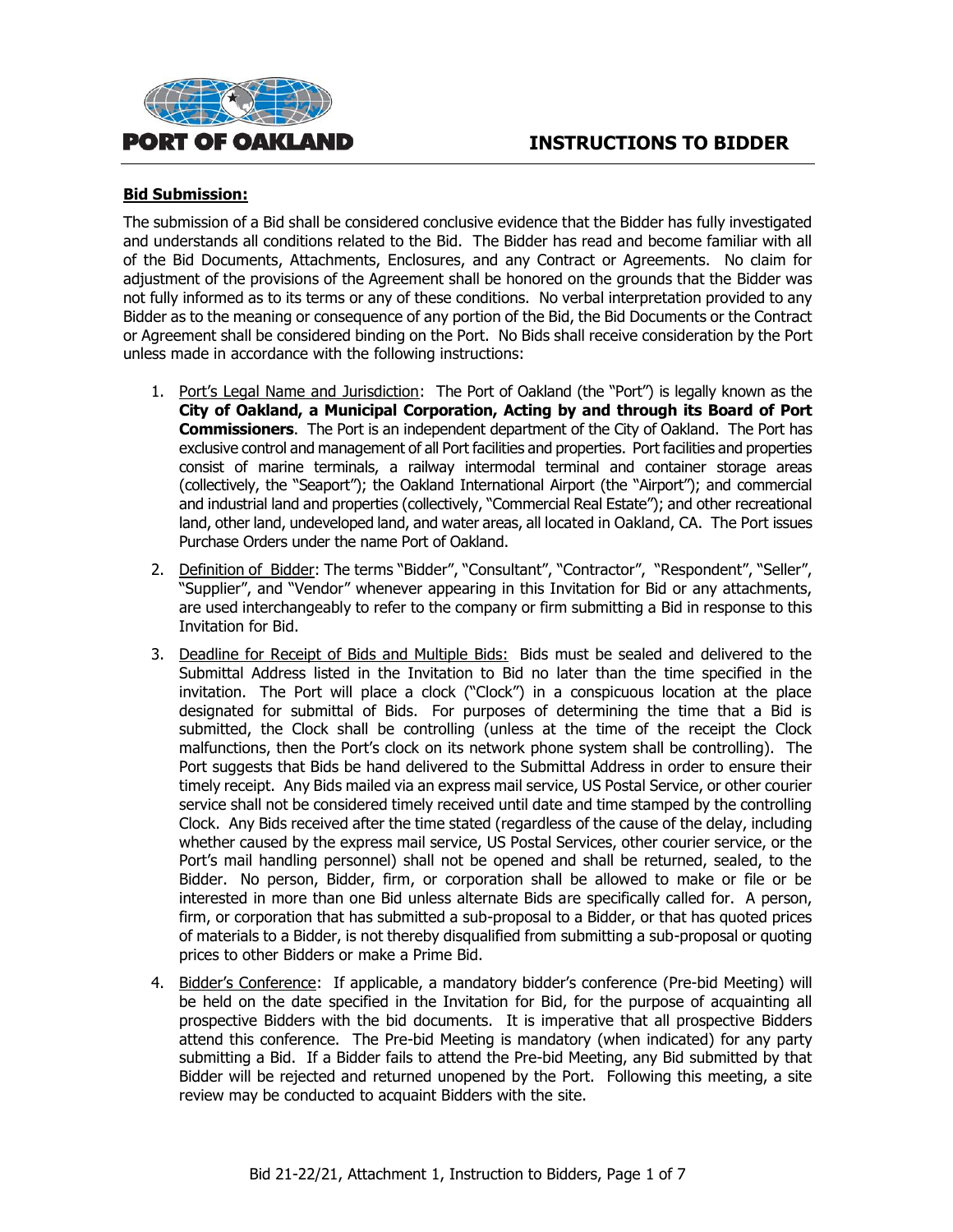- 5. Requests for Information: Any questions relative to the Bid should be in writing and directed to the designee specified in the Invitation for Bid and by the deadline for receipt of questions.
- 6. Bid Information: The information contained in this Bid is provided for the convenience of the Bidders. The Port does not represent or warrant the accuracy of any financial or statistical information contained in this Bid. In addition, any information contained in any other documents issued by the Port, about the Port, may only be relied upon by a Bidder at its sole risk. It is the responsibility of the Bidder and other interested parties to assure themselves that the information in this Bid packet is accurate and complete. The Port and the Board of Port Commissioners, and its employees and advisors, will have no liability arising out of the inaccuracy of any such information.
- 7. Bid Forms: Bids must be made on forms provided by the Port, unless otherwise specified. All items on the form should be filled out. Numbers should be stated in figures and written, and the signatures of all individuals must be in long hand. The completed form should be without interlineations, alterations, or erasures. Discrepancies between multiplication of units of work and unit prices will be resolved in favor of the unit prices. Discrepancies between the indicated sum of any column of numerals and the correct sum thereof will be resolved in favor of the correct sum. In case of conflict between words and numerals, the words shall govern.
- 8. Execution of Forms: Each Bid must give the full business address of the Bidder and must be signed by the Bidder with his or her usual signature. Bids by partnerships must furnish the full names of all partners and must be signed in the partnership name by a general partner with authority to bind the partnership in such matters. Bids by corporations must be signed with the legal name of the corporation, followed by the signature and designation of the president, secretary, or other person authorized to bind the corporation in this matter. The name of each person signing shall also be typed or printed below the signature. When requested by the Port, satisfactory evidence of the authority of the officer signing on behalf of the corporation or partnership shall be furnished. A Bidder's failure to properly sign required forms may result in rejection of the Bid. When applicable, Bids must include the Bidder's California State Contractor's license number and expiration date.
- 9. Joint Venture Agreements: Any Bidder that is a Joint Venture shall include, as part of its Bid, a copy of the Bidder's Joint Venture Agreement, executed and in force, and the Joint Venture agreement may not be modified after the submission to the Port, prior to selection of the Bidder by the Port or thereafter without the written consent of the Port. Any Joint Venture acknowledges that each of the partners of the joint venture is jointly and severally liable under this Agreement, and has provided the Port with a true and accurate copy of the Bidder's Joint Venture Agreement.
- 10. Bid Bond/Bid Security: If this box  $\Box$  is checked, a Bid Security (or Bid Bond) is required with your Bid. The Bid should be accompanied by a Cashier's Check or Bidder's Bond for an amount not less than ten percent (10%) of the Total Bid Price. The cashier's check shall be made payable to the "Port of Oakland" or Bid Bond shall be made payable to the "City of Oakland, a Municipal Corporation Acting by and through its Board of Port Commissioners ("Port")". The Bid Bond accompanying the Bid shall be secured by an admitted surety company, licensed in the State of California, satisfactory to the Port. The Cashier's Check or Bond shall be given as a guarantee that the Bidder will enter into the Contract (or Purchase Order) if awarded the work, and in the case of refusal or failure to enter into the Contract (or Purchase Order) within twenty (20) calendar days after notification of the award of the Contract (or Purchase Order), the Port shall have the right to award to another Bidder. If the Bidder fails or refuses to timely enter into the Contract (or Purchase Order), the Port reserves the right to declare the Bid Bond forfeited and to pursue all other remedies in law or equity relating to such breach including, but not limited to, seeking recovery of damages for Breach of Contract. Failure to provide Bid Security, or Bid Security in the proper amount, will result in rejection of the Bid.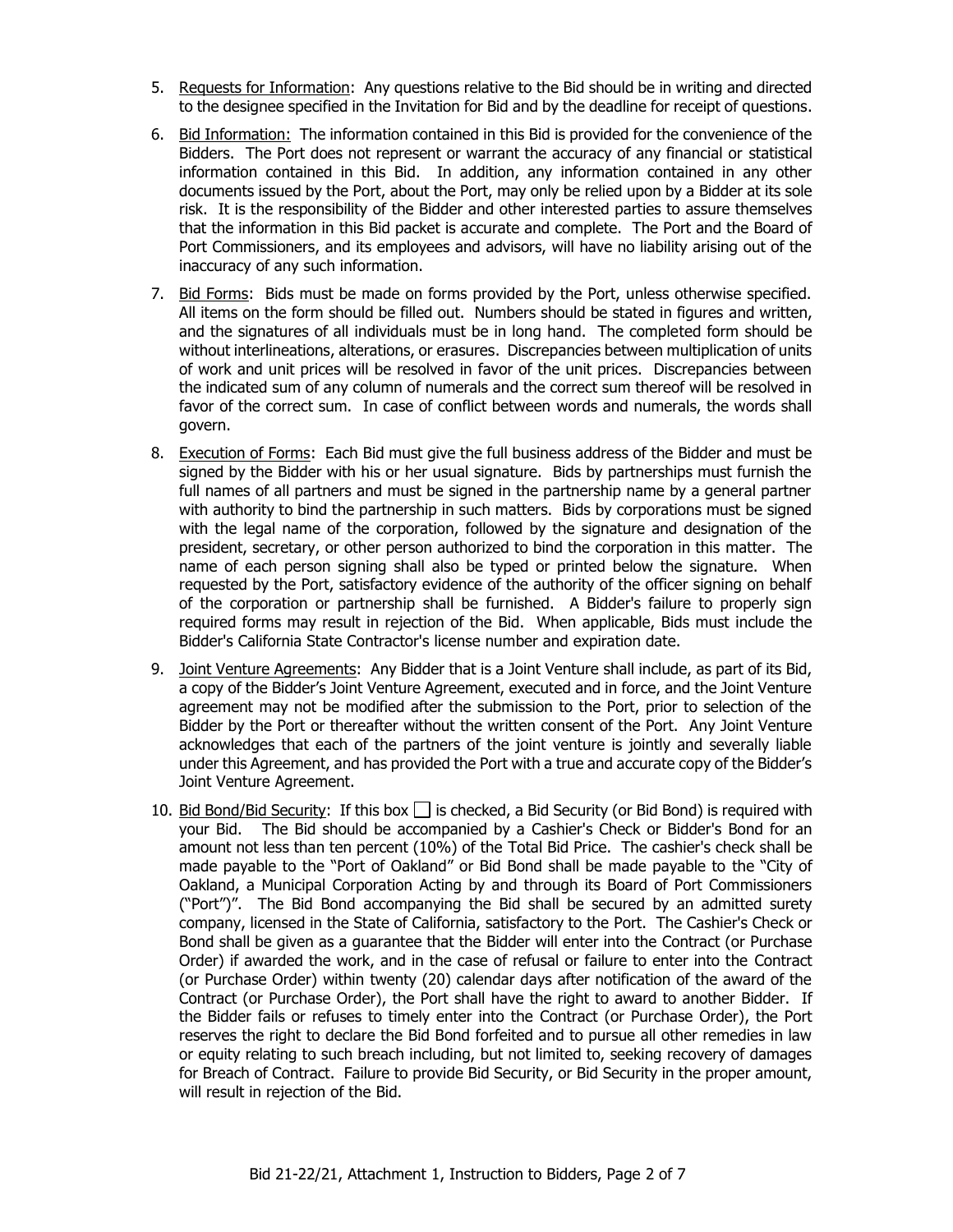- 11. Withdrawal of Bid: Bids may be withdrawn by the Bidders prior to the time fixed for the opening of Bids, but may not be withdrawn after the opening of Bids.
- 12. Responsible Bidder: A Responsible Bidder is defined as a Bidder who has demonstrated the attribute of trustworthiness, as well as quality, fitness, capacity, and experience to satisfactorily perform the work or provide the goods. The Port may conduct such investigation as the Port deems necessary to assist in the evaluation of any Bid and to establish the responsibility, qualifications, and financial ability of Bidders. The Port shall have the right to communicate directly with Bidder's surety regarding Bidder's guaranty. The Port will be the sole determinate of whether a Bidder is considered a Responsible Bidder.
- 13. Evidence of Responsibility: Upon the request of the Port, a Bidder shall submit promptly to the Port satisfactory evidence showing the Bidder's financial resources, the Bidder's experience in the type of work being required (or goods needed) by the Port, the Bidder's organization and workforce available for the performance of the work and any other required evidence of the Bidder's qualifications to perform the proposed work or supply of goods. The Port may consider such evidence before making its decision awarding a Contract (or Purchase Order). Failure to submit evidence of a Bidder's responsibility to perform the proposed work (or goods needed) may result in rejection of the Bid. The Port may check any client reference provided by the Bidder to determine if the Bidder has the experience necessary to provide the goods or perform the services, and to determine the lowest responsive, responsible Bidder.
- 14. Addenda: Any addenda issued during the time of bidding shall become a part of the drawings and specifications issued to Bidders for the preparation of their Bids, and shall constitute a part of the Contract Documents. All addenda shall be numbered and dated and shall be acknowledged by the Bidder on the Bid Form. No addendum will be issued on such requests received later than five (5) calendar days before the scheduled opening of the Bids.
- 15. Minor Informalities, Rejection of Bids and Award of Contract: The Port reserves the right to waive any non-substantial or immaterial irregularities in the Bid and the right to accept or reject any and all Bids, or to accept or reject any portion or combination thereof, or award on the basis of Bid Elements or Total Bid Price, when to do so is in its own best interest. If an award is made, the Port will recommend a Contract (or Purchase Order) be awarded within sixty (60) calendar days after opening of Bids to the lowest responsive, responsible Bidder complying with the requirements of the Contract Documents, subject to the Board of Port Commissioner's approval (if required). The time for awarding the Contract (or Purchase Order) may be extended by the Port with the consent of the lowest responsible Bidder. If the Port does not recommend a Contract (or a Purchase Order) to be awarded to the lowest responsive, responsible Bidder, then the Bid will be cancelled.
- 16. Action by the Board of Port Commissioners: If action by the Board of Port Commissioners is required, the Board of Port Commissioners may approve or reject the Port's recommendation for award with the lowest responsive responsible Bidder, or may reject all Bids. If all Bids are rejected, the Board of Port Commissioners may direct staff to negotiate with any Bidder or call for new Bids.
- 17. Performance Bond: If this box  $\Box$  is checked and your Bid exceeds \$25,000, a Performance Bond is required prior to issuance of a Contract (or Purchase Order). The successful Bidder shall be required to submit the Performance Bond as specified in the Contract Documents. The required Bond shall be calculated on the maximum Total Bid Price. A Bidder's failure to submit the Bond requested shall result in rejection of their Bid and forfeit of their Bid Security.
- 18. Execution of Contract: The successful Bidder shall, within twenty (20) calendar days of Notice of Award of the contract, sign and deliver to the Port, without exception, the executed Port Contract (or Purchase Order) along with the Bonds and any evidence of insurance required by the Contract Documents. In the event the Bidder to whom an award is made fails or refuses to execute the Contract (or Purchase Order) within twenty (20) calendar days from the date of receiving notification that the Contract (or Purchase Order) has been awarded to the Bidder, or fails to provide the required bond and evidence of insurance, the Port may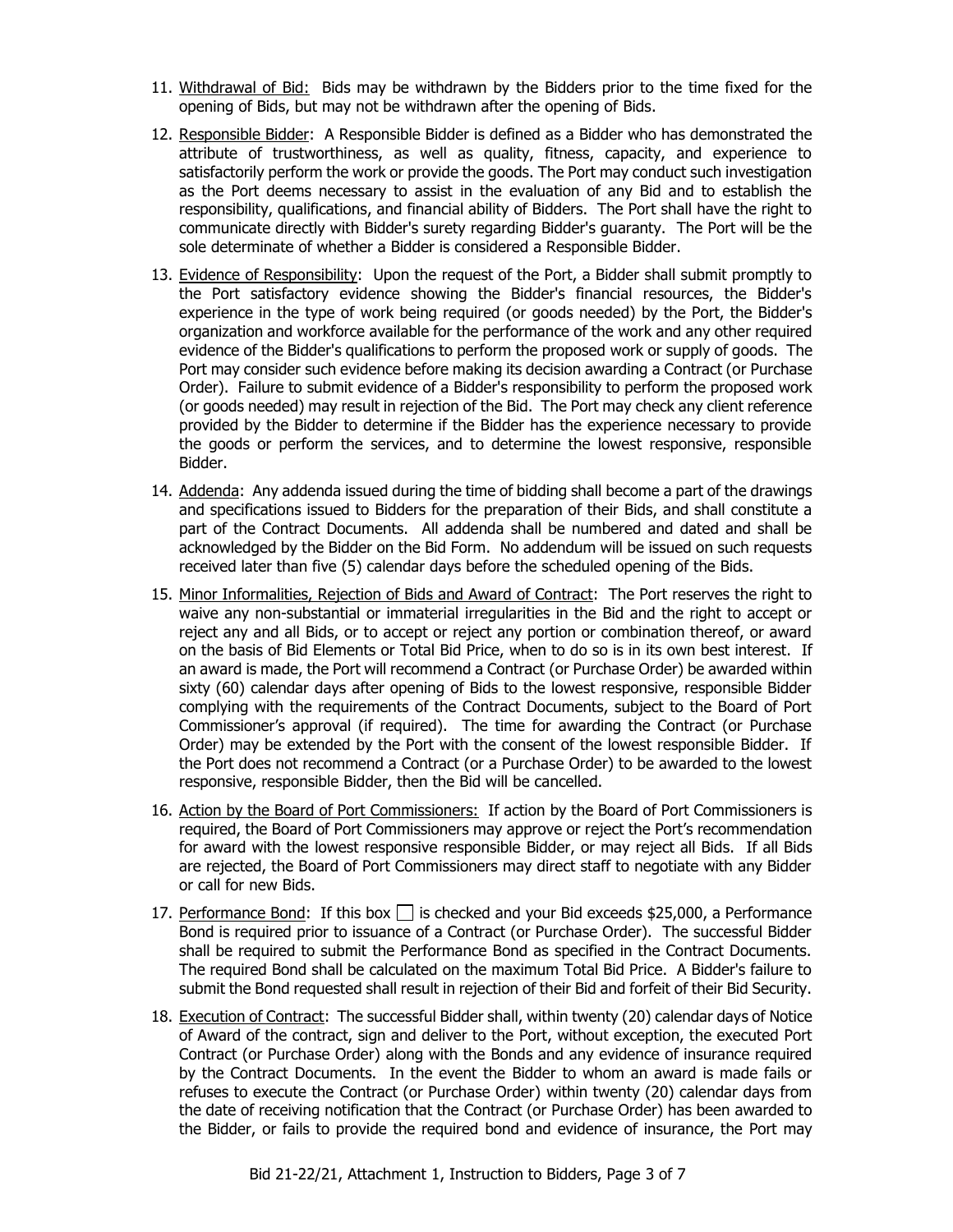declare the Bidder's Bid Security or bond forfeited as damages caused by the failure of the Bidder to enter into the Contract (or Purchase Order), and may award the work to the next lowest responsive, responsible Bidder, or may reject all Bids and, at its sole discretion, call for new Bids.

- 19. Form of Contract: If this box  $\Box$  is checked, the Bidder selected by the Port will be required to execute, without exception, a Contract in form and substance substantially similar to that included in the Bidding package. The Contract and other documents are subject to the approval of the Port and its legal counsel.
- 20. Standard Purchase Order Terms and Conditions: The Port's Standard Purchase Order Terms and Conditions apply to all purchases (unless specifically noted in the Bid package). A copy of the Port's Standard Purchase Order Terms and Conditions is included in this Bid package. By submitting a Bid, Bidder agrees to the Port's Standard Purchase Order Terms and Conditions.
- 21. Drawings and Specifications: If this box  $\Box$  is checked, each Bidder shall be required to return to the Port all drawings and specifications in an un-mutilated condition and without any marks or annotations. All drawings, specifications and other documents used or prepared during the project shall be the exclusive property of the Port.
- 22. Taxes: Taxes shall be included in the Total Bid Price at the current Alameda County uniform local sales and use tax rate.
- 23. Bid Exceptions: All exceptions to the plans and specifications which are taken in response to this Bid must be stated clearly. The taking of Bid exceptions or providing false, incomplete or unresponsive statements may result in the disqualification of the Bid.
- 24. Discounts: Any discounts which the Bidder desires to provide the Port must be stated clearly on the Bid Form itself so that the Port can calculate properly the net cost of the Bid. Offers of discounts or additional services not delineated on the Bid Form will not be considered by the Port in the determination of the lowest responsive, responsible Bidder.
- 25. Quantities: The quantities shown are approximate. The Port reserves the right to increase or decrease quantities as desired.
- 26. Prices: Bidders must quote prices Free on Board (F.O.B). Destination; the Port, unless otherwise noted. Prices should be stated in the units specified and Bidders should quote each item separately.
- 27. Samples: On request, samples of the products being supplied shall be furnished to the Port at no cost to the Port.
- 28. Special Brand Names: In describing any item, the use of a manufacturer or special brand, except in those instances where the product is designated to match others in use on a particular public improvement either completed or in the course of completion, does not restrict bidding to that manufacturer or special brand (unless specifically noted), but is intended only to indicate quality and type of item desired. Bidders may furnish any material, product, thing or service of comparable quality or utility. If a Bidder is requesting substitution of "or equal" item, the make and grade of the article on which the Bid is submitted must be stated in the Bid Form and illustrations and catalogue information submitted. The Port has the sole right to make all decisions on products and supplier selection of "or equal" substitutes.
- 29. Container Costs and Delivery: All costs for containers shall be borne by the Bidder. All products shall conform to the provisions set forth in the Federal, County, State, and City laws for their production, handling, processing and labeling. Packages shall be so constructed to ensure safe transportation to point of delivery.
- 30. Bid Negotiations: A Bid response to any specific item of this Bid Document with terms such as "negotiable", "will negotiate" or similar, will be considered as non-compliance with that specific term.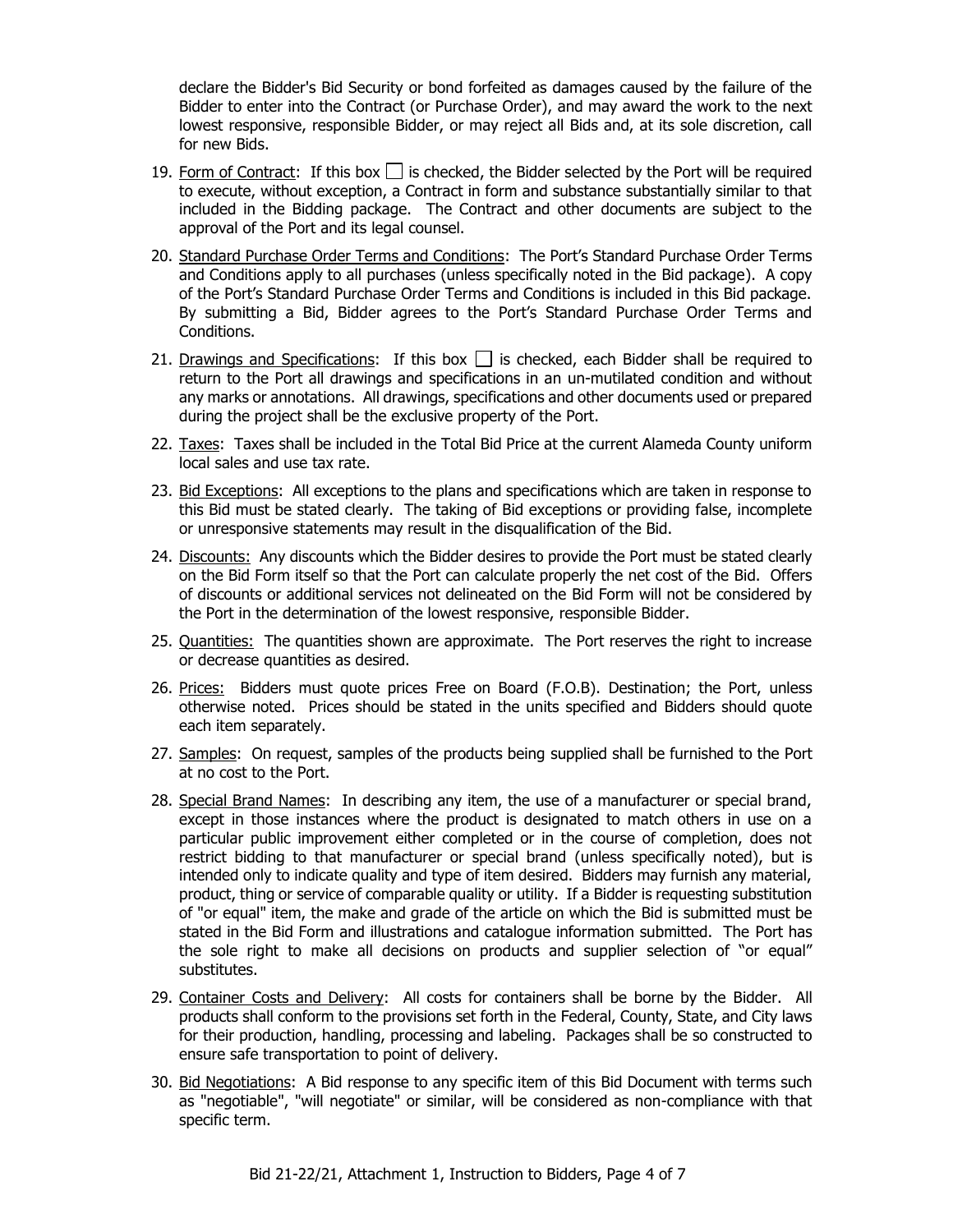- 31. Purchases by Other Public Agencies, the Port, and Additional Quantities: Bidder agrees to extend identical prices and services under the same terms and conditions to other public agencies and the Port (known as "Piggybacking"). Other public agencies may piggyback on this contract for the goods/services and purchase directly from Bidder without additional competitive processes. Each participating agency will execute its own Contract with the Bidder for its requirement and payment will be made directly by the participating agency. Following any initial purchase(s) by the Port, additional quantities of the goods/services listed herein, may be purchased to replace or supplement existing purchases.
- 32. Prevailing Law: In the event of any conflict or ambiguity between these instructions and State or Federal law or regulations, the latter shall prevail. Additionally, all equipment to be supplied or services to be performed under the Bid shall conform to all applicable requirements of Local, State and Federal laws, including, but not limited to, California Labor Code.
- 33. Governing Law and Venue: The Bid Documents, Specifications and related matters shall be governed by and construed in accordance with the laws of the State of California. Legal actions relating to the Bid Documents, Specifications and related matters shall only be brought in the Federal or State Courts of Alameda County, California, to which jurisdiction Bidder irrevocably submits.
- 34. Living Wage Policy: On March 5, 2002, the voters in the City of Oakland passed Measure I, adding to the City Charter Section 728 ("§728") entitled "Living Wage and Labor Standards at Port-assisted Businesses." §728 requires Port Aviation and Maritime businesses that meet specified minimum threshold requirements to pay all nonexempt employees a Living Wage rate established by City Ordinance and adjusted annually based on the Consumer Price Index for the San Francisco, Oakland and San Jose area. (See the enclosed §728 for the current living wage rates.) Specifically, §728 applies to Port contractors and financial assistance recipients with the Aviation or Maritime divisions that have contracts worth more than \$50,000 and that employ more than 20 employees who spend more than 25% of their time on Port-related work. §728 also provides covered employers with incentives to provide health benefits to employees, establishes a worker retention policy, requires covered employers to submit quarterly payroll reports and requires covered employers to allow Port representatives access to payroll records in order to monitor compliance and labor organization representatives access to workforces during non-work time and on non-work sites. Covered employers are responsible for complying with the provisions of §728 from the date the covered contract is entered into. When a Contract (or Purchase Order) is awarded, the Bidder will be required to fill out the following forms included in the Bid packet:
	- Employer Self-Evaluation for Port of Oakland Living Wage Form
	- Certificate of Compliance—Living Wage

Do not include these forms with your Bid. Only after a Contract (or Purchase Order) is issued does the successful Bidder need to return these forms to the Social Responsibility Division. Bidders shall acknowledge the Port's Living Wage Policy and compliance by submitting the "Statement Living Wage Requirements" (included in the Bid packet) with their Bid.

For more information on the Living Wage Policy, see the enclosed forms or call Connie Ng-Wong in the Port of Oakland's Social Responsibility Division at (510) 627-1390.

35. Non-Discrimination Policy: The Port of Oakland prohibits discrimination or preferential treatment because of race, color, religion, sex, national origin, ancestry, age (over 40), physical or mental disability, cancer-related medical condition, a known genetic predisposition to a disease or disorder, veteran status, marital status, or sexual orientation. Each Bidder must adhere to the Port's Non-Discrimination Policy by providing the enclosed "Statement of Equal Employment Opportunity" with their Bid.

In addition, the Port has a Non-Discrimination and Small Local Business Utilization Policy to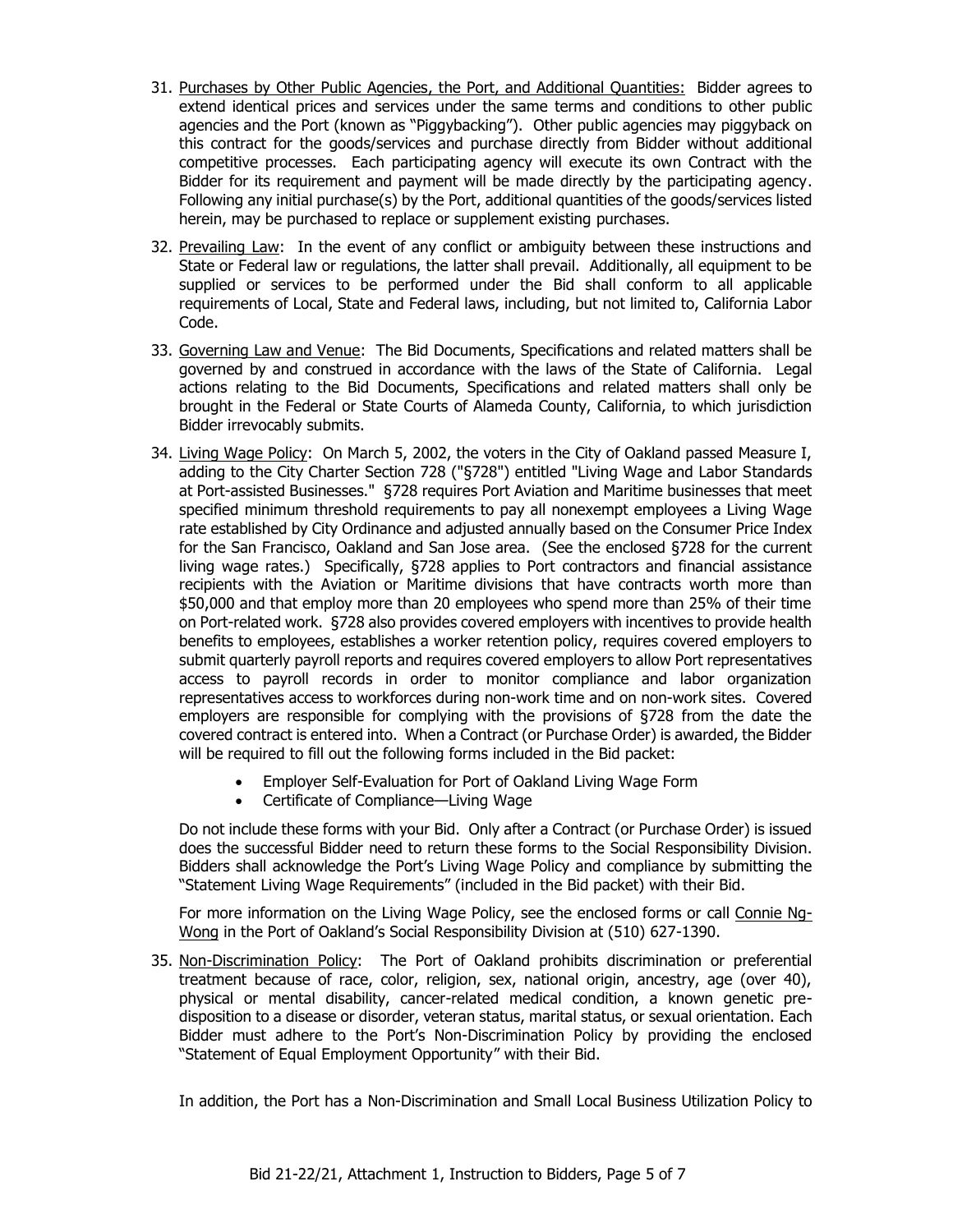encourage the use of small and local business. The entire Non-Discrimination and Small Local Business Utilization Policy is available at:

[http://www.portofoakland.com/files/PDF/responsibility/NDSLBUP\\_00810.pdf](http://www.portofoakland.com/files/PDF/responsibility/NDSLBUP_00810.pdf)

A copy of the Port-certified Small and Local Business Enterprises can also be downloaded at:

[http://srd.portofoakland.com/.](http://srd.portofoakland.com/)

- 36. Examination of Work Site: If applicable, before submitting a Bid, Bidders shall visit the site of the proposed work and shall fully inform themselves of all conditions in and about the work site, the building or buildings, if any, and any work that may have been done thereon. However, no Bidder shall visit the site without prior authorization by the Port.
- 37. Licenses: Each Bidder, and their subcontractors, if any, must possess all appropriate and required licenses (including a California Contractor's License, if applicable) or other permits to perform the work or provide the goods as identified in this Bid packet. Upon request, each Bidder shall furnish the Port with evidence demonstrating possession of the required licenses or permits. Failure to submit such evidence to the Port's satisfaction may result in rejection of the Bid.
- 38. Public Records Act: Under the Public Records Act (Gov. Code § 6250 et seq.), the Port may be obligated to make available to the public the submitted Bids and all correspondence and written questions submitted during the Bid process. Any trade secrets or proprietary financial information, which a Bidder believes should be exempted from disclosure, shall be specifically identified and marked as "CONFIDENTIAL". Blanket-type identification by designating whole pages or sections shall not be permitted and shall be invalid. The specific information must be clearly identified as such. The Port reserves the right to independently determine whether any document is subject to disclosure and to make such information available to the extent required by applicable law, restriction or notice to Respondent.
- 39. Protest Procedures:Any Bidder that has timely submitted a responsive bid that contends or claims that the Port's proposed award of the subject contract fails to comply with the Port's rules and regulations or with law must file a protest in accordance with the provisions set forth below:
	- 1. Any protest must be submitted in writing to Daria Edgerly, Secretary of the Board, and received by the Port no later than 5:00 p.m. by the third (3rd) business day following the date of Bid opening.
		- 2. The protest must include the name, address and telephone number of the person representing the protesting party.
		- 3. The initial protest document must contain a complete statement of the basis for the protest, including in detail, all grounds for protest including referencing the specific portion of the solicitation document that forms the basis for the protest, and including without limitation all facts, supporting documentation, legal authorities and argument in support of the grounds for the protest. Any matters not set forth in the written protest shall be deemed waived. All factual contentions must be supported by competent, admissible and credible evidence.

Any protest not conforming to the foregoing shall be rejected by the Port without recourse.

40. Conflicts of Interest: By submitting a Bid, the Bidder represents that it is familiar with Section 1090 and Section 87100 et seq. of the California Government Code, and that it does not know of any facts that constitute a violation of said sections in connection with its Bid. Bidder also represents that its Bid has completely disclosed to the Port all facts bearing upon any possible interests, direct or indirect, which Bidder believes any member of the Port, or other officer, agent or employee of the Port or any department presently has, or will have, in any agreement arising from this Bid, or in the performance thereof, or in any portion of the profits there under. Willful failure to make such disclosure, if any, shall constitute ground for rejection of the Bid or termination of any agreement by the Port for cause. Bidder agrees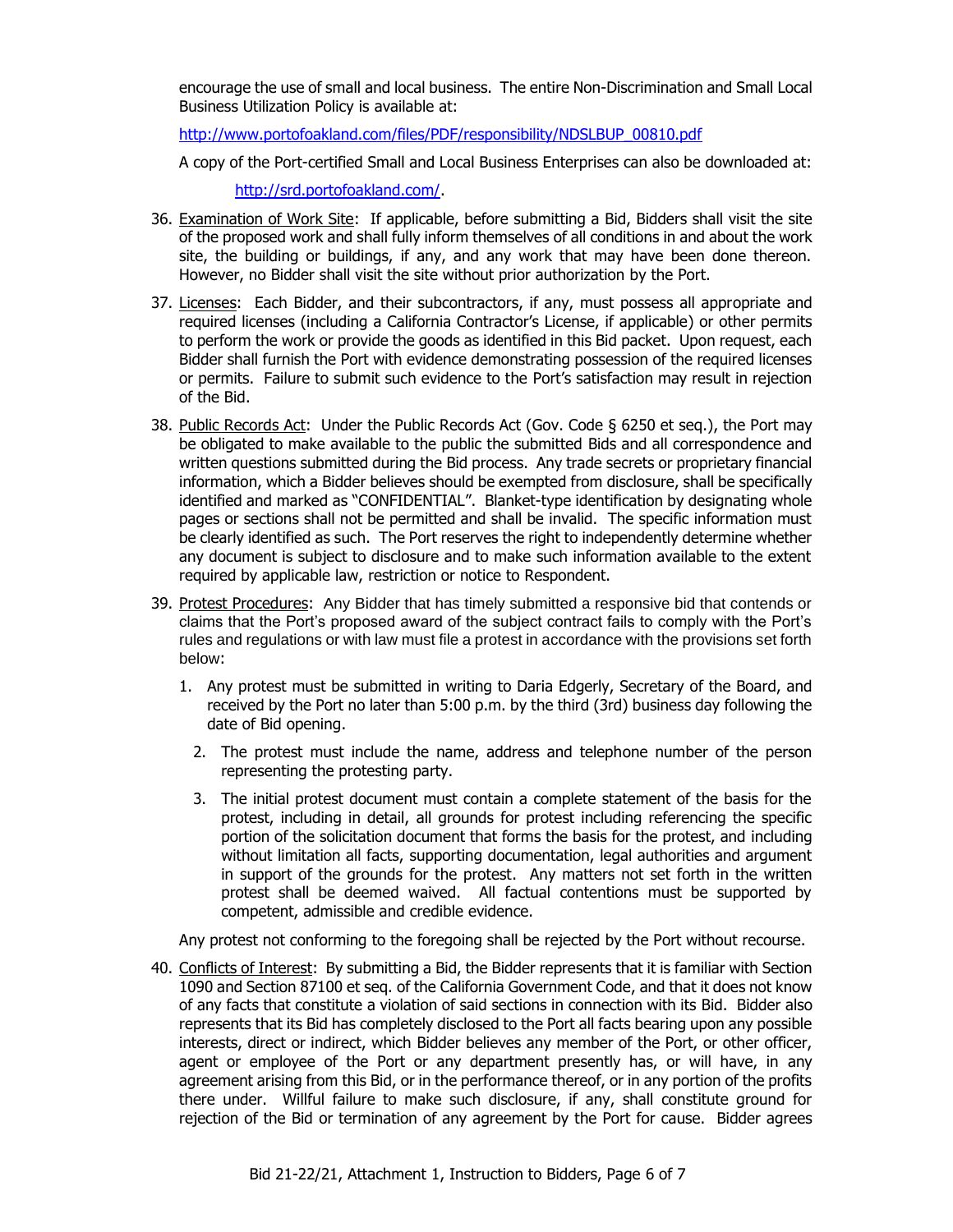that if it enters into a Contract (or Purchase Order) with the Port, it will comply with all applicable conflict of interest codes adopted by the City of Oakland and Port of Oakland and their reporting requirements.

41. Bidder's Relationship: The Bidder's relationship to the Port shall be that of independent contractor and shall not be deemed to be that of an officer, agent, or employee of the Port.

End of Section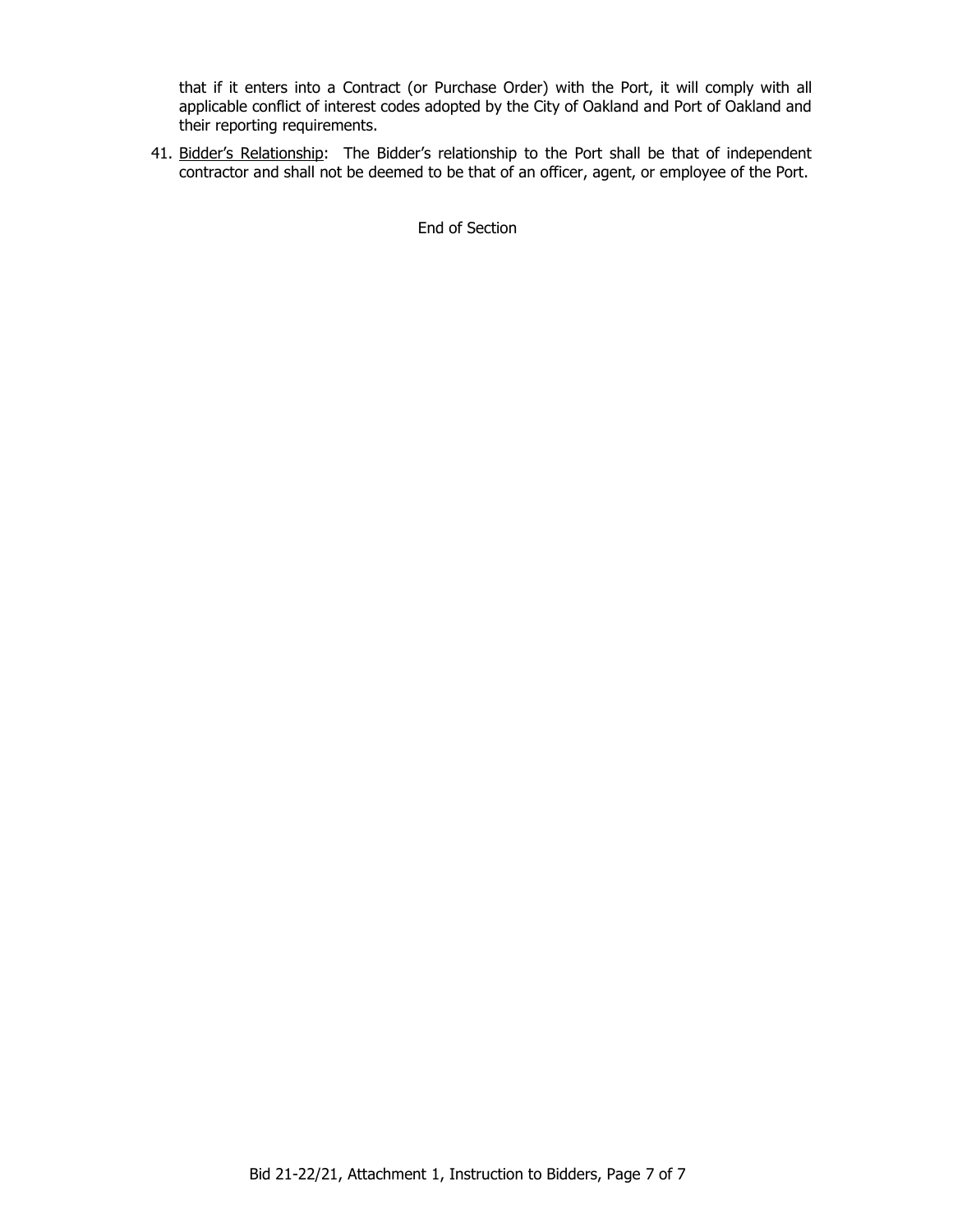

# **BID FORM (Page 1 of 6)**

The undersigned having carefully examined the location of the proposed work, the local conditions of the place where the work or services is to be done, the Invitation for Bid, the Instructions to Bidders, the Standard Purchase Order Terms and Conditions, the Supplier Insurance Requirements, all Bid Documents, including the Specifications and all of the contract documents for this project, and any Attachments, Addenda, Enclosures, and the Port of Oakland's sample Contract (if applicable), proposes to perform the work or provide the goods, including all of its component parts, and to furnish any and all required labor, materials, equipment, insurance, permit, bonding, transportation and services required for this project or delivery of goods and services in strict conformity with the Plans and Specifications prepared, including any Addenda, within the time specified for the lump sum price (including all taxes) of:

# **Total Bid Price (Including all Taxes)**

| Total Bid Price of: \$ |                                                    | (Numeric amount) |
|------------------------|----------------------------------------------------|------------------|
|                        |                                                    | (Written amount) |
|                        | Written amount prevails if any discrepancy exists. |                  |

# **Agreement Terms**

- 1. If awarded the Contract (or Purchase Order), the undersigned hereby agrees to sign said Contract (or Purchase Order), and furnish the necessary Performance Bond (if applicable), and Insurance within twenty (20) calendar days after the Notice of the Award of this Contract (or Purchase Order) and agrees to commence work within ten (10) calendar days after any verbal or written Notice to Proceed is issued by the Port.
- 2. The undersigned has checked carefully all the above figures and understands that the Port will not be responsible for any errors or omissions on the part of the undersigned in making up this Bid.
- 3. The Port of Oakland reserves the right to reject any or all Bids, to waive any irregularities or informalities not affected by law, to evaluate the Bids submitted and to award the Contract (or Purchase Order) according to the Bid which best serves the interests of the Port.
- 4. All pages of this Bid Form must be completed and signed in ink. The Bid will be awarded to the lowest responsive, responsible Bidder(s).

| Bidder's Name: |  | Initials: |
|----------------|--|-----------|
|----------------|--|-----------|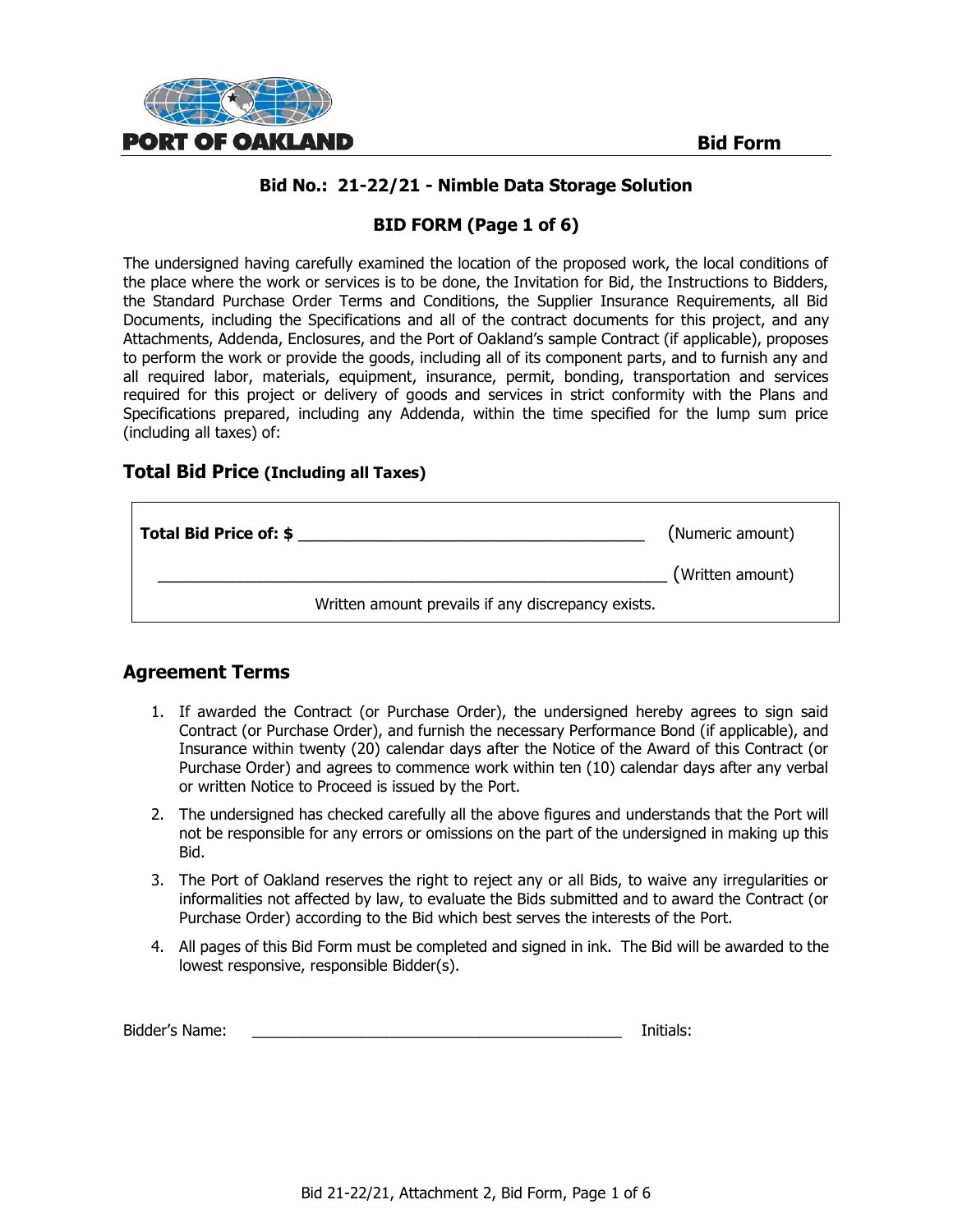# **BID FORM (Page 2 of 6)**

# **A. Detail Cost Information: Nimble Data Storage Solution**

| I. Nimble HF60 Array - 126TB RAW, 17.28TB Cache, 4x10GbE Ports<br>HF60 Array w/ 126TB RAW, 17.26TB Cache, 4x10GbE Ports |                |                                          |                |                                      |                   |                       |
|-------------------------------------------------------------------------------------------------------------------------|----------------|------------------------------------------|----------------|--------------------------------------|-------------------|-----------------------|
| No.                                                                                                                     | Part No.       | <b>Description</b>                       | <b>QTY</b>     | <b>Taxable</b>                       | <b>Unit Price</b> | <b>Extended Price</b> |
| I.A                                                                                                                     | Q8H40A         | HPE NS HG60 Hybrid CTO Base Array        | $\mathbf{1}$   | $YES$ NO<br>$\sim$                   | \$                | \$                    |
| I.B                                                                                                                     | Q8B56B         | HPE NS HF40/60 Hybrid 126TB FIO HDD Bndl | 1              | $\Box$ YES $\Box$ NO                 | $\frac{1}{2}$     | \$                    |
| I.C                                                                                                                     | Q8C17B         | HPE NS 2x10GbE 4p FIO Adptr Kit          | $\overline{2}$ | $YES$ NO                             | \$                | \$                    |
| I.D                                                                                                                     | <b>R0P05A</b>  | HPE NS HF40/60 17.28TB FIO Cache Bndl    | 1              | $YES$ NO                             | \$                | \$                    |
| I.E                                                                                                                     | R0P83A         | HPE NS NEMA 5-15P to C19 FIO US Pwr Cord | 2              | $\Box$ YES $\Box$ NO                 | $\frac{1}{2}$     | \$                    |
| I.F                                                                                                                     | <b>R3P91A</b>  | HPE NS AF/HF Array Standard Trk          | 1              | $YES$ NO                             | \$                | \$                    |
| II. HPE NS NOS Default FIO Software                                                                                     |                |                                          |                |                                      |                   |                       |
| II.A                                                                                                                    | Q8G27B         | HPE NS NOS Default FIO Software          | $\mathbf{1}$   | $\blacksquare$ YES $\blacksquare$ NO | $\frac{1}{2}$     | \$                    |
| <b>III. Nimble Installation Services</b>                                                                                |                |                                          |                |                                      |                   |                       |
| III.A                                                                                                                   | <b>HA114A1</b> | HPE Installation and Startup Service     | $\mathbf{1}$   | $YES$ NO<br>l.                       | \$                | \$                    |
| III.B                                                                                                                   | HA114A1#5MR    | HPE NS Array Start up SVC                | 1              | $\vert$ YES $\vert$ NO<br>$\sim$     | $\frac{1}{2}$     | \$                    |

**Bidder's Name: Title:**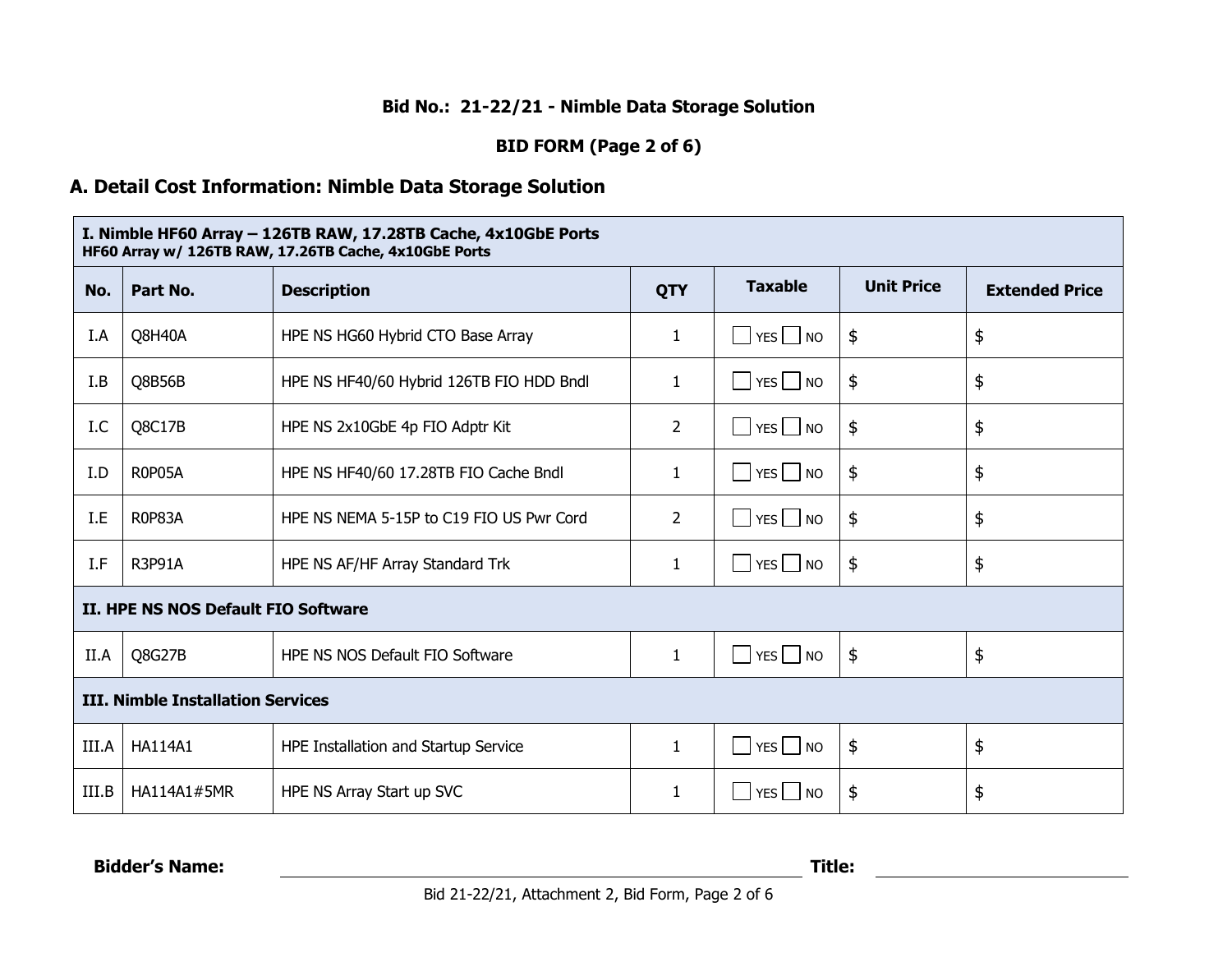# **BID FORM (Page 3 of 6)**

| IV. Support - 5 Years 4 H Parts Exchange                                         |             |                                          |                |                      |                   |                       |
|----------------------------------------------------------------------------------|-------------|------------------------------------------|----------------|----------------------|-------------------|-----------------------|
| No.                                                                              | Part No.    | <b>Description</b>                       | <b>QTY</b>     | <b>Taxable</b>       | <b>Unit Price</b> | <b>Extended Price</b> |
| IV.A                                                                             | HT6Z0A5     | HPE NS 5Y 4H Parts Exchange Support      | 1              | $\Box$ YES $\Box$ NO | \$                | \$                    |
| IV.B                                                                             | HT6Z0A5#ZFT | HPE NS HF40/60 Hybr 126TB HDD Bndl Supp  | 1              | $\Box$ Yes $\Box$ No | \$                | \$                    |
| IV.C                                                                             | HT6Z0A5#TDP | HPE NS HF40/60 17.28TB FIOCacheBndl Supp | 1              | $YES$ NO             | \$                | \$                    |
| IV.D                                                                             | HT6Z0A5#ZFK | HPE NS HF60 Hybrid Base Array Supp       | 1              | $YES$ NO             | \$                | \$                    |
| IV.E                                                                             | HT6Z0A5#ZG0 | HPE NS 2x10GbE 4p Adptr Supp             | $\overline{2}$ | $\Box$ YES $\Box$ NO | \$                | \$                    |
| (TAXABLE ITEMS) Product Total                                                    |             |                                          |                | $\frac{1}{2}$        |                   |                       |
| (NON-TAXABLE ITEMS) Service/Support Total                                        |             |                                          |                | $\frac{1}{2}$        |                   |                       |
| YES NO Taxable   Shipping Cost                                                   |             |                                          |                | $\frac{1}{2}$        |                   |                       |
| <b>Other Charges: Please Specify</b>                                             |             |                                          |                | \$                   |                   |                       |
| ONLY FOR TAXABLE ITEMS - (Alameda County, City of Oakland Sales Tax @ 10.25%)    |             |                                          | $\frac{1}{2}$  |                      |                   |                       |
| (Write this amount in the Total Bid Price BID FORM Page 1 of 6) Total Bid Amount |             |                                          | $\frac{1}{2}$  |                      |                   |                       |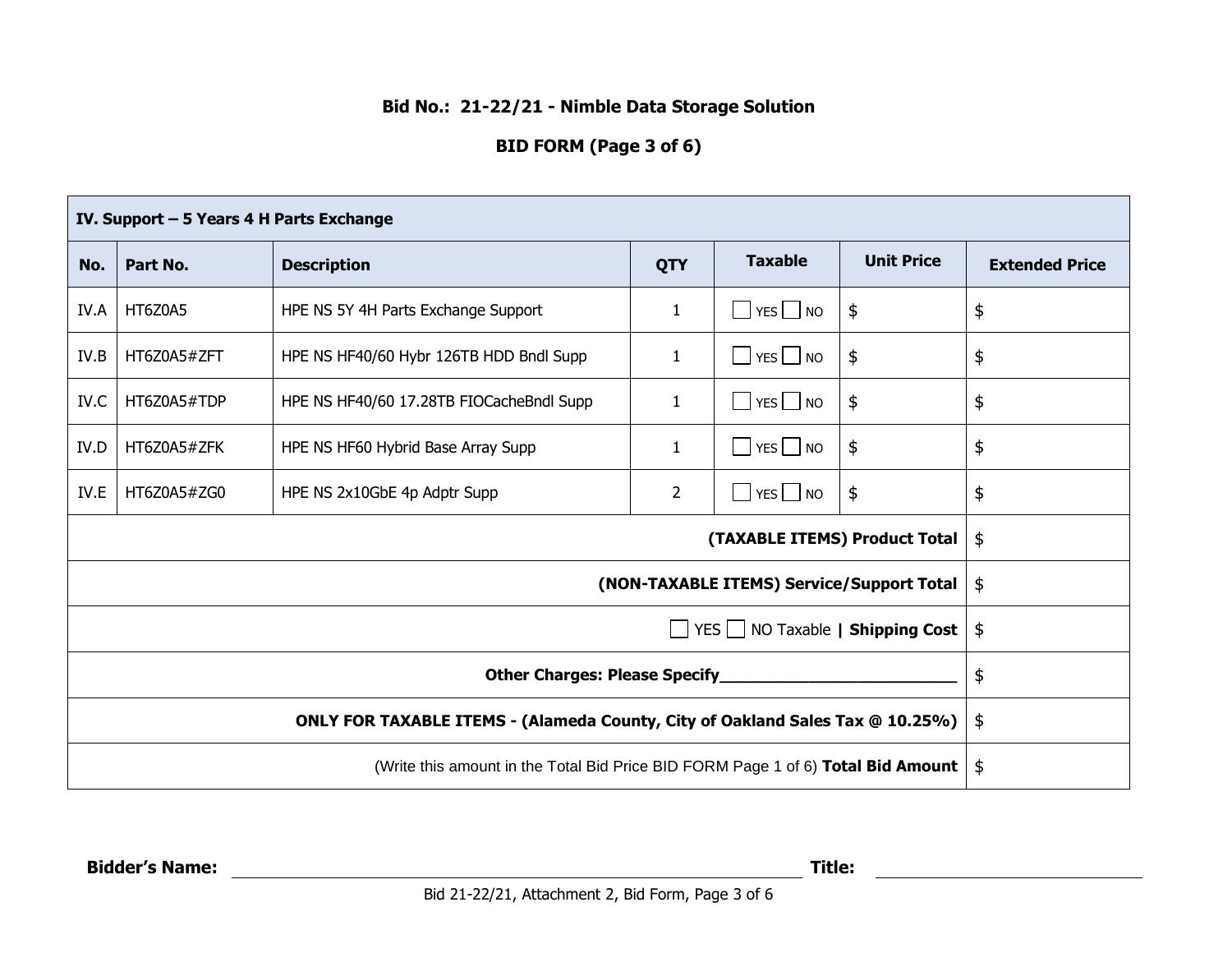# **BID FORM (Page 4 of 6)**

DELIVERY SCHEDULE Delivery required on or before March 31, 2022: \_\_\_\_\_\_\_\_\_\_\_\_\_\_\_\_\_\_\_ If you are able to meet the stated date, then write in the date; otherwise, indicate the number of days after receipt of a Purchase Order the equipment will be delivered to the Port.

By submitting a bid, Bidder hereby certifies the following information (by checking the box below):

| YES   NO             | Bidder is a Nimble Registered Partner/Authorized Reseller                                                                                                                                                                            |
|----------------------|--------------------------------------------------------------------------------------------------------------------------------------------------------------------------------------------------------------------------------------|
| YES NO               | Products are new and in their original box                                                                                                                                                                                           |
| $\Box$ YES $\Box$ NO | Total Bid Price valid for 60 days                                                                                                                                                                                                    |
| YES   NO             | Bidder has the certification/specialization level required by Nimble Storage to support both product sale and support pricing.                                                                                                       |
| YES NO               | Bidder confirms it has sourced all Manufacturer products submitted in this offer from Manufacturer or through Manufacturer<br>Authorized Channels only, in accordance with all applicable laws and policies at the time of purchase. |
| YES NO               | Bidder can provide a copy of the End User license agreement to Buyer and shall warrant that all Manufacturer software is<br>licensed originally to Buyer as the original licensee authorized to use the Manufacturer Software.       |

In the event there are questions pertaining to the validity of the Nimble/HPE products, the Port of Oakland reserves the right to verify the origin of the products with Nimble Storage/HPE. In the event the products have been acquired from unauthorized channels, the Port of Oakland further reserves the right to return the products for a full refund.

**Bidder's Name: Title:**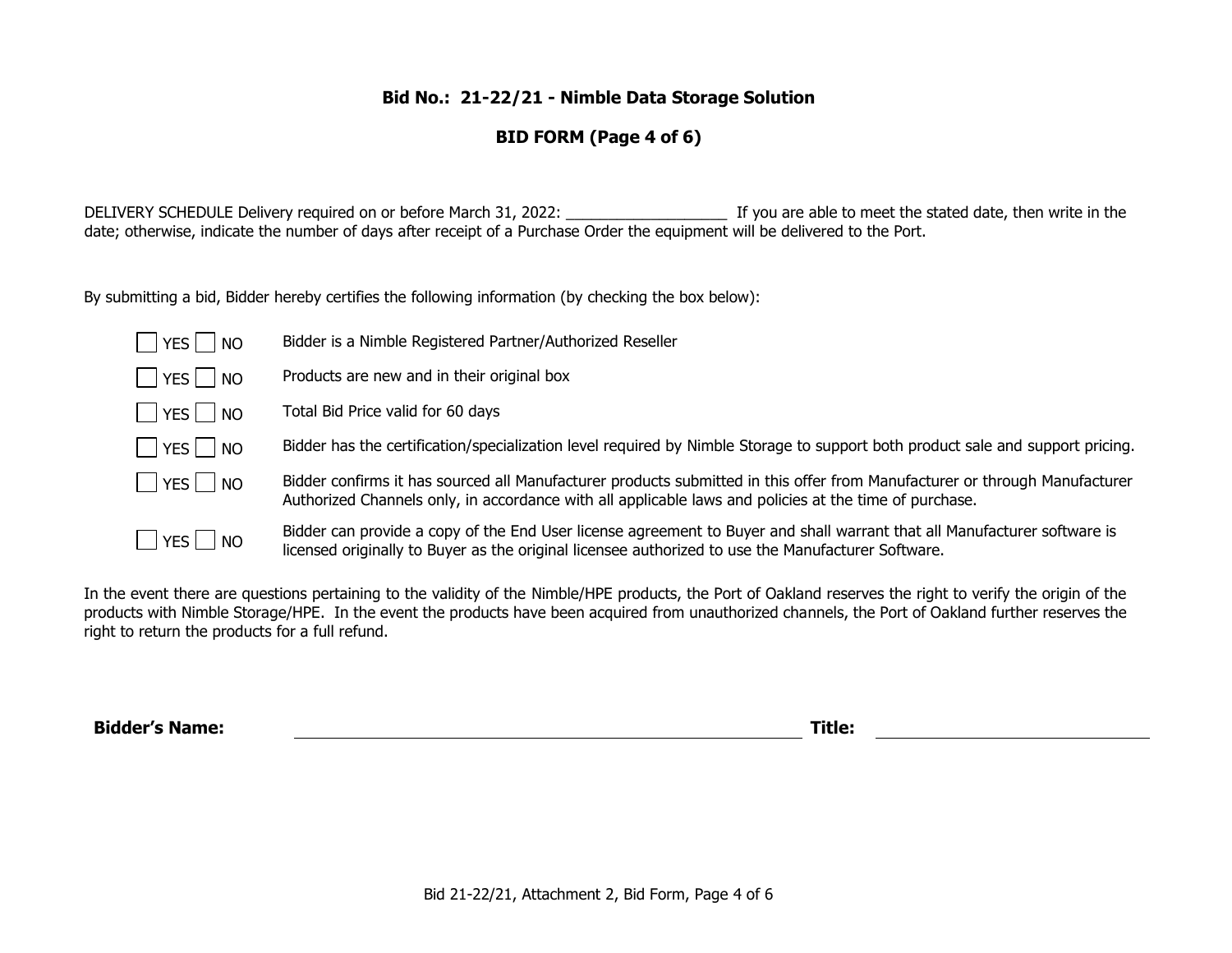# **BID FORM (Page 5 of 6)**

#### **Agreement Terms Continued**

- 1. The undersigned has checked carefully all the above figures and understands that the Port will not be responsible for any errors or omissions on the part of the undersigned in making up this Bid.
- 2. The Port of Oakland reserves the right to reject any or all Bids, to waive any irregularities or informalities not affected by law, to evaluate the Bids submitted and to award the Contract (or Purchase Order) according to the Bid which best serves the interests of the Port.
- 3. All pages of this Bid Form must be completed and signed in ink. The Bid will be awarded to the lowest responsive, responsible Bidder(s).

# **Bid Bond/Bid Security**

If applicable (see the Instructions to Bidders), each Bid shall be accompanied by a cashier's check payable to the "Port of Oakland", or a Bidder's bond executed by an admitted surety insurer, licensed to do business in the State of California as a surety, made payable to the "City of Oakland, a Municipal Corporation Acting by and through its Board of Port Commissioners ("Port")" in an amount not less than ten percent (10%) of the maximum amount of the Total Bid Price. The check or Bid Bond shall be given as a guarantee that the Bidder to whom the Contract (or Purchase Order) is awarded shall execute the contract documents and shall provide the required Performance Bond as specified therein within twenty (20) calendar days after the Notification of the Award of the Contract (or Purchase Order).

**Amount** – Bidders must enclose an amount of not less than ten (10) percent of the entire Bid as either:

|                                                                                                               | <u> 1989 - Johann Stoff, amerikansk politiker (d. 1989)</u>                                                          |
|---------------------------------------------------------------------------------------------------------------|----------------------------------------------------------------------------------------------------------------------|
|                                                                                                               |                                                                                                                      |
|                                                                                                               | <u> 2000 - Jan James James James James James James James James James James James James James James James James J</u> |
| Addenda Acknowledgement                                                                                       |                                                                                                                      |
|                                                                                                               |                                                                                                                      |
| Bidder's Name: 2008. 2008. 2010. 2010. 2010. 2010. 2011. 2012. 2013. 2014. 2016. 2016. 2017. 2018. 2019. 2019 |                                                                                                                      |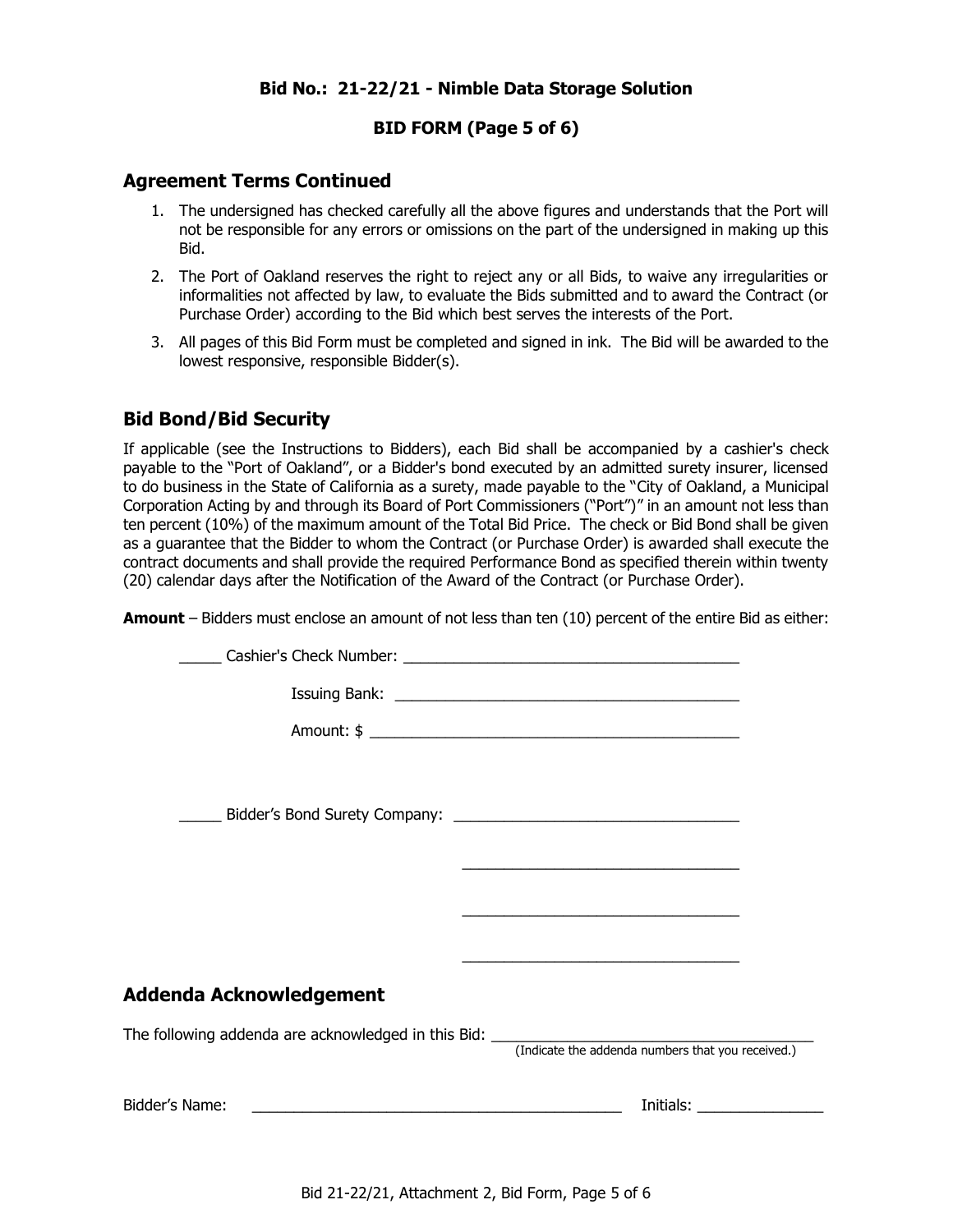# **BID FORM (Page 6 of 6)**

# **Client References**

In order for the Port to determine if your firm is a Responsible Bidder (see the Instructions to Bidders), Bidder is to provide the names, addresses, and contact information for three (3) current client references. Please make sure all contact information is current. By providing such information you authorize the Port to contact such clients.

| Line | Company Name and Contact | Address | Phone and Email |
|------|--------------------------|---------|-----------------|
|      |                          |         |                 |
|      |                          |         |                 |
|      |                          |         |                 |
|      |                          |         |                 |
|      |                          |         |                 |
|      |                          |         |                 |
|      |                          |         |                 |
|      |                          |         |                 |

# **Bidder Information and Signatures**

|                                      |                                                                                                                       | (If Corporation by Chairman, President or VP. If Partnership by Partner.)            |
|--------------------------------------|-----------------------------------------------------------------------------------------------------------------------|--------------------------------------------------------------------------------------|
|                                      |                                                                                                                       |                                                                                      |
|                                      | <u> 1989 - Johann Barn, mars and de Branch Barn, mars and de Branch Barn, mars and de Branch Barn, mars and de Br</u> | Date:<br><u> 1989 - John Stein, Amerikaansk politiker (</u>                          |
| Printed Name:<br>Attested By $(*)$ : | Partnership, by Partner.)                                                                                             | (If Corporation, by Chairman, President, Vice President, Secretary, or Treasurer. If |

with the signature(s) of the officer or officers authorized to sign Contracts on behalf of the corporation. If the Bidder is a partnership, set forth the name of the firm together with the signature(s) of the partner or partners authorized to sign Contracts on behalf of the partnership.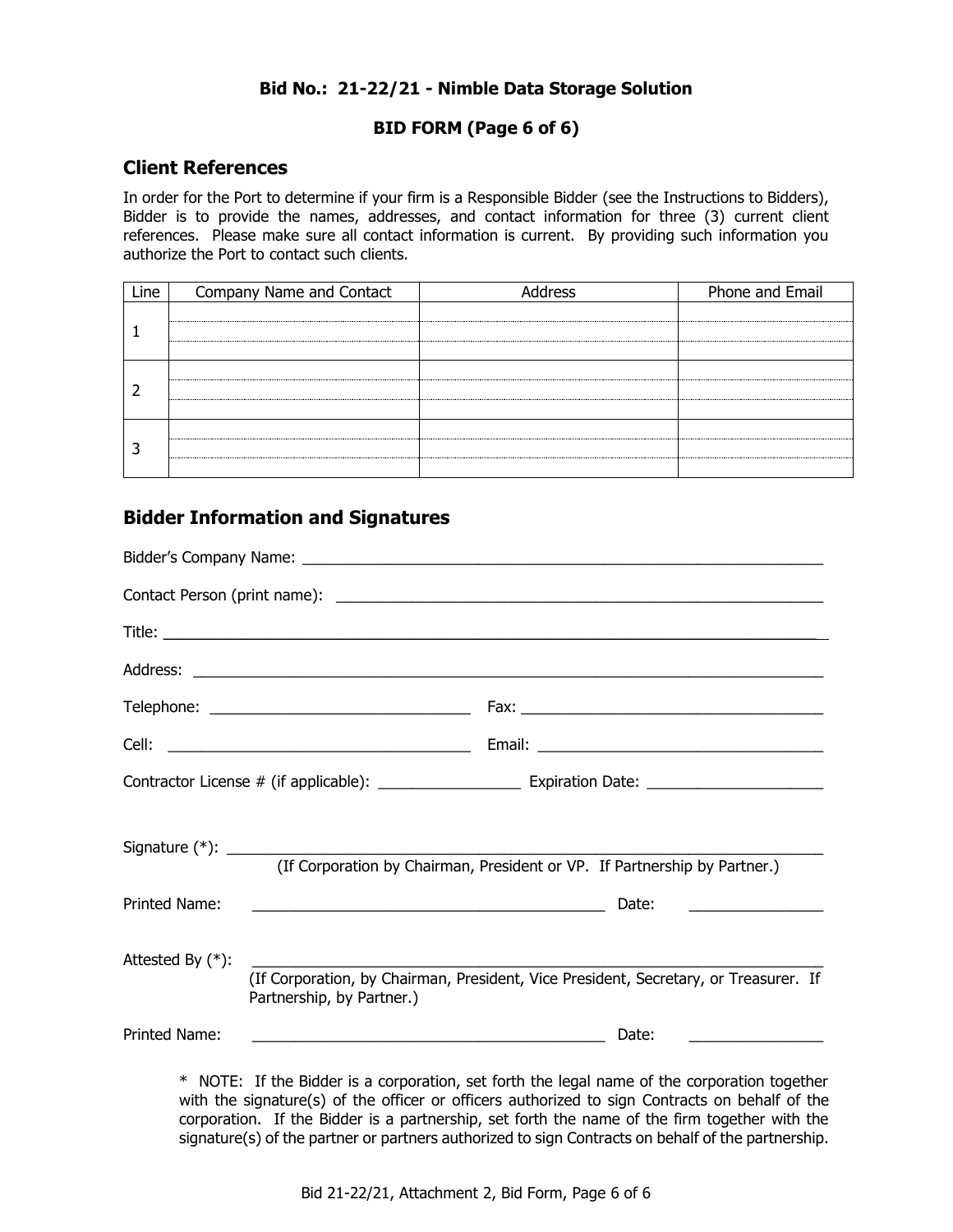

# **STANDARD PURCHASE ORDER TERMS AND CONDITIONS**

The Port of Oakland uses Purchase Orders for all purchases. Phone orders are not valid and may be subject to non-payment. In these Terms and Conditions, "the Purchase Order" refers to each Purchase Order subject to these Terms and Conditions. All Appendices described herein and/or attached hereto are part of this Purchase Order.

Any software purchased under this Purchase Order shall be subject to the more specific provisions in Appendix A-1 (Software) attached hereto. With respect to Software, Appendix A-1 shall supersede any directly conflicting provisions of these Terms and Conditions.

1. THE PORT. The Port is legally known as the City of Oakland, a Municipal Corporation, Acting by and through its Board of Port Commissioners. The Port is an independent department of the City of Oakland and issues Purchase Orders under the name "Port of Oakland." The Port has exclusive control and management of all Port facilities and properties located in Oakland, CA (including, but not limited to, marine terminals, a railway intermodal terminal, and container storage areas; the Oakland International Airport; and office, retail, and other developed property and undeveloped land), and no other agency or department of the City of Oakland may issue Purchase Orders with respect to these facilities and properties.

2. SUPPLIER. Supplier (sometimes referred to on the Port's website or in other materials related to the Purchase Order as "seller", "lessor", "vendor", "contractor", "respondent", "consultant", "service provider" or by similar terms) is an independent contractor and not an officer, employee or agent of the Port. Supplier shall provide the goods or services described on the Purchase Order (the "**Work**") using its own qualified employees or using only qualified subcontractors approved in writing by the Port. Supplier, and not the Port, shall be solely responsible for paying all compensation (including benefits), making all withholdings, paying all taxes and ensuring compliance with all laws regarding the employment of such employees or engagement of such subcontractors. Supplier may not change its subcontractors or assign, delegate or transfer, voluntarily, involuntarily or by operation of law, any of its rights or obligations under the Purchase Order (other than its interest in receivables as part of a bona fide third-party financing arrangement), without the prior written consent of the Port.

3. PERFORMANCE AND QUALITY. Supplier shall supply or perform the Work and represents and warrants that the Work performed or supplied is (i) as specified in the Purchase Order, (ii) in a good and workmanlike manner, (iii) in conformity to all applicable specifications, and (iv) in compliance with all Applicable Law (as defined below). Supplier further represents and warrants that all goods sold under the Purchase Order are new (unless otherwise specifically stated in the Purchase Order), merchantable and fit for the particular purpose specified by the Port, and all services provided under the Purchase Order conform to the standard of practice of persons specializing in performing services of similar nature and complexity. Nothing in the Purchase Order shall be construed to limit or exclude any warranties implied by law. Supplier hereby assigns to the Port all of the Supplier's rights under manufacturers', subcontractors' or other warranties or indemnities with respect to the Work.

Bid 21-22/21, Attachment 3, Standard Purchase Order Terms and Conditions, Page 1 of 11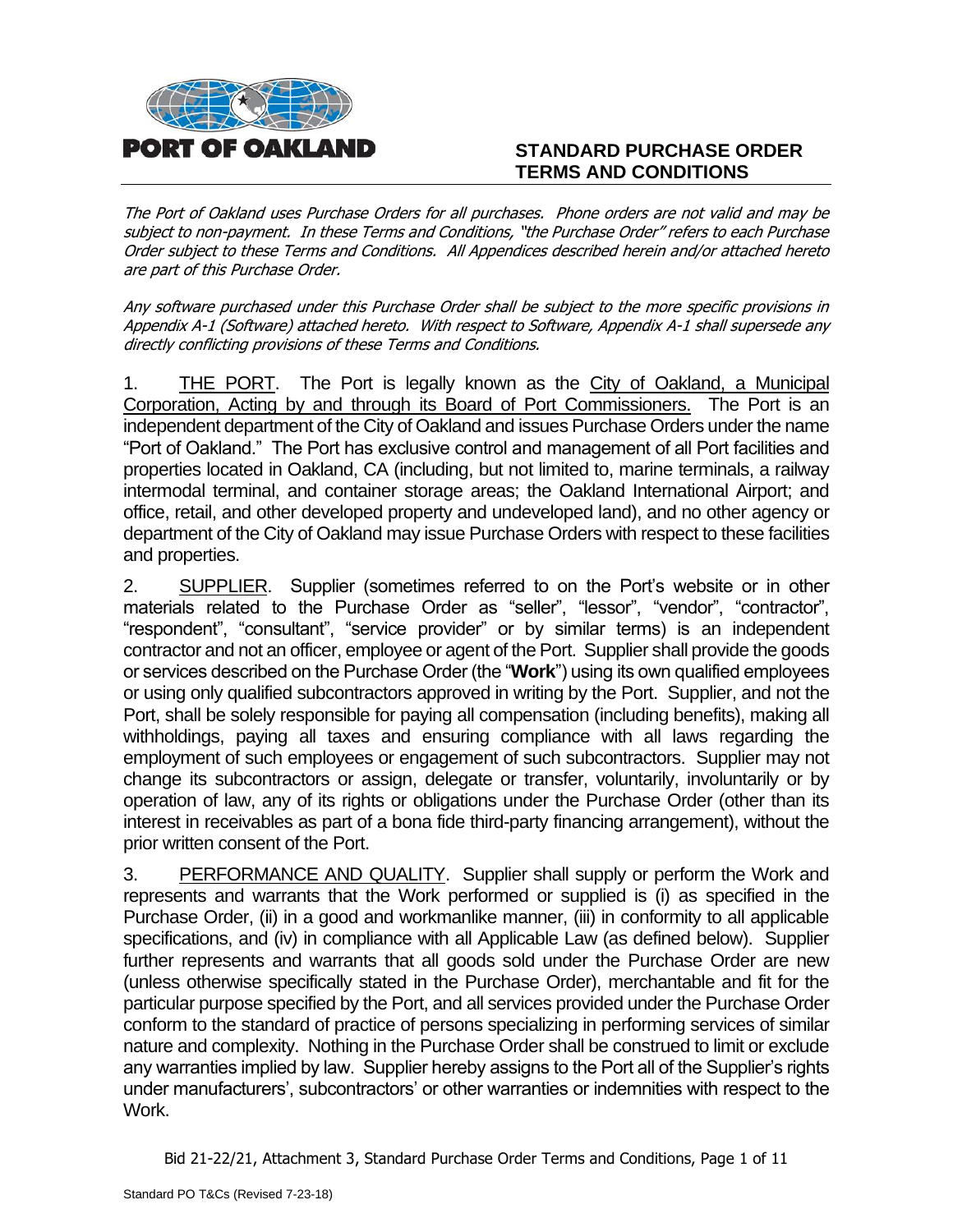4. INVOICING AND PAYMENT. All payments require a written invoice from Supplier in a form acceptable to the Port. Supplier must issue all invoices directly to the "Bill To" address set forth in the Purchase Order. Each invoice must indicate thereon whether it constitutes a "Partial Billing" or "Final Billing". Each invoice is subject to review and verification by the Port. The time for payment of invoices (and for calculating any net discounts) shall run from the date on which proper, correct and complete invoices are received by the Port. Payment for all Work shall be made by the Port within thirty (30) days of receipt of satisfactory Work by the Port, and an itemized, proper, correct and complete invoice from Supplier. Any amounts due to the Port from Supplier may be set off against any amounts due to Supplier from the Port, whether or not under the Purchase Order.

5. DELIVERY. If applicable, Supplier shall package and ship all Work consisting of goods to the Purchase Order "Ship To" address at Supplier's sole cost and expense. Packing slips must specify the quantity and description of goods shipped, the related Purchase Order number and must accompany each shipment. Supplier shall be responsible for delivery and shall prepay all related shipping costs and add them to the invoice. All goods are to be shipped F.O.B. destination: Port of Oakland, and risk of loss and title to goods shall remain with Supplier until the Port takes physical possession of the goods. The Port may change the address for shipment prior to shipment by Supplier. Goods must be suitably packed to assure against damage from weather or transportation, and in accordance with instructions of the Port.

6. REMEDIES. If Supplier breaches the Purchase Order, the Port may exercise any right or remedy available under the California Commercial Code or any other Applicable Law. Without limiting those rights and remedies, the Port may also do any of the following, in the Port's sole discretion: (i) require Supplier to repair or replace any Work, and if Supplier fails or refuses to do so, repair or replace the same at Supplier's expense; (ii) reject any delivery of non-conforming or defective Work and return the same for credit or replacement at Supplier's sole cost and risk; or (iii) cancel any outstanding deliveries and treat such breach by Supplier as Supplier's repudiation of the Purchase Order. Supplier's becoming the subject of bankruptcy or insolvency proceedings shall constitute a breach of the Purchase Order by Supplier. If the Port breaches the Purchase Order, Supplier's exclusive remedy shall be recovery of any goods shipped and the payment of the price payable for Work delivered prior to the breach. No limitation or exclusion by Supplier of any right or remedy available to the Port shall be effective unless expressly and specifically agreed to by the Port in writing. Under no circumstances shall the Port be responsible for consequential, punitive, or incidental damages.

7. LAWS, REGULATIONS, PERMITS. Supplier shall comply with all applicable laws, ordinances, rules, regulations, codes, professional standards, permits, and/or land use restrictions or limitations of any governmental authority at any time applicable to Supplier, the Work or the Purchase Order ("**Applicable Law**"). Supplier shall obtain and maintain in full force and effect all professional, contracting and other permits and licenses required to undertake or supply the Work.

8. ADA. Without limiting Supplier's obligations to comply with Applicable Laws generally, Supplier hereby warrants that all Work complies with the accessibility requirements of the American with Disabilities Act of 1990, other similar state and federal laws and their implementing regulations, as applicable. Supplier agrees to promptly respond to and resolve any complaint regarding accessibility of the Work which is brought to its attention. Supplier further agrees to indemnify, defend and hold harmless the Port and all of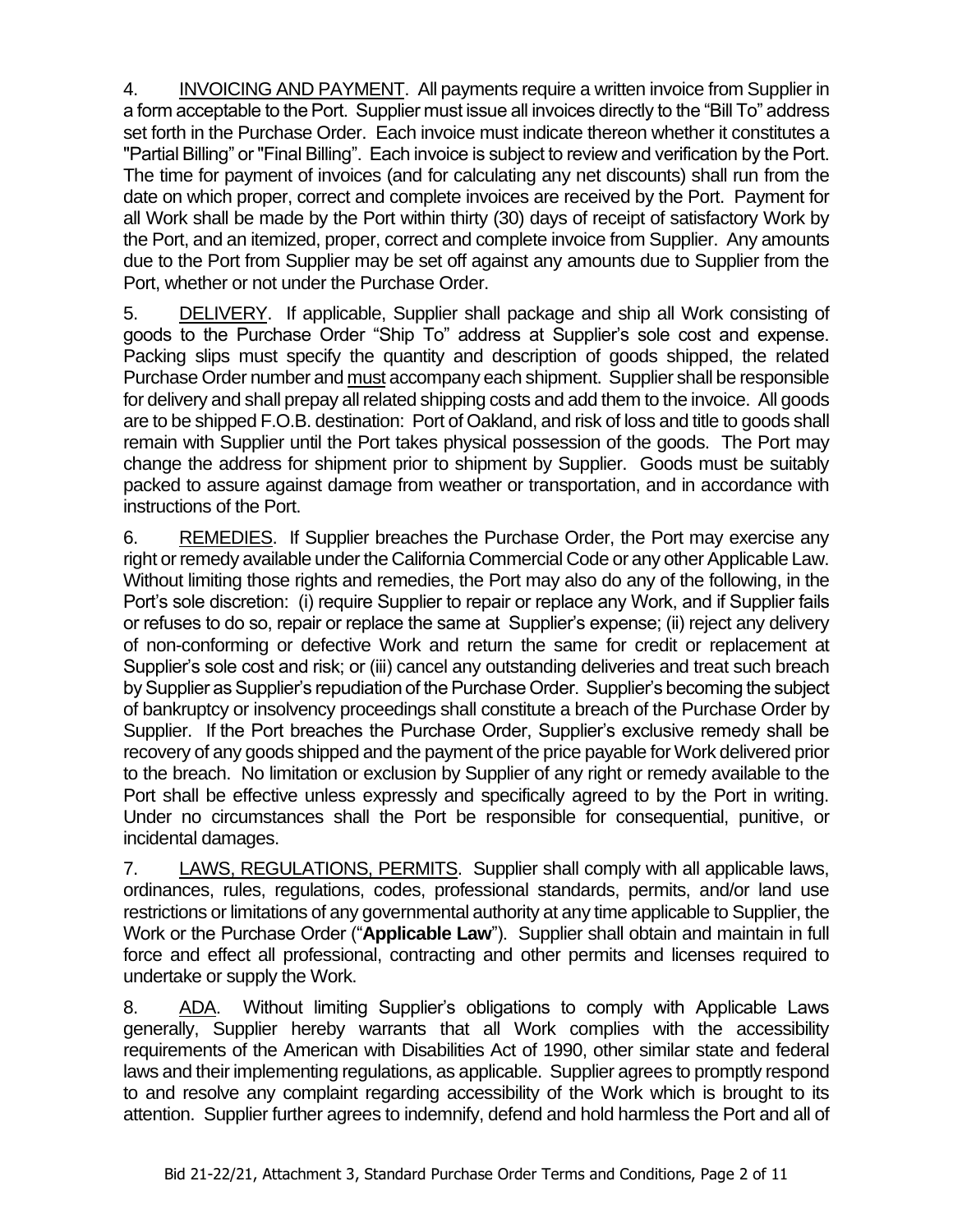its officers, commissioners, agents, departments, officials, representatives and employees using the Work from any loss, liability or claim arising out of its failure to comply with these accessibility requirements.

9. NON-DISCRIMINATION. Without limiting Supplier's obligation to comply with Applicable Laws generally, Supplier shall not discriminate against any employee or applicant for employment, nor against any subcontractor or applicant for a subcontractor contract, because of race, color, religion, sex, national origin, ancestry, age (over forty (40)), physical or mental disability, cancer-related medical condition, a known genetic pre-disposition to a disease or disorder, veteran status, marital status, or sexual orientation.

10. OWNERSHIP OF NON-SOFTWARE WORK PRODUCT. Any interest (including copyright or other interests in intellectual property) of Supplier in studies, reports, memoranda, computational sheets, designs, drawings, specifications or any other documents (including electronic media) or work product prepared by or on behalf of Supplier in connection with the Work (collectively, the "**Work Product**"), whether or not embodied therein, constitutes a work for hire and is the property of the Port. Supplier shall pay all royalties and license fees necessary for or relating to the Work and shall defend all suits of claims for infringement of any patents or other intellectual property rights and shall indemnify the Port and hold it harmless from liability or loss on account thereof.

11. INSURANCE. Supplier shall maintain all insurance required under Applicable Law or commonly maintained by similarly situated, responsible businesses and in all events will maintain insurance of the types and in the amounts applicable to Supplier and the Work as required by the Port's *Supplier Insurance Requirements* posted from time to time on the Port's website [\(www.portofoakland.com\)](http://www.portofoakland.com/) and can be accessed by clicking on "Full Menu" (or the menu icon from your mobile device), then under the Business heading, click on "Purchasing and Accounts Payable", and scroll down to find the "Supplier Insurance Requirements (PDF)" to download the document, or alternatively type in the below link into your browser: [http://www.portofoakland.com/files/PDF/supplier\\_insurance.pdf](http://www.portofoakland.com/files/PDF/supplier_insurance.pdf)

A courtesy copy of the Port's *Supplier Insurance Requirements* may be delivered to Supplier at the same time as the Purchase Order. (In the event of any conflict between any courtesy copy of the *Insurance Requirements*, and the version of the *Insurance Requirements* posted to the Port's website, the website version shall control). The type, scope and amounts of the required insurance may be increased should the scope of Work, in the opinion of the Port, warrant such increase, and Supplier shall obtain such insurance when so directed by the Port. If any portion of the Work is to be performed outside the United States, Supplier must contact the Port Risk Management Department regarding appropriate insurance. At the Port's request, Supplier shall file with the Port certificates evidencing the insurance maintained by Supplier and failure to do so shall constitute a material breach of the Purchase Order.

12. TAXES. Unless otherwise provided for in the Purchase Order, Supplier shall pay all taxes levied upon the Purchase Order or the Work performed or supplied pursuant hereto without additional compensation, regardless of which party has liability for such tax under Applicable Law, and any deficiency, interest or penalty asserted with respect thereto. The Port shall pay only California sales and use tax and Alameda County uniform local sales and use tax. Supplier must separately itemize all sales and use taxes on its invoices.

13. BOOKS AND RECORDS. Supplier shall maintain all documents and records prepared by or furnished to Supplier in connection with the Purchase Order and backup for all costs for which the Port was directly or indirectly invoiced during the course of supplying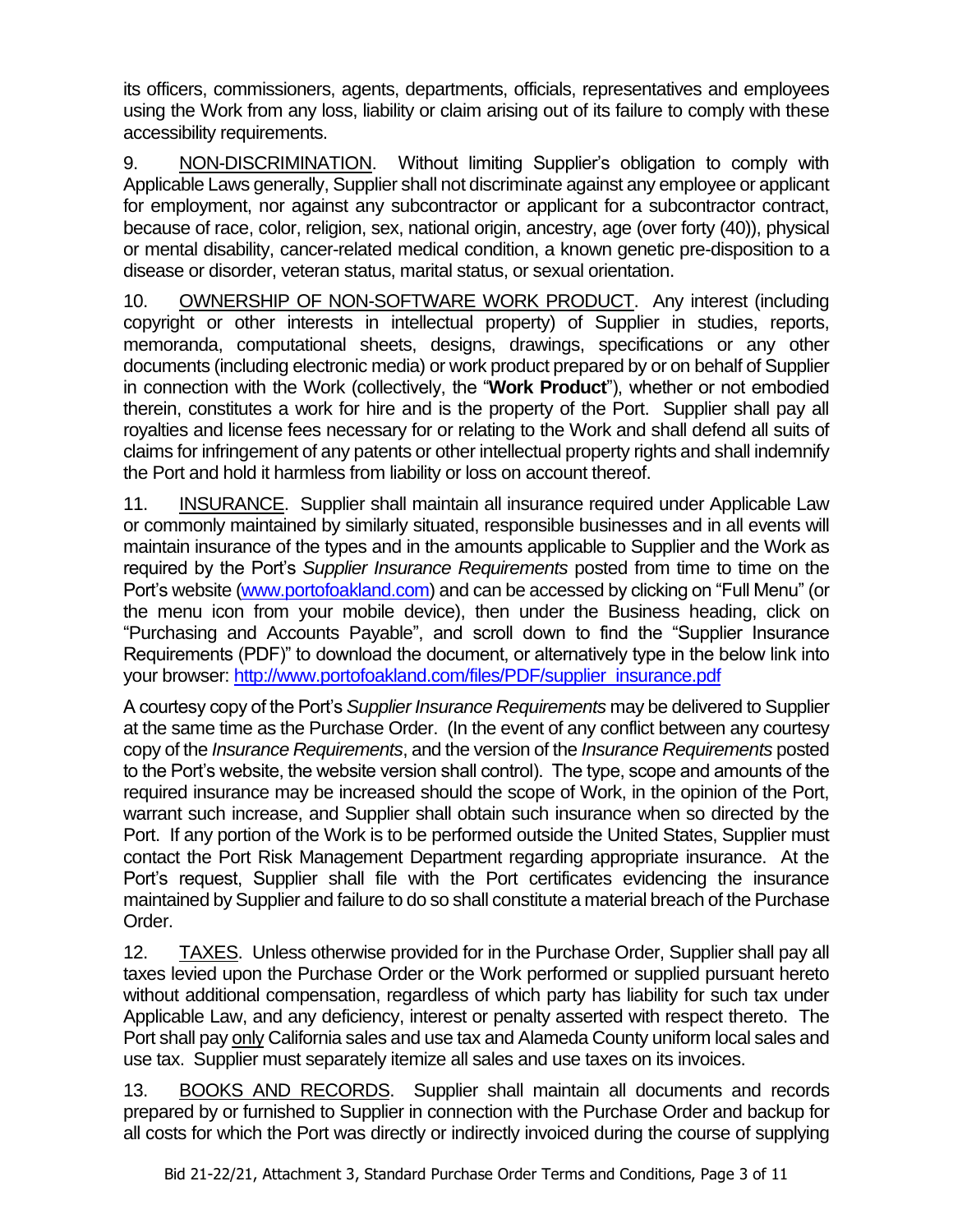or performing the Work for at least three (3) years following delivery of final payment by the Port, provided that all records relating to environmental consulting services and hazardous materials in, on or adjacent to the Port's property shall be maintained indefinitely. Supplier agrees that its books and records and facilities, or so much thereof as may be engaged in the performance of the Purchase Order, are subject to inspection and audit at all reasonable times by any authorized representative of the Port. Supplier agrees to waive, to the greatest extent permitted by Applicable Law, the defense of laches, statute of limitations, or any other defense based upon the Port's failure to timely file an action with regard to any matter arising out of the Purchase Order.

14. WAIVER AND HOLD HARMLESS. Supplier waives any and all claims, causes of action and rights to recovery, in law or in equity, against the Port for losses, liabilities, damages or injuries of any nature or kind, including injuries to Supplier's employees or subcontractors, regardless of whether such losses, damages, liabilities or injuries are covered by insurance. This provision is intended to waive fully, for the benefit of the Port, any rights or claims that might provide a right of subrogation in favor of any insurer providing insurance with respect to the Purchase Order. To the fullest extent permitted by Applicable Law (including, without limitation, California Civil Code Section 2782), Supplier shall defend (with legal counsel chosen or approved by the Port), indemnify and hold the Port and all of its officers, Commissioners, agents, departments, officials, representatives and employees harmless from and against any and all claims, loss, or liability of every kind, nature and description that arise from or relate to, directly or indirectly, in whole or in part: (i) the Work under the Purchase Order, or any part thereof; or (ii) any act or omission of Supplier, its employees, subcontractors or representatives.

15. CHANGES. The Purchase Order may not be modified, supplemented, or terminated without the Port's prior written approval. The Port may make changes to the Purchase Order at any time, and Supplier agrees to accept such changes. If such changes result in additional costs, the Port shall make an equitable adjustment to the purchase price at Supplier's request, provided that Supplier itemizes and justifies to the Port's satisfaction in writing the adjustment requested within five (5) days of delivery of the change notification.

16. SUSPENSION OR TERMINATION. Supplier must continue to perform the Work under the Purchase Order throughout the course of any dispute, and Supplier's failure to continue Work during a dispute shall itself constitute a material breach of the Purchase Order. The Port may, with or without cause, direct Supplier to suspend, delay or interrupt the execution of any Work, in whole or in part, for such periods of time as the Port may determine in its discretion; any such directives must be in writing. The Port may, at any time, terminate the Purchase Order for its own convenience with the Port's liability limited to the services or goods received by the Port prior to delivery of the Port's termination notice. Upon any termination, Supplier shall assign to the Port in the manner, at times and to the extent directed by the Port, all right, title, and interest of Supplier under procurement orders and subcontracts relating to Work so terminated and shall transfer title and possession to the Port of Work Product, completed and uncompleted designs and specifications, Work in process, completed Work, supplies, and other material produced or fabricated as part of, or acquired in connection with performance of the Work terminated by the notice of termination.

17. CONFIDENTIALITY AND PUBLICITY. All data, information, reports, plans, designs and other documents received from the Port or its employees, agents or representatives or generated by Supplier in connection with the Work (collectively, the "**Confidential Information**") are private and confidential and shall remain the sole and exclusive property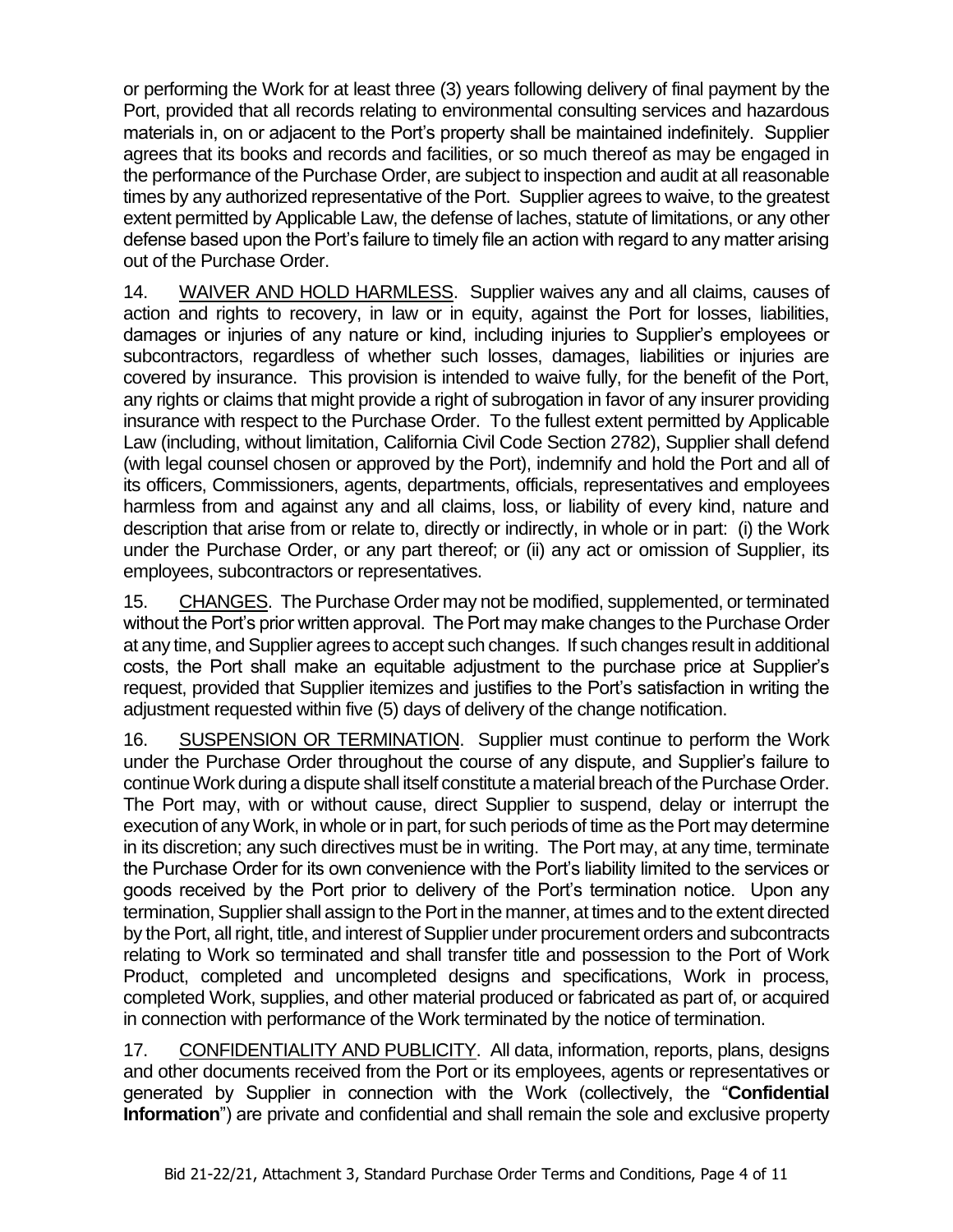of the Port. Supplier shall not disclose the identity of the Port, nor distribute or disclose Confidential Information to any third party, without prior express written authorization from the Port. All Confidential Information shall be deemed confidential and Supplier shall take all reasonable precautions to prevent its disclosure to unauthorized persons. Any publicity or press releases with respect to the Work or the Purchase Order shall be under the Port's sole discretion and control.

18. COVENANT AGAINST CONTINGENT FEES. Supplier warrants that no person or agency has been employed or retained to solicit or obtain the Contract upon an agreement or understanding for a contingent fee, except a bona fide employee or agency. For breach or violation of this warranty, the Port, at its option, may annul the Contract or deduct from the contract price or otherwise recover from Supplier the full amount of the contingent fee. As used in this Section, "bona fide agency" means an established commercial or selling agency, maintained by Supplier for the purpose of securing business, that neither exerts nor proposes to exert improper influence to solicit or obtain Port contracts nor holds itself out as being able to obtain any Port contract or contracts through improper influence. As used in this Section, "bona fide employee" means a person, employed by Supplier and subject to Supplier's supervision and control as to time, place, and manner of performance, who neither exerts nor proposes to exert improper influence to solicit or obtain Port contracts nor holds itself out as being able to obtain any Port contract or contracts through improper influence. As used in this Section, "contingent fee" means any commission, percentage, brokerage, or other fee that is contingent upon the success that a person or concern has in securing a Port contract. As used in this Section, "improper influence" means any influence that induces or tends to induce a Port Commissioner, employee or officer to give consideration or to act regarding a Port contract on any basis other than the merits of the matter.

19. FEDERAL AIP GRANT COMPLIANCE. By executing this Contract, Supplier agrees and certifies that Supplier will comply with the FAA Airport Improvement Program (AIP) provisions set forth below (Sections 20 through 24) and Supplier shall also include each of these provisions in all of its contracts and subcontracts related to this Contract. For purposes of Sections 19 through 24, Supplier is sometimes hereinafter referred to as "Contractor" and Port is sometimes hereinafter referred to as "Sponsor".

20. GENERAL CIVIL RIGHTS PROVISIONS.The Contractor agrees to comply with pertinent statutes, Executive Orders and such rules as are promulgated to ensure that no person shall, on the grounds of race, creed, color, national origin, sex, age, or disability be excluded from participating in any activity conducted with or benefiting from Federal assistance. This provision binds the Contractor and subtier contractors from the bid solicitation period through the completion of the Contract. This provision is in addition to that required of Title VI of the Civil Rights Act of 1964.

21. COMPLIANCE WITH NONDISCRIMINATION REQUIREMENTS. During the performance of this Contract, the contractor, for itself, its assignees, and successors in interest (hereinafter collectively referred to as the "Contractor") agrees as follows:

- 21.1 COMPLIANCE WITH REGULATIONS. The Contractor (hereinafter includes any and all consultants) will comply with the Title VI List of Pertinent Nondiscrimination Acts and Authorities, as they may be amended from time to time, which are herein incorporated by reference and made a part of this Contract.
- 21.2 NON-DISCRIMINATION. The Contractor, with regard to the work performed by it during the Contract, will not discriminate on the grounds of race, color, or national origin in the selection and retention of subcontractors, including procurements of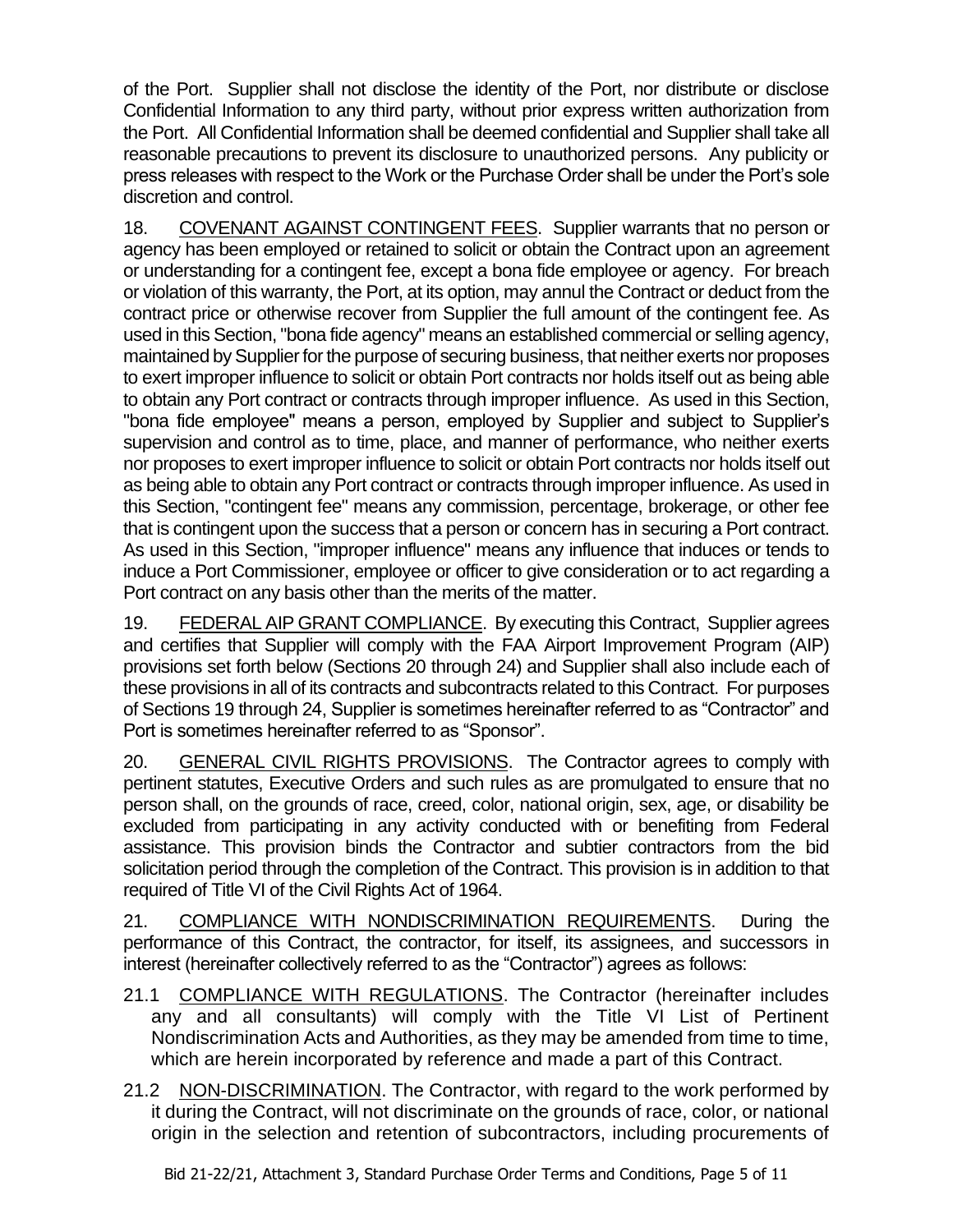materials and leases of equipment. The Contractor will not participate directly or indirectly in the discrimination prohibited by the Nondiscrimination Acts and Authorities, including employment practices when the Contract covers any activity, project, or program set forth in Appendix B of 49 CFR Part 21.

- 21.3 SOLICITATIONS FOR SUBCONTRACTS, INCLUDING PROCUREMENTS OF MATERIALS AND EQUIPMENT. In all solicitations, either by competitive bidding, or negotiation made by the Contractor for work to be performed under a subcontract, including procurements of materials, or leases of equipment, each potential subcontractor or supplier will be notified by the contractor of the Contractor's obligations under this Contract and the Nondiscrimination Acts and Authorities on the grounds of race, color, or national origin.
- 21.4 INFORMATION AND REPORTS. The Contractor will provide all information and reports required by the Acts, the Regulations, and directives issued pursuant thereto and will permit access to its books, records, accounts, other sources of information, and its facilities as may be determined by the sponsor or the Federal Aviation Administration to be pertinent to ascertain compliance with such Nondiscrimination Acts and Authorities and instructions. Where any information required of a contractor is in the exclusive possession of another who fails or refuses to furnish the information, the Contractor will so certify to the sponsor or the Federal Aviation Administration, as appropriate, and will set forth what efforts it has made to obtain the information.
- 21.5 SANCTIONS FOR NONCOMPLIANCE. In the event of a Contractor's noncompliance with the Non-discrimination provisions of this Contract, the Sponsor will impose such contract sanctions as it or the Federal Aviation Administration may determine to be appropriate, including, but not limited to:
	- a. Withholding payments to the Contractor under the Contract until the Contractor complies; and/or
	- b. Cancelling, terminating, or suspending a Contract, in whole or in part.
- 21.6 INCORPORATION OF PROVISIONS.The Contractor will include the provisions of Sections 21.1 through 21.6 in every subcontract, including procurements of materials and leases of equipment, unless exempt by the Acts, the Regulations and directives issued pursuant thereto. The Contractor will take action with respect to any subcontract or procurement as the Sponsor or the Federal Aviation Administration may direct as a means of enforcing such provisions including sanctions for noncompliance. Provided, that if the Contractor becomes involved in, or is threatened with litigation by a subcontractor, or supplier because of such direction, the Contractor may request the Sponsor to enter into any litigation to protect the interests of the Sponsor. In addition, the Contractor may request the United States to enter into the litigation to protect the interests of the United States.

22. TITLE VI LIST OF PERTINENT NONDISCRIMINATION ACTS AND AUTHORITIES. During the performance of this Contract, the Contractor, agrees to comply with the following non-discrimination statutes and authorities; including but not limited to:

• Title VI of the Civil Rights Act of 1964 (42 U.S.C. § 2000d *et seq*., 78 stat. 252) (prohibits discrimination on the basis of race, color, national origin);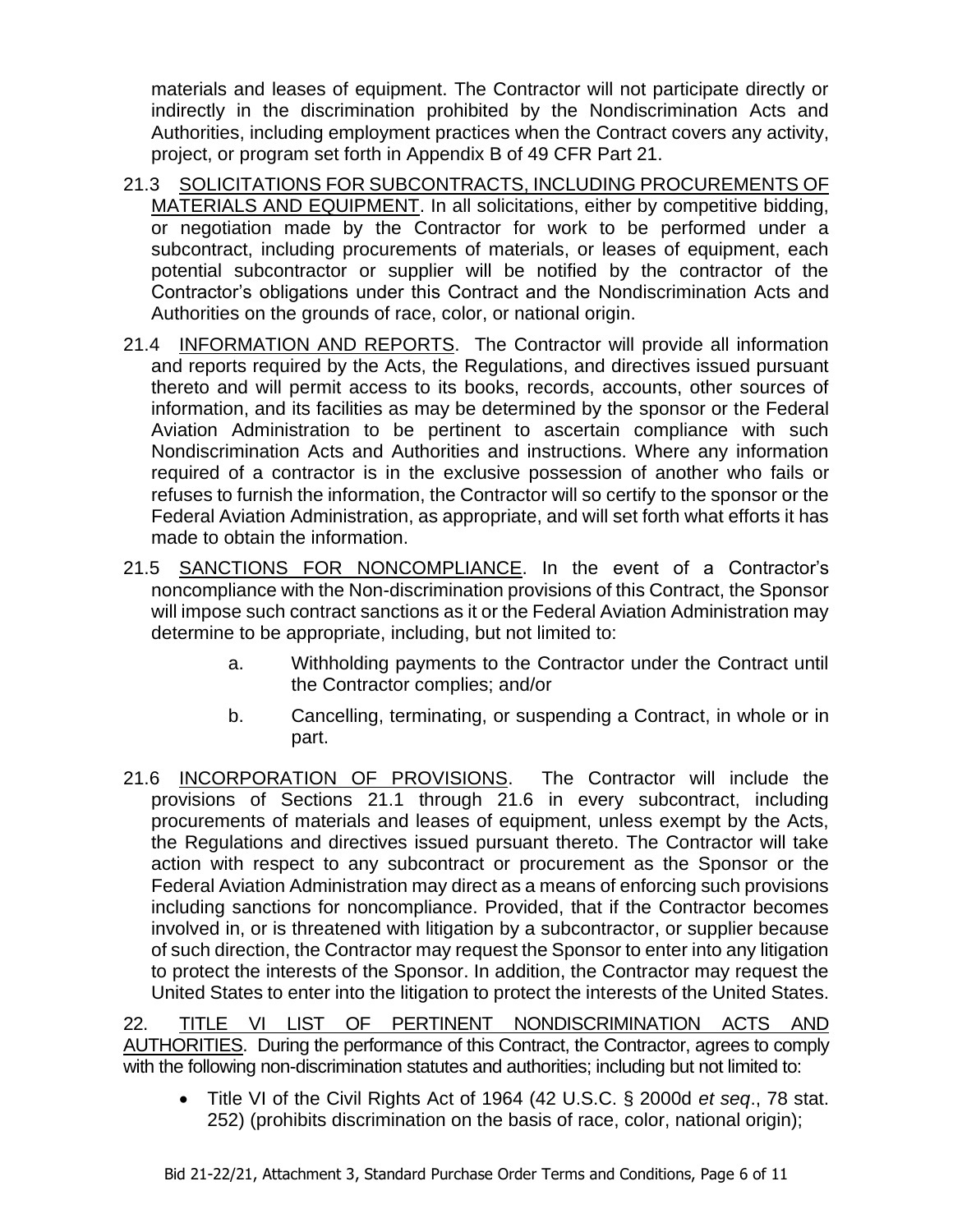- 49 CFR Part 21 (Non-discrimination In Federally-Assisted Programs of The Department of Transportation—Effectuation of Title VI of The Civil Rights Act of 1964);
- The Uniform Relocation Assistance and Real Property Acquisition Policies Act of 1970, (42 U.S.C. § 4601), (prohibits unfair treatment of persons displaced or whose property has been acquired because of Federal or Federal-aid programs and projects);
- Section 504 of the Rehabilitation Act of 1973, (29 U.S.C. § 794 *et seq*.), as amended, (prohibits discrimination on the basis of disability); and 49 CFR Part 27;
- The Age Discrimination Act of 1975, as amended, (42 U.S.C. § 6101 *et seq*.), (prohibits discrimination on the basis of age);
- Airport and Airway Improvement Act of 1982, (49 USC § 471, Section 47123), as amended, (prohibits discrimination based on race, creed, color, national origin, or sex);
- The Civil Rights Restoration Act of 1987, (PL 100-209), (broadened the scope, coverage and applicability of Title VI of the Civil Rights Act of 1964, the Age Discrimination Act of 1975 and Section 504 of the Rehabilitation Act of 1973, by expanding the definition of the terms "programs or activities" to include all of the programs or activities of the Federal-aid recipients, subrecipients and contractors, whether such programs or activities are Federally funded or not);
- Titles II and III of the Americans with Disabilities Act of 1990, which prohibit discrimination on the basis of disability in the operation of public entities, public and private transportation systems, places of public accommodation, and certain testing entities (42 U.S.C. §§ 12131 – 12189) as implemented by Department of Transportation regulations at 49 CFR Parts 37 and 38;
- The Federal Aviation Administration's Non-discrimination statute (49 U.S.C. § 47123) (prohibits discrimination on the basis of race, color, national origin, and sex);
- Executive Order 12898, Federal Actions to Address Environmental Justice in Minority Populations and Low-Income Populations, which ensures nondiscrimination against minority populations by discouraging programs, policies, and activities with disproportionately high and adverse human health or environmental effects on minority and low-income populations;
- Executive Order 13166, Improving Access to Services for Persons with Limited English Proficiency, and resulting agency guidance, national origin discrimination includes discrimination because of limited English proficiency (LEP). To ensure compliance with Title VI, you must take reasonable steps to ensure that LEP persons have meaningful access to your programs (70 Fed. Reg. at 74087 to 74100);
- Title IX of the Education Amendments of 1972, as amended, which prohibits you from discriminating because of sex in education programs or activities (20 U.S.C. 1681 et seq).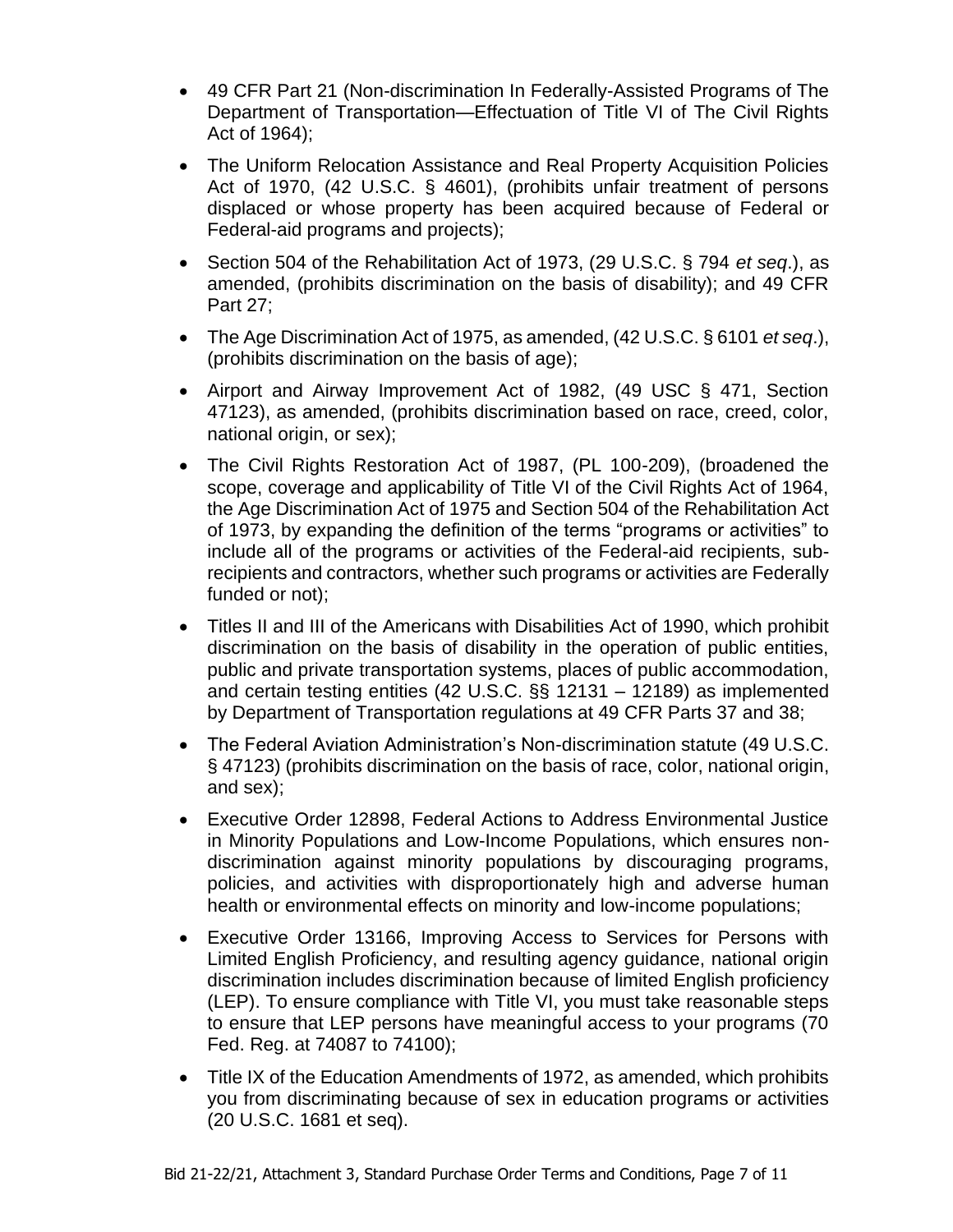23. FAIR LABOR STANDARDS ACT. This Contract incorporates by reference the provisions of 29 U.S.C. § 201, et seq (the Federal Fair Labor Standards Act (FLSA)), and its implementing regulations, with the same force and effect as if given in full text. The FLSA sets minimum wage, overtime pay, recordkeeping and child labor standards for full and part time workers. Supplier has full responsibility to monitor compliance to the referenced statute and regulation. Supplier must address any claims or disputes that arise from this requirement directly with the US Department of Labor – Wage and Hour Division.

24. OCCUPATIONAL SAFETY AND HEALTH ACT.This Contract incorporates by reference the requirements of 29 CFR Part 1910 with the same force and effect as if given in full text. Supplier must provide a work environment that is free from recognized hazards that may cause death or serious physical harm to the employee. Supplier retains full responsibility to monitor its compliance and its subcontractor's compliance with the applicable requirements of the Occupational Safety and Health Act of 1970 (29 U.S.C. § 651, et seq; 29 CFR Part 1910). Supplier must address any claims or disputes that pertain to a referenced requirement directly with the U.S. Department of Labor – Occupational Safety and Health Administration.

25. GOVERNING LAW AND VENUE. The Purchase Order shall be governed by California law. To the fullest extent allowed by law, legal actions relating to the Purchase Order shall only be brought in the state court of Alameda County, California or the federal court of the Northern District of California, to which jurisdictions Supplier irrevocably submits.

26. GENERAL. All correspondence and notices directed to the Port, other than invoices (which are to be delivered to the "Bill To" address set forth in the Purchase Order) must be in writing and delivered to Port of Oakland, Board of Port Commissioners, P.O. Box 2064, Oakland, CA 94604. The Purchase Order is for the sole benefit of the Port and Supplier, and their respective permitted successors and assigns, and nothing in the Purchase Order, express or implied, is intended to confer upon any other person any right, benefit or remedy of any nature whatsoever under or by reason of the Purchase Order. Time is of the essence in Supplier's performance of Supplier's obligations under the Purchase Order. The making or approval of any payment and any inspections, reviews, approvals or oral statements by or on behalf of the Port, or of certification by any governmental entity, in no way limits Supplier's obligations under the Purchase Order.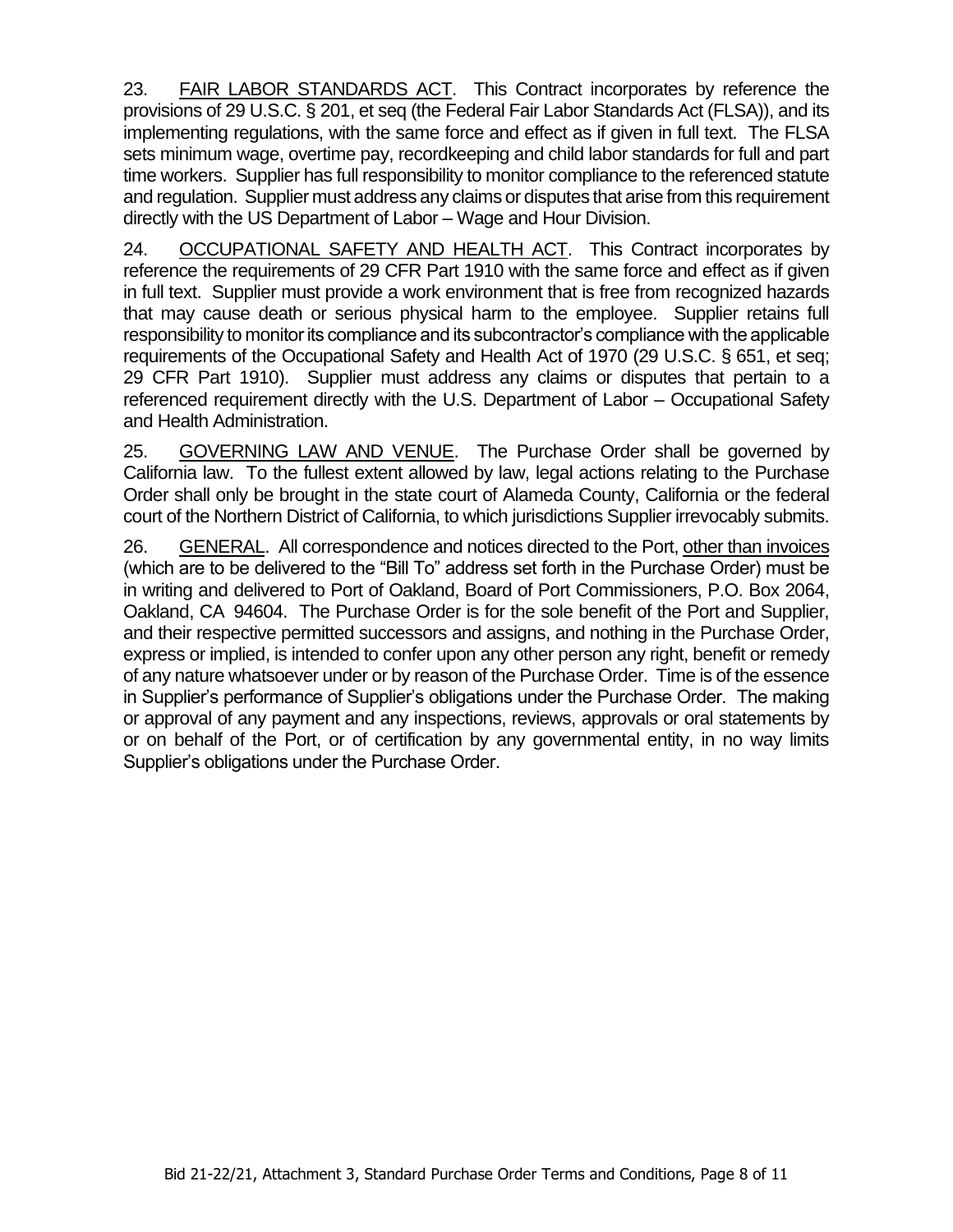# **APPENDIX A-1**

# **SOFTWARE**

1. Applicability of Appendix. This Appendix shall govern any Software listed in the Purchase Order. With respect to Software, this Appendix shall supersede any directly conflicting provision of the Terms and Conditions.

2. Definitions. As used in this Appendix, the following capitalized terms will have the following meanings:

- 2.1"Software" means the software listed in the Purchase Order, which may be downloadable software or software installed locally on Port computing devices or which may be "software as a service," delivered through the stated online or mobileaccess platforms.
- 2.2"Agreement" means the agreement for purchase and/or license between the Port and Supplier, as defined by the Purchase Order, the Terms and Conditions, and this Appendix A-1.
- 2.3"Standard Purchase Order Terms and Conditions" (or "Terms and Conditions") means the document with that title that constitutes part of this Agreement.
- 2.4If not defined separately in this Appendix, capitalized terms used in this Appendix have the meanings set forth elsewhere in the Agreement.

3. License. Supplier hereby grants to the Port a perpetual, irrevocable, fully-paid, nonexclusive license to access and use the Software, without any limitation as to geographic scope or the number or nature of users, copies, installations, machines, devices, or platforms.

- 3.1**Back-Up Copies.** The Port may make copies of the Software as reasonably necessary for back-up disaster recovery purposes only.
- 3.2**No Other License.** Except as expressly set forth in this Agreement, no license is granted and none shall be deemed granted by implication, estoppel, or otherwise.
- 3.3**License Restrictions.** Any use of the Software not expressly permitted by this Agreement is prohibited. Without limiting the generality of the foregoing, the Port shall not commit any of the following:
- (a) Sublicense use or access to any Software.
- (b) Remove or modify any Software markings or any notice of Consultant's or its licensors' proprietary rights.
- (c) Cause or permit reverse engineering (unless required by law for interoperability), disassembly, or decompilation of the Software.

Except for the licenses granted herein and rights to data as set forth herein, all right, title, and interest in and to the Software, including (without limitation) all tangible or intangible material of any nature produced by Supplier related to the Software shall remain exclusively with Supplier and its licensors, as applicable. The software is licensed, not sold.

4. Delivery. To the extent possible, Supplier will deliver Software to the Port electronically, unless otherwise requested by the Port in writing.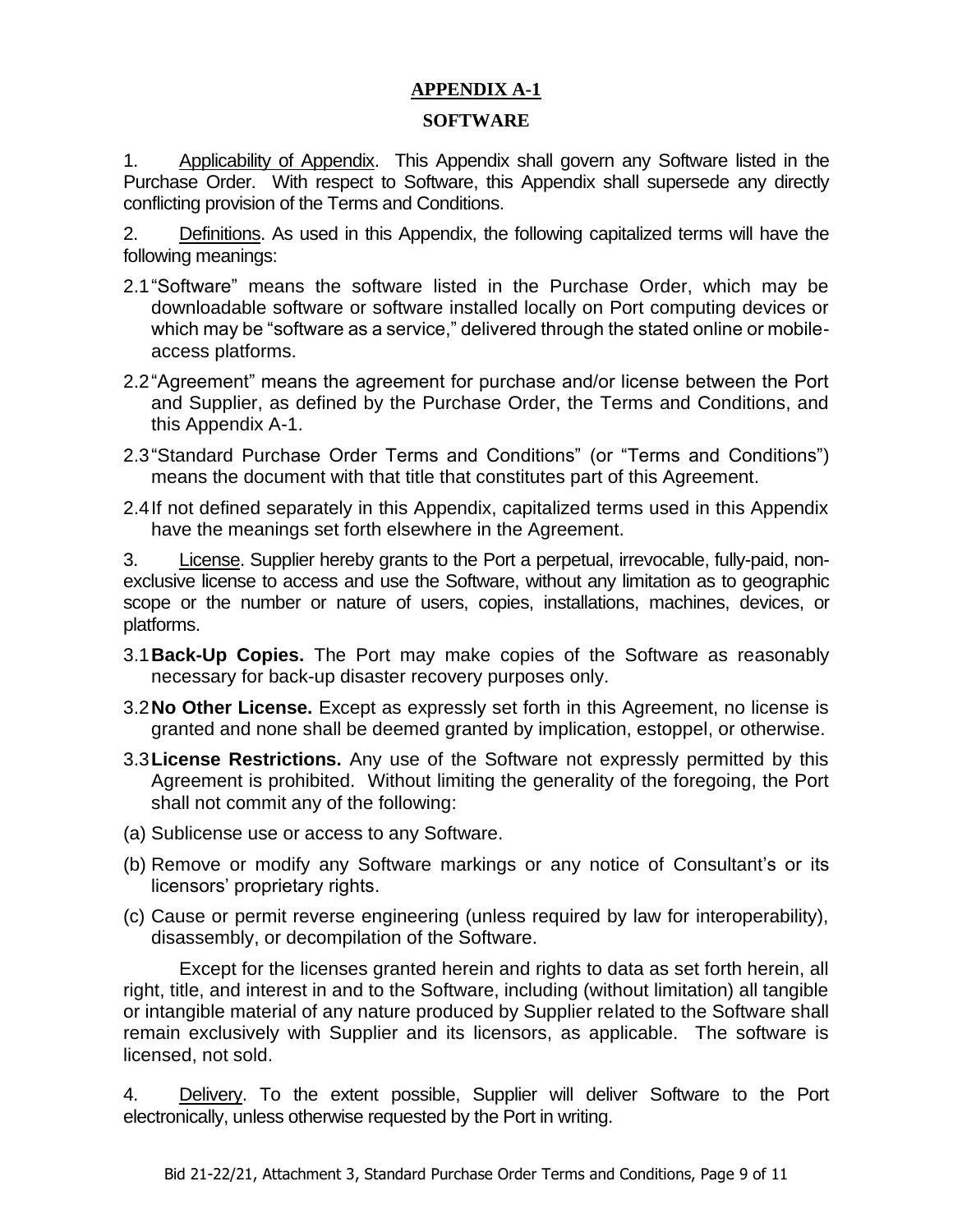5. Installation. Unless otherwise agreed in writing by the Port, and to the extent applicable, Supplier will be responsible for installing the Software on the Port's systems and for ensuring compatibility and that the Software is functioning as intended.

6. Data. As between the Port and Supplier, the Port owns all right, title, and interest in any data that the Port, or others acting on behalf of the Port, have entered into, have associated with, or have otherwise prepared for use in or with the Software ("Port Data").

Within thirty (30) days of the expiration or termination of the Agreement for any reason, Supplier shall, at no charge to the Port and without the Port's request, export and deliver to the Port all data input into the Software, including (without limitation) the Port Data. Supplier shall provide such data to the Port in a format reasonably requested by the Port.

7. Additional Warranties. Cumulative to any representations and warranties in the *Terms and Conditions*:

- 7.1The Software will operate in all material respects as described in its product descriptions and/or documentation provided or published by Supplier.
- 7.2The Software will contain no viruses, Trojan horses, worms, time bombs, trap doors, or other undisclosed code, program routine, device, or other feature or hidden file designed to damage, delete, disable, deactivate, interfere with or otherwise harm the Software or any hardware, software, data, or other programs of the Port.
- 7.3Where the Software involves any access, collection, handling or storage of personally-identifiable information or other Port data by Supplier (or through or at Supplier's computer systems), Supplier will use all commercially reasonable best practices to ensure the security, safety, and integrity of all such information and data.
- 7.4Supplier has all right, title, and authority necessary to grant any licenses or provide any Software or related services under this Agreement, including without limitation the absence of any contractual or other obligations that conflict with this Agreement or limit, restrict, or impair the rights granted under this Agreement
- 7.5The Software will not infringe or otherwise violate the patent rights, copyright, trade secret, trade name, trademark, service mark or any other intellectual-property or proprietary right of any person or persons.

8. Additional Indemnification and Liability Provisions. Cumulative to any provisions on indemnification and liability in the *Terms and Conditions*, to the fullest extent permitted by law, the Supplier shall defend (with legal counsel chosen or approved by the Port Attorney), indemnify and hold harmless the Indemnitees from all loss, cost, damage, expense, liability or claims, in law or in equity, including paralegal and attorneys' fees (including costs attributable to in-house paralegals and attorneys), Port staff costs, court costs, litigation expenses and fees of expert consultants or expert witnesses, that may at any time arise from or relate to, directly or indirectly, in whole or in part, from: (1) any claim of infringement of the patent rights, copyright, trade secret, trade name, trademark, service mark or any other intellectual-property or proprietary right of any person or persons in consequence of the use by Port, or any of the other Indemnitees, of the Software; or (2) any claim of unauthorized collection, disclosure, use, access, destruction, or modification, or inability to access, or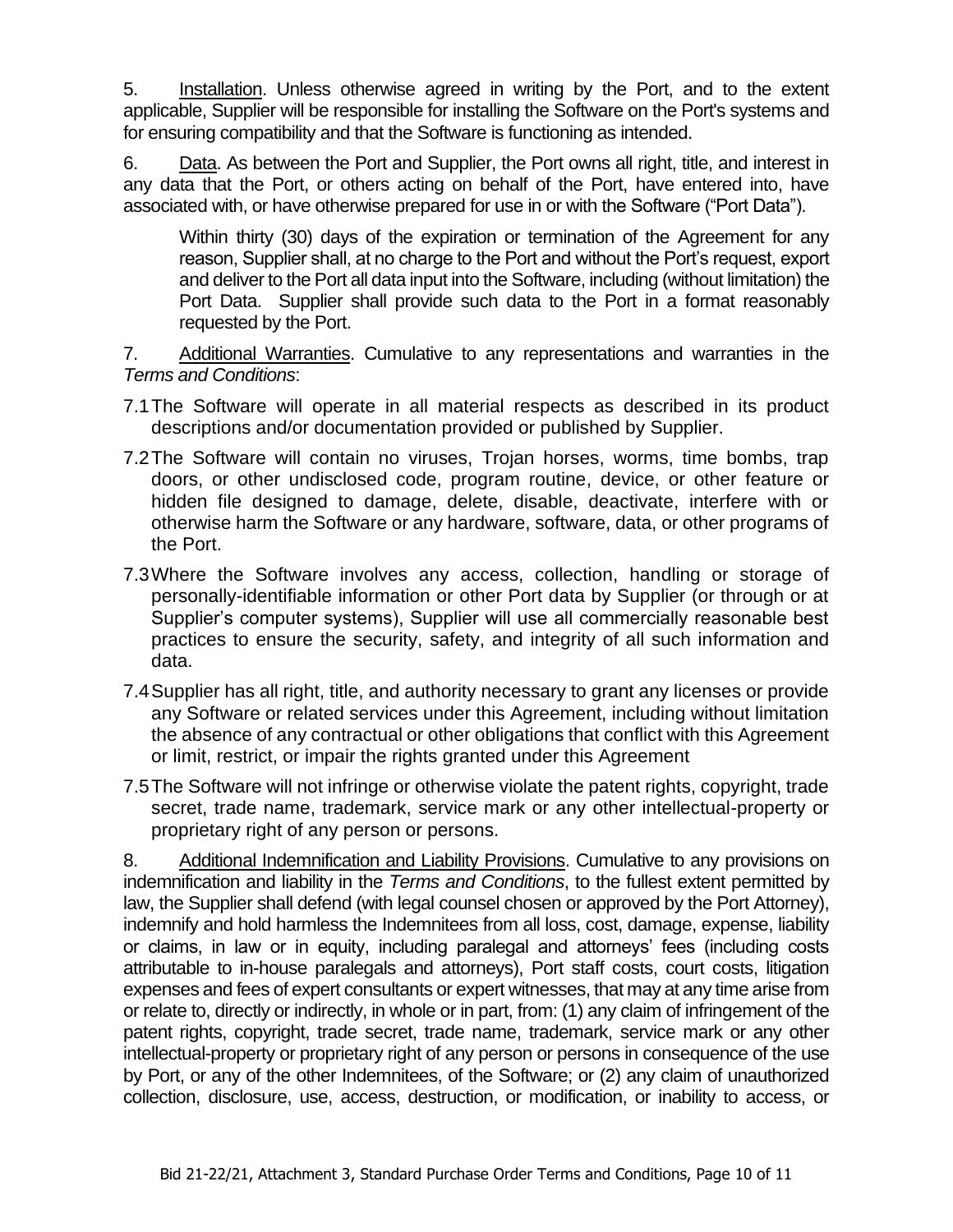failure to provide data, by any person or persons in consequence of any act or omission by Supplier.

9. Additional Bankruptcy Provisions. All rights and licenses granted under or pursuant to this Agreement are and shall be deemed to be, for purposes of Section 365(n) of the U.S. Bankruptcy Code, licenses of rights to "intellectual property," as defined under Section 101 of the U.S. Bankruptcy Code. The parties agree that the Port, as a licensee of such rights under this Agreement, will retain and may fully exercise all of its rights and elections under the U.S. Bankruptcy Code; however, nothing in this Agreement may be deemed to constitute a present exercise of such rights and elections. Supplier hereby agrees and consents that, in the event an order for relief under the United States Bankruptcy Code has been entered with respect to the Port, the Port will be permitted to assume this Agreement and all licenses set forth herein pursuant to 11 U.S.C. § 365, notwithstanding any right Supplier may have pursuant to 11 U.S.C. § 365(c)(1) to object to such assumption. This consent will constitute an irrevocable consent pursuant to 11 U.S.C. § 365 (c)(1)(B) but only with respect to the Port's assumption of the License (and not with respect to any assignment of this Agreement and the licenses set forth herein).

10. Clarifications regarding Certain Vendors. For clarification, Supplier does not need the Port's prior written consent under Section 2 of the Standard Purchase Order Terms and Conditions — or written subcontracts with incorporation of provisions under Section 21.6 of the Standard Purchase Order Terms and Conditions — with respect to Supplier's use of Internet service providers, co-location facilities, or managed cloud computing service providers that are part of Supplier's usual business operations—and that were not arranged specifically for the Work for the Port or provision of the Software to the Port under this Agreement. Notwithstanding the foregoing, however, where the Work of the Software involves any access, collection, handling or storage of personally-identifiable information or other Port data by Supplier (or through or at Supplier's computer systems), Supplier must gain the Port's prior written approval for the use of any such facilities or providers through which such information or data will be handled or stored outside the United States.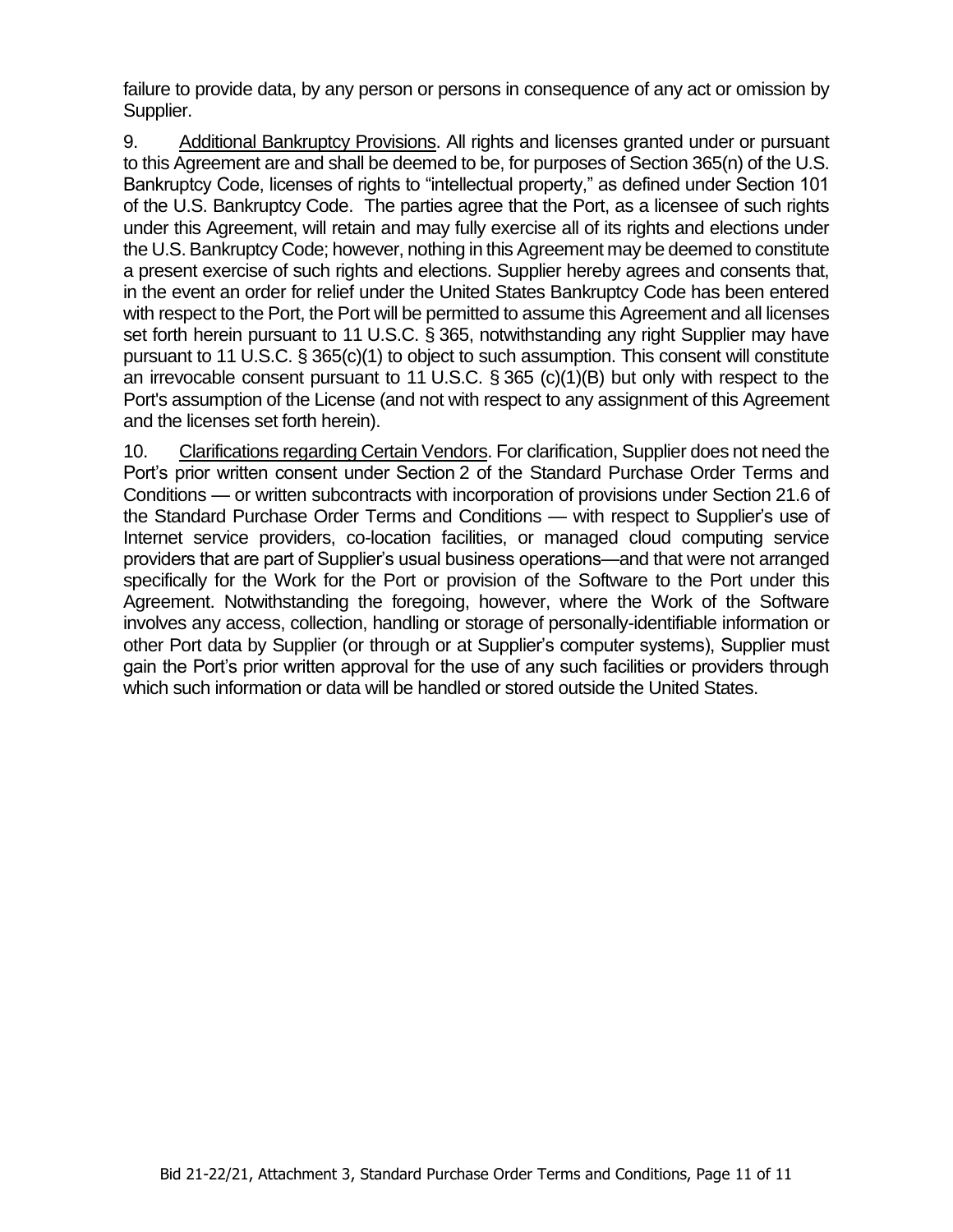

# **Supplier Insurance Requirements**

During any period Supplier performs the Work, and for such additional time as described below, Supplier shall maintain the following insurance with the following provisions:

## **1. Commercial General Liability Insurance**

- **When Required:** All Suppliers performing Work.
- **Coverage:** Standard ISO Commercial General Liability form.
- **Limits**: \$1,000,000 per occurrence; \$2,000,000 annual general aggregate; \$2,000,000 products and completed operations aggregate; \$1,000,000 each offense for personal and advertising injury.
- **Deductible/Self-Insured Retention:** Not more than \$25,000 per occurrence unless otherwise approved by Port Risk Management.
- **Additional Insured**: The City of Oakland, a Municipal Corporation, Acting by and through its Board of Port Commissioners, Port of Oakland, its commissioners, officers, agents and employees.
- Cross liability/separation of insureds.
- Waiver of subrogation in favor of additional insured.
- If the Work involves construction activities, completed operations coverage must remain in force until at least 5 years after completion and acceptance of the Work.
- If the Work involves the sale of liquor, liquor legal liability insurance.
- If the Work involves construction or demolition work within 50 feet of railroad property, Railroad Protective Liability insurance in the name of the applicable railroad company with limits of at least \$2,000,000 per occurrence or as required by the applicable railroad company.

#### **2. Business Automobile Liability Insurance**

- **When Required:** All Suppliers performing Work.
- **Coverage:** Standard ISO Business Automobile Liability form for all owned (if any), non-owned and hired automobiles.
- **Limits:** \$1,000,000 each accident, except \$5,000,000 for vehicles operating in the South Field, the Aviation Operating Area ("**AOA**"), or any active airfields of the Oakland International Airport.
- **Deductible/Self-Insured Retention:** Not more than \$25,000 per accident unless otherwise approved by Port Risk Management.
- **Additional Insured:** The City of Oakland, a Municipal Corporation, Acting by and through its Board of Port Commissioners, Port of Oakland, its commissioners, officers, agents and employees.
- Waiver of subrogation in favor of additional insured.
- If the Work involves the parking or storage of vehicles, Garagekeeper's Liability insurance.
- If the Work involves valet parking, Valet Liability insurance.

#### **3**. **Workers' Compensation and Employer's Liability Insurance**

- **When Required:** All Suppliers performing Work.
- **Coverage:** Statutory Workers' Compensation and Side B Employer's Liability form.
- **Limits:** Statutory for workers' compensation and \$1,000,000 per accident, \$1,000,000 bodily injury each employee, and \$1,000,000 policy limit for bodily injury by disease, for Employer's Liability.
- **Deductible/Self-Insured Retention:** Not more than \$25,000 per occurrence for Employer's Liability unless otherwise approved by Port Risk Management.
- If Work is performed in or around water (whether in the Port maritime area or elsewhere), U.S. Longshoremen and Harbor Workers Act coverage and, if applicable, Jones Act and Marine Employer's Liability coverage.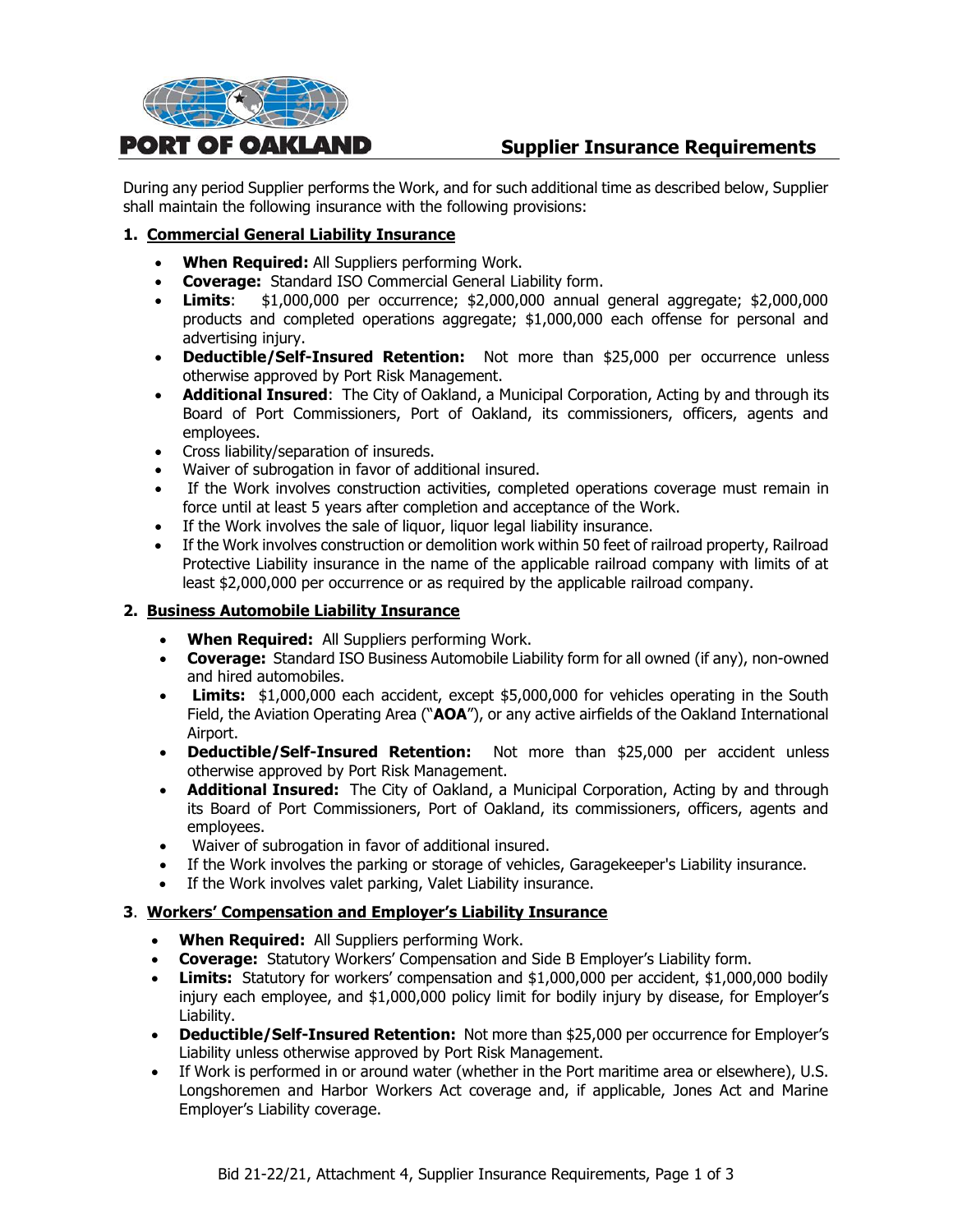• Waiver of subrogation in favor of the City of Oakland, a Municipal Corporation, Acting by and through its Board of Port Commissioners, Port of Oakland, its commissioners, officers, agents and employees.

# **4**. **Professional "Errors and Omissions" Liability Insurance**

- **When Required:** If the Work involves consulting, temporary staffing, design or technology services.
- **Coverage:** For errors and omissions arising out of the Work.
- **Limits:** \$5,000,000 per claim and annual aggregate.
- **Deductible/Self-Insured Retention:** Not more than \$25,000 per claim unless otherwise approved by Port Risk Management.
- **Additional Term:** 2 years after completion and acceptance of the Work.
- If Work involves software or technology services, Technology Liability coverage, including coverage for privacy liability.
- If the Work involves outsourced internet services, Network and Media Liability coverage.

# **5. Contractor's Pollution Legal Liability Insurance**

- **When Required:** If the Work involves any construction activities, or any grading, excavating, underground utilities, piping, trenching, or any Work below the surface of the ground, or involves the hauling or disposal of hazardous or regulated materials.
- **Coverage:** Contractor's Pollution Legal Liability occurrence or claims made form.
- **Limits:** \$1,000,000 per occurrence and \$2,000,000 annual aggregate.
- **Deductible/Self-Insured Retention:** Not more than \$100,000 per occurrence unless otherwise approved by Port Risk Management.
- **Additional Insured:** The City of Oakland, a Municipal Corporation, Acting by and through its Board of Port Commissioners, Port of Oakland, its commissioners, officers, agents and employees.
- Waiver of subrogation in favor of additional insured.
- **Additional Term if Claims Made Form:** 2 years following completion and acceptance of the Work.
- **Definition of "Covered Operations":** All Work performed by Supplier or its contractors or subcontractors.

## **6. Aviation Insurance**

- **When Required:** If Supplier or its subcontractors utilize aircraft in the Work.
- **Coverage:** Aviation Public Liability and Passenger Liability forms.
- **Limits:** \$1,000,000 combined single limit per accident for use of aircraft with up to 4 seats: such limit shall be \$5,000,000 for use of aircraft with 5 or more seats. However, use of jet aircraft of any size will need to be referred to Risk Management to determine amount of insurance required.
- **Deductible/Self-Insured Retention:** Not more than \$25,000 per accident unless otherwise approved by Port Risk Management.
- **Additional Insured:** The City of Oakland, a Municipal Corporation, Acting by and through its Board of Port Commissioners, Port of Oakland, its commissioners, officers, agents and employees.

## **7. Protection and Indemnity Insurance**

- **When Required:** If Supplier or its subcontractors utilize watercraft/vessels in the Work.
- **Coverage:** Liability for bodily injury and property damage including wreck removal and liability to crew, and SP-23 clause or equivalent, including collision liability.
- **Limits:** \$1,000,000 per person on board the watercraft for bodily injury and property damage, but no less than \$5,000,000 for watercraft of a length of 30 feet to 39 feet and no less than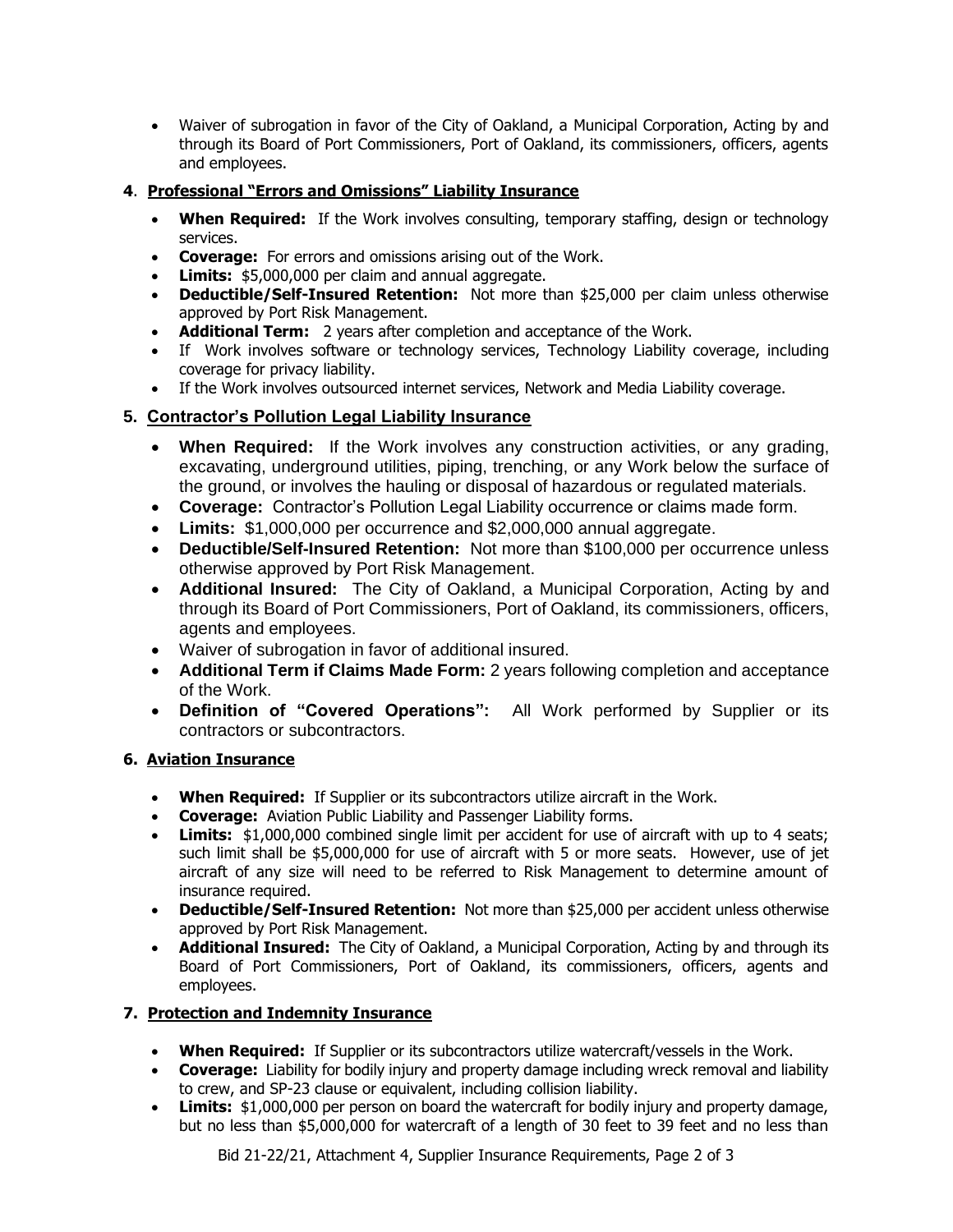\$10,000,000 for watercraft 40 feet and over; any passenger services watercraft will need to be referred to Risk Management to determine amount of insurance required.

- **Deductible/Self-Insured Retention:** Not more than \$25,000 per occurrence unless otherwise approved by Port Risk Management.
- **Additional Insured:** The City of Oakland, a Municipal Corporation, Acting by and through its Board of Port Commissioners, Port of Oakland, its commissioners, officers, agents and employees.
- Waiver of subrogation in favor of additional insured.
- Deletion of any language that limits coverage to additional insured in the event the Limitation of Liability Statute applies.

# **8. Builder's Risk/Equipment Installation Insurance**.

- **When Required:** If Work involves new construction of buildings or facilities, or the renovation of existing buildings or facilities.
- **Coverage: "**All risk" or "special form" perils, earthquake and terrorism, including risks from testing of equipment, and delayed completion coverage for soft costs.
- **Limits:** Full replacement cost value of the construction, covering the entire Work, including all materials and equipment that are or will be incorporated into the construction, or stored at the construction site or offsite, and including materials or equipment in the course of transportation.
- **Deductible/Self-Insured Retention:** Not more than \$25,000 per occurrence unless otherwise approved by Port Risk Management.
- **Term:** Until final completion and acceptance of the Work and for 2 years for delayed completion coverage.
- **Additional Insured and Loss Payee:** The City of Oakland, a Municipal Corporation, Acting by the through its Board of Port Commissioners.
- Waiver of subrogation in favor of additional insured and its commissioners, officers, agents and employees.
- Primary and non-contributory with any insurance, retention or self-insurance of the Port.

## **Other Insurance Requirements:**

- **Notice of Cancellation**. Supplier or Supplier's agent must provide 30-days prior written notice to the Port Risk Management Department of any insurance policy cancellation, except 10-days prior written notice for non-payment of premium.
- **Proof of Insurance/Insurer Rating**. Supplier must deliver to the Port Risk Management Department, prior to the commencement of the Work, certificates of insurance evidencing all required insurance and additional insured status for the Port. All required insurance shall be provided by insurance companies with current A.M. Best ratings of A- VII or better. Please send certificates and other required information to:

Port of Oakland Attn: Risk Management Dept. 530 Water Street Oakland, Ca 94607 Email: risktransfer@portoakland.com

**Conversion to OCIP**. The Port reserves the right to include the Purchase Order in an Owner Controlled Insurance Program ("OCIP"), upon written notice to Supplier. In that event, Supplier agrees to comply with all requirements of the OCIP.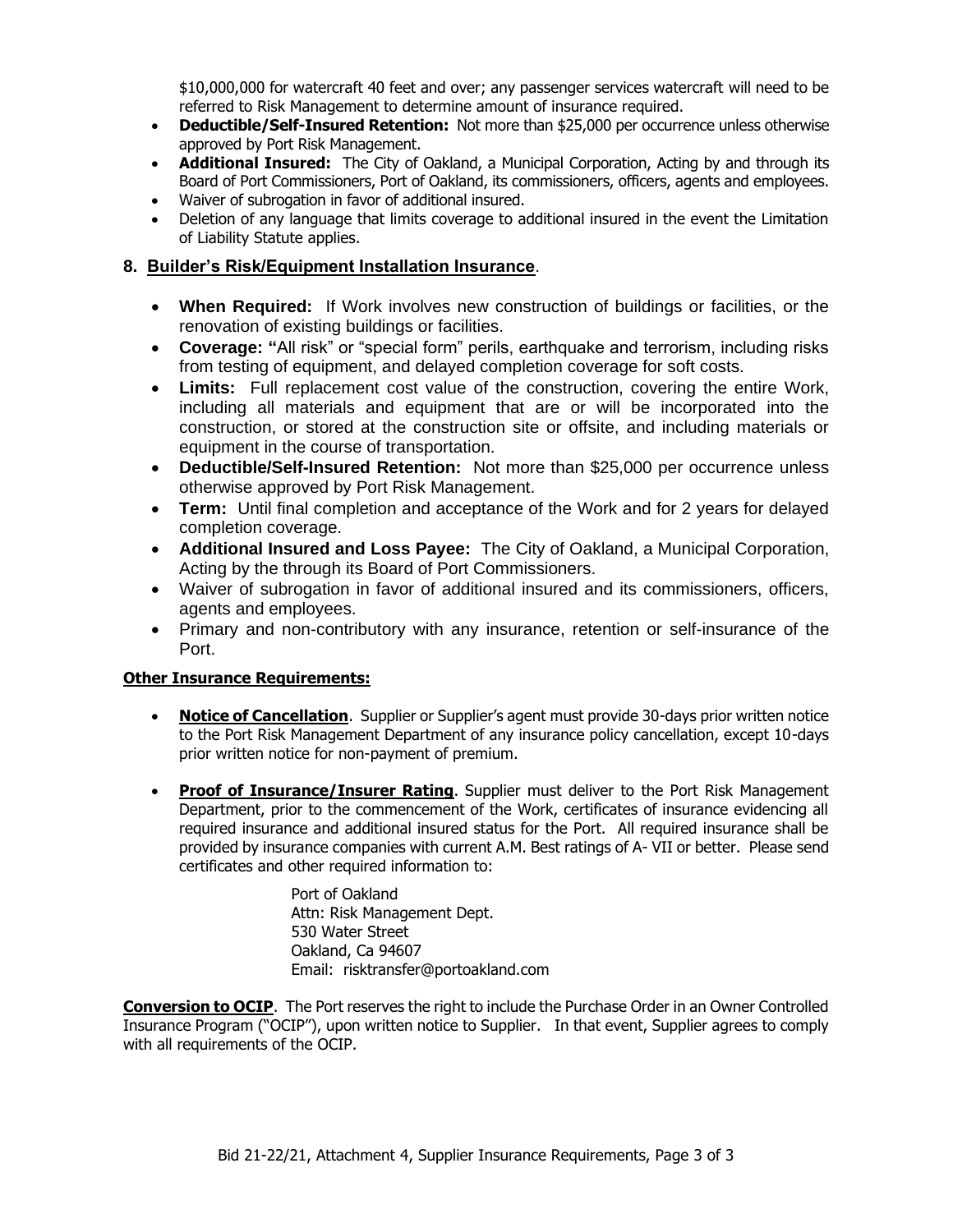

# **21-22/21 – Nimble Data Storage Solution**

(To Be Executed by Bidder and Submitted with the Bid)

I, \_\_\_\_\_\_\_\_\_\_\_\_\_\_\_\_\_\_\_\_\_\_\_\_\_\_\_\_\_\_\_\_\_\_\_\_\_\_\_\_\_\_\_\_\_\_\_\_\_\_\_\_\_\_, declare as follows:

That I am the the set of the set of the party of the party of the party making the attached Bid; that the attached Bid is not made in the interest of, or on behalf of, any undisclosed person, partnership, company, association, organization, or corporation; that the Bid is genuine and not collusive or sham; that the Bidder has not directly or indirectly induced or solicited any other Bidder to put in a false or sham Bid, or that anyone shall refrain from Bidding; that the Bidder has not in any manner, directly or indirectly, sought by agreement, communication, or to fix any overhead, profit, or cost element of the Bid price, or that of any other Bidder, or to secure any advantage against the public body awarding the Contract (or Purchase Order) of anyone interested in the proposed contract; that all statements contained in the Bid are true; and further, that the Bidder has not, directly or indirectly, submitted his or her Bid price or any breakdown thereof, or the contents thereof, or divulged information or data relative thereto, or paid, and will not pay, any fee to any corporation, partnership, company, association, organization, Bid depository, or to any member or agent thereof to effectuate a collusive or sham Bid.

Any person executing this declaration on behalf of a proposer that is a corporation, partnership, joint venture, limited liability company, limited liability partnership, or any other entity, hereby represents that he or she has full power to execute, and does execute, this declaration on behalf of the Bidder.

I declare under penalty of perjury under the laws of the State of California that the foregoing is true and correct.

Executed this \_\_\_\_\_\_\_\_\_\_\_\_ day of \_\_\_\_\_\_\_\_\_\_\_\_\_\_\_\_\_\_\_\_\_\_\_\_\_\_, 20\_\_, at

\_\_\_\_\_\_\_\_\_\_\_\_\_\_\_\_\_\_\_\_\_\_\_\_\_\_\_\_\_, \_\_\_\_\_\_\_\_\_\_\_\_

Signature

\_\_\_\_\_\_\_\_\_\_\_\_\_\_\_\_\_\_\_\_\_\_\_\_\_\_\_\_\_\_\_\_\_\_\_\_\_\_\_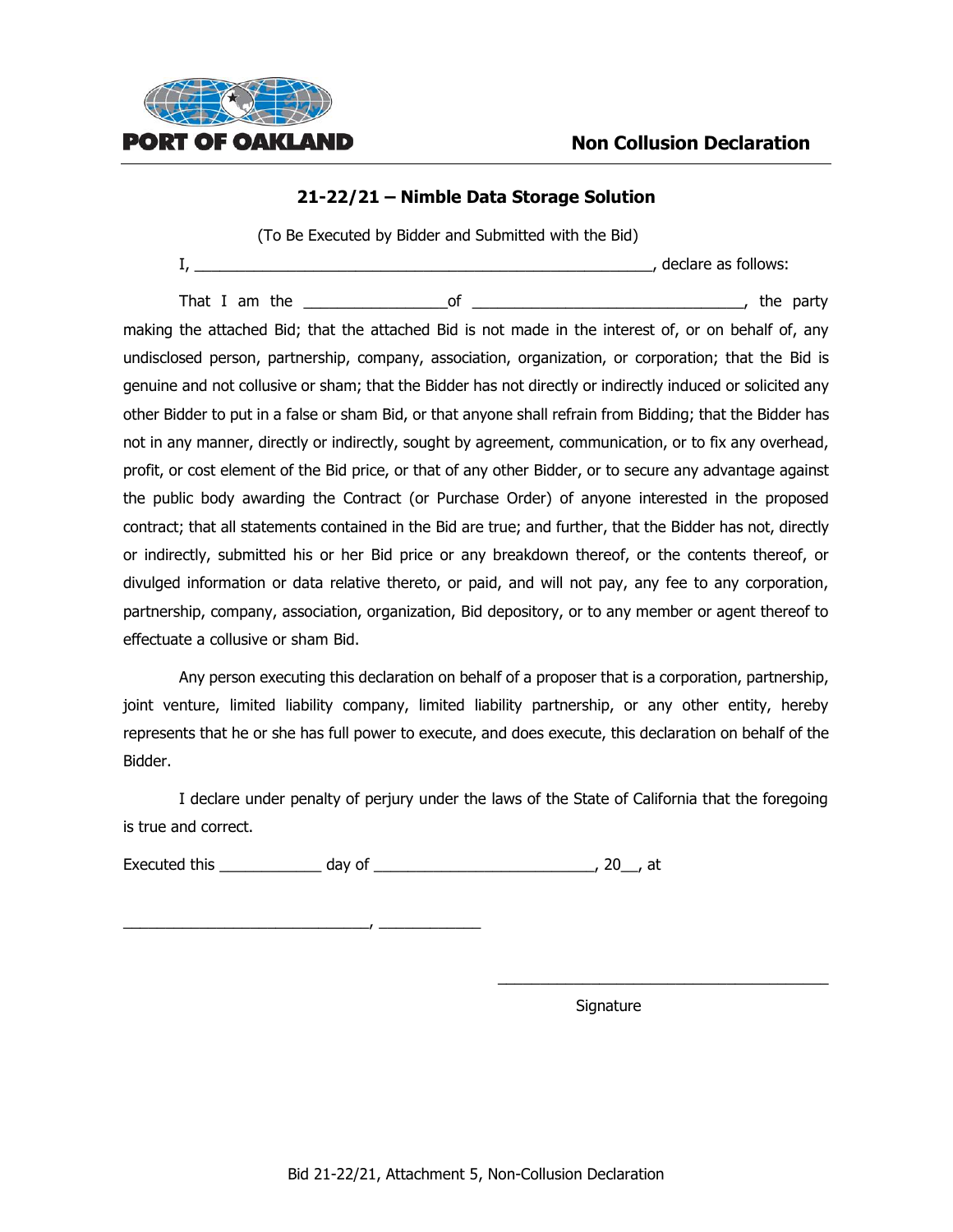

# **City of Oakland City Charter § 728 Living Wage Information**

# **EMPLOYERS SUBJECT TO §728 OF THE CITY CHARTER MUST COMPLY WITH THE FOLLOWING REQUIREMENTS:**

- 1) Pay all non-exempt employees the living wage rates (As of July 1, 2021, \$17.56 without health benefits or \$15.30 with health benefits). Port Ordinance No. 3666, as amended also requires that covered businesses provide employees at least twelve compensated days off per year, including holidays.
- 2) Pay at least \$2.26 per hour worked toward the provision of health care benefits for employees and/or their dependents, if the employer claims credit for health benefits.
- 3) **Provide written notification to each current and new employee, at time of hire, of his or her rights to receive the benefits under the provisions of these regulations.** The notification shall be provided in English, Spanish and other languages spoken by a significant number of the employees, and shall be posted prominently in communal areas at the work site. A copy of said notification is available from the Port Division of Social Responsibility.
- 4) Provide all employees earning less than \$12/hour notification in English, Spanish, and any other language spoken by a significant number of employees of their right to advance Earned Income Credit payments.
- 5) **Maintain a list of the name, address, date of hire, occupation classification, rate of pay, benefits paid for each of its employees, and compensated time off - and submit this list to the Port's Social Responsibility Division, Attention: Connie Ng-Wong, Living Wage Compliance Officer, by March 31st, June 30th, September 30th, and December 31st of each year.** If a covered employer has obtained a waiver from the Port Board of Directors, then the employer must still submit an annual payroll report covering each of its employees by December 31st of each year. Failure to provide the list within five days of the due date will result in a penalty of \$500 per day. Covered employers shall maintain payrolls and basic records for all employees and shall preserve them for a period of at least three years after the close of the compliance period.
- 6) Require subcontractors, tenants and subtenants, or licensees who are covered by these requirements to comply with the provisions of these regulations. **Covered employers shall be responsible for including language committing the subcontractor's, tenant's or licensee's agreement to comply, in the contract with the subcontractor**. Covered employers shall submit a copy of such subcontracts or other such agreements to the Port Division of Social Responsibility.
- 7) Permit authorized Port representatives access to work sites and, with employee consent, relevant payroll records for the purpose of monitoring compliance with these regulations, investigating employee complaints of non-compliance and evaluating the operation and effects of these regulations, including the production for inspection and copying of its payroll records for any or all of its employees for the applicable compliance period. Permit a representative of the labor organizations in its industry to have access to its workforce at the Port during nonworking time and in non-work areas to ensure compliance.

Employers who fail to submit documents, declarations or information required to demonstrate compliance with these regulations shall be deemed noncompliant or non-responsive and subject to the remedies as set forth in §728.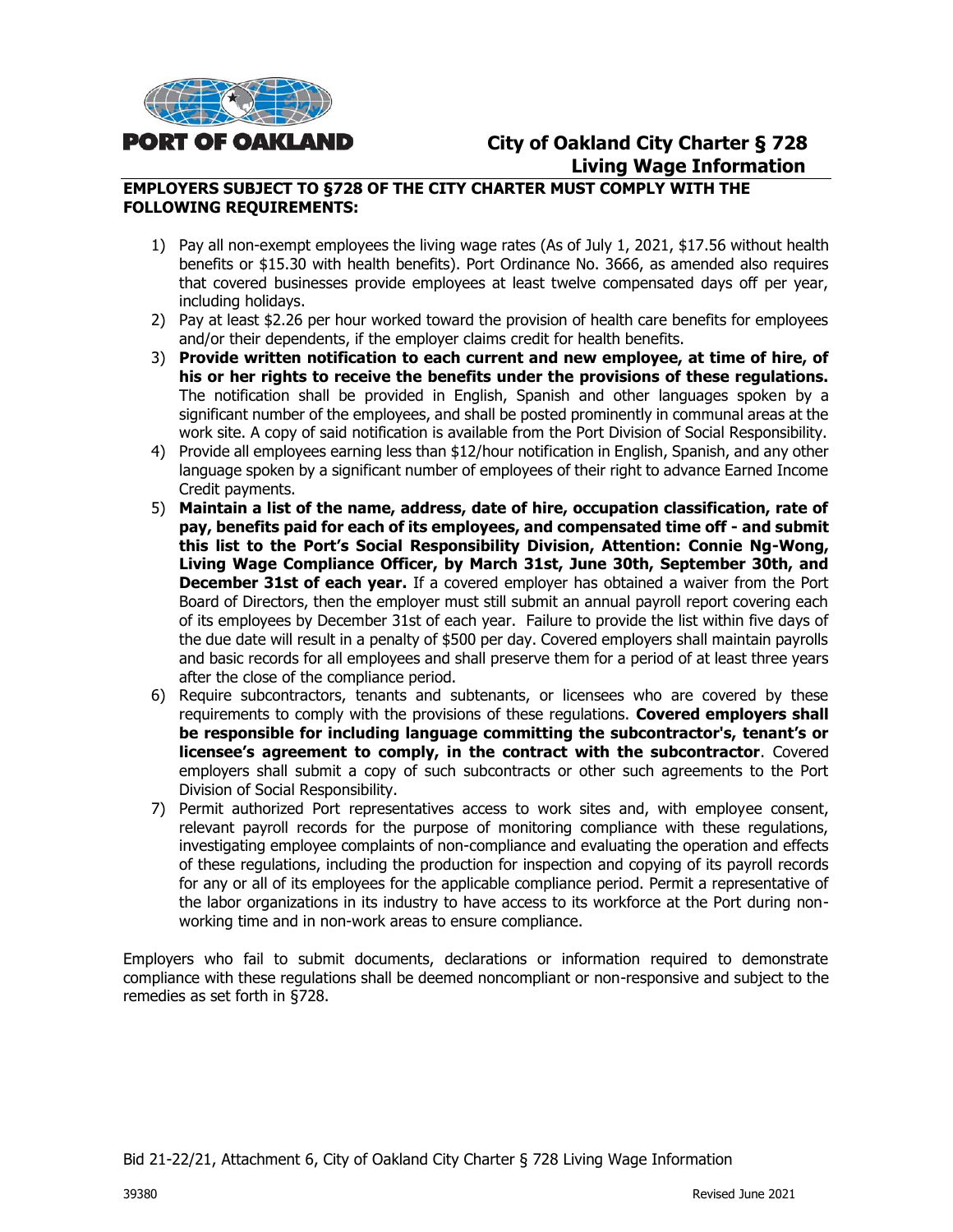

#### **COVERED BUSINESS CHECKLIST WRITE YES/NO ANSWER IN APPROPRIATE BOX:**

- 1.  $\Box$  Is the Business entering into a contract, tenancy agreement or subordinate agreement (such as, subcontract, subtenancy, or sublicense) with the Port? If no, go on to question 2. If yes, go to question 3.
- 2. **Has the Business amended an existing contract, tenancy agreement or subordinate** agreement at any time since April 2002? If no to 1 and 2, stop here: the business is not covered. If yes, go to question 3.
- 3. Is the contract with Aviation or Maritime divisions for a value of greater than \$50,000 over the life of the contract (over the next five years if contract is for less than a year and expected to be renewed or extended)? If no, stop here; the contract is not covered. If yes, go to question 4.
- 4. Is the contract for service other than the delivery of products, equipment or commodities? If no, stop here: the business is not covered. If yes, go to question 5.
- $5.$  Does the Business employ more than 20 employees who spend at least 10 hours per week (4 hours per week if part time employees) working under the contract with the Port or on Port property? Indicate the number of employees that are employed by the Contractor\_\_\_\_\_\_\_\_\_. If no, stop here the business is not covered. If yes, go to question 6, exemptions for specified employees of a covered employer.

#### **All employees of a covered employer are required to be provided compensation and other benefits as provided under §728 of the Charter, except for specified employees exempt under the following exemptions. The following questions should be answered for each employee.**

- 6. Does the employee work less than 25% of his/her time (10 hours per week for full time employee) under the contract with the Port? If yes, stop here; the specified employee is exempt. If no, go to question 7.
- 7. Is the employee under 21 years of age, employed by a government agency or nonprofit for after school or summer employment, or as a trainee for 90 days or less? If yes, stop here; the specified employee is exempt. If no, go to question 8.
- 8.  $\Box$  Has the Business obtained a waiver that covers the employee? If yes, stop here; the specified employee is exempt. If no, go to question 9.
- 9.  $\Box$  Is the employee participating in a bona-fide temporary job-training program in which a significant part of the compensation consists of acquiring specialized knowledge, abilities or skills in a recognized trade? If yes, stop here; the specified employee is exempt. If no, go to question 10.

Bid 21-22/21, Attachment 6-A, Employer Self-Evaluation for Port of Oakland Living Wage, Page 1 of 2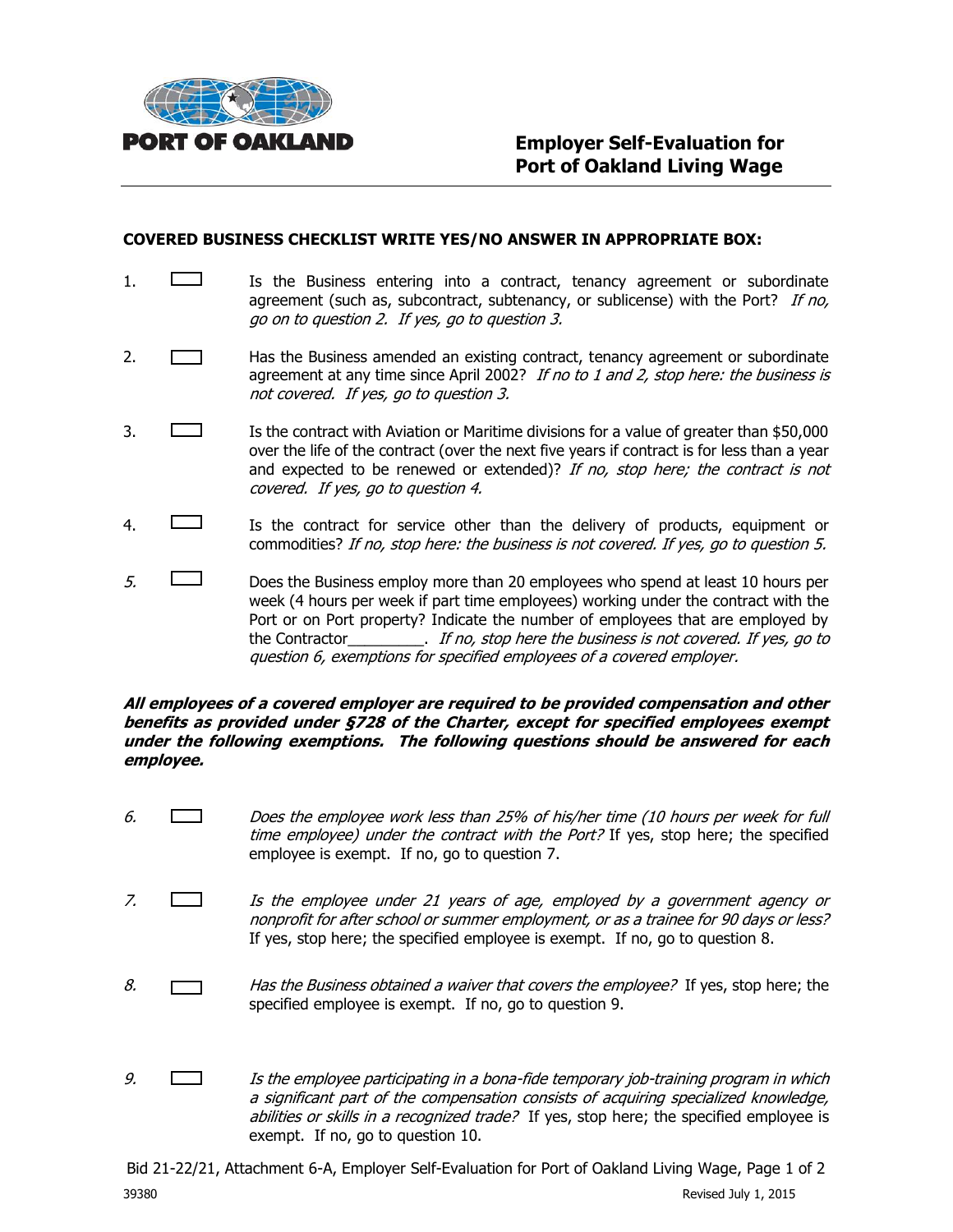- 10.  $\Box$  Is the employee a volunteer who is not compensated other than for incidental expenses or stipends? If yes, stop here; the specified employee is exempt. If no, go to question 11.
- 11. Is the employee working for the Business less than 20 hours per week for a period of 6 months or less? If yes, stop here the specified employee is exempt. If no, go to question 12.
- 12.  $\Box$  Of the remaining employees (employees for which no exemption applies as indicated by your answers to questions 6 through 11), are there 20 or fewer non-exempt employees working for the employer under the Port Contract? If yes, stop here; each of the remaining specified employee(s) is/are exempt. If no, each of the remaining specified employee(s) is covered by §728.

The undersigned authorized representative of Contractor hereby certifies under penalty of perjury that all of the information on this form is true and accurate.

| Company Name            | Signature of Authorized Representative |
|-------------------------|----------------------------------------|
| <b>Address</b>          | Type or Print Name & Title             |
| Area Code and Phone     | <b>Email Address</b>                   |
| Name of Primary Contact | Date                                   |
|                         | Project Name (Be Specific)             |

# **Submit Completed Checklist To:**

Connie Ng-Wong

**Port of Oakland**  Social Responsibility Division 530 Water Street Oakland, CA 94607 Phone: (510) 627-1390 Email: [cng-wong@portoakland.com](mailto:cng-wong@portoakland.com)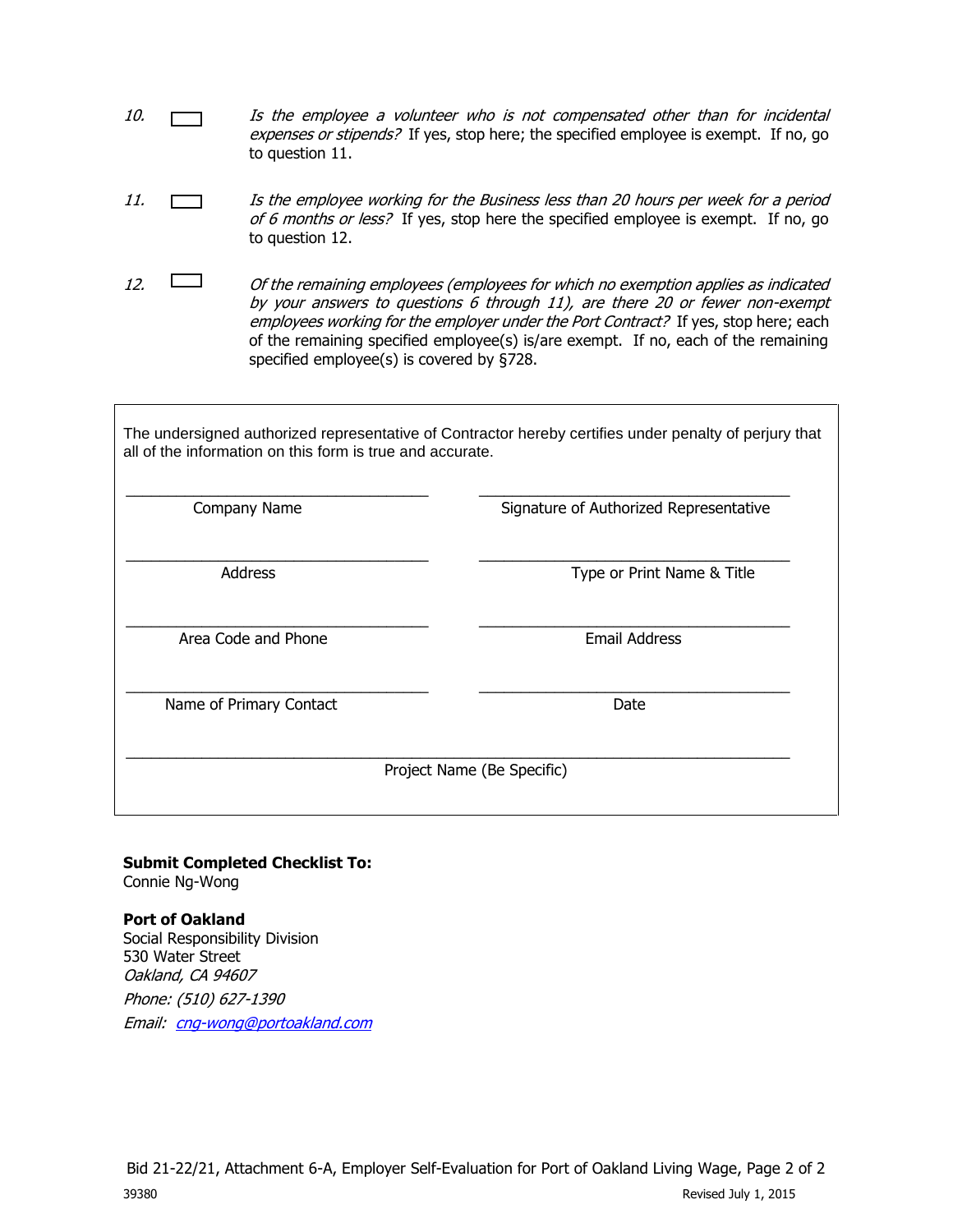

# **Certificate of Compliance – Living Wage**

The City of Oakland Living Wage Charter §728 ("§728") and Port Ordinance No. 3666 ("Ordinance 3666") as amended, provide that certain employers that enter into a contract, lease, license (or a subcontract, sublease, sublicense, or other agreement) with the Port for \$50,000 or more over the term of the contract and certain recipients of Port financial assistance for \$50,000 or more shall pay a prescribed minimum level of compensation to their covered employees ("Employees").

The undersigned ("Contractor") submits this certificate under penalty of perjury and as a condition of payment of its invoice(s) for service provided under the **Example 2** agreement between the Port and Contractor.

- 1) Contractor hereby certifies that it is in compliance with §728 and Ordinance 3666 with respect to all non-exempt Employees of Contractor engaged in Port-related employment or work on Port property.
- 2) Contractor herby acknowledges that the Port is relying on Contractor's certification of compliance with §728 and Ordinance 3666 as a condition of payment of Contractor's invoice(s).
- 3) Contractor understands that it may be subject to fines or penalties for noncompliance with §728 and Ordinance 3666 up to and including potential fines of \$500 per day until Contractor complies.
- 4) Contractor hereby certifies that claims, records and statements relating to Contractor's compliance with §728 and Ordinance 3666 are true and accurate, that such claims, records and statements are made with the knowledge that the Port will rely on such claims, records and statements, and that such claims, records and statements are submitted to the Port for the express benefit of Contractor's employees engaged in Port-related employment or work on Port property.

#### **Please check the appropriate box and sign below**

- П Contractor hereby certifies its compliance with all of its obligations under §728 and Ordinance 3666;
- Contractor hereby certifies that all Employees of Contractor working under Contractor's contract  $\Box$ with the Port are compensated at wage rate(s) greater than \$12.00 per hour;
- П Contractor hereby certifies that it is not currently covered by §728 or Ordinance 3666. Contractor further certifies that should §728 or Ordinance 3666 become applicable, Contractor will comply with all of its Living Wage obligations.

All terms used herein and not defined shall have the meaning ascribed to such terms in §728 and Ordinance 3666.

The undersigned authorized representative of Contractor hereby certifies under penalty of perjury that all of the information on this form is true and accurate.

\_\_\_\_\_\_\_\_\_\_\_\_\_\_\_\_\_\_\_\_\_\_\_\_\_\_\_\_\_\_\_\_\_\_\_\_ \_\_\_\_\_\_\_\_\_\_\_\_\_\_\_\_\_\_\_\_\_\_\_\_\_\_\_\_\_\_\_\_\_\_\_\_\_ Company Name **Signature of Authorized Representative** 

\_\_\_\_\_\_\_\_\_\_\_\_\_\_\_\_\_\_\_\_\_\_\_\_\_\_\_\_\_\_\_\_\_\_\_\_ \_\_\_\_\_\_\_\_\_\_\_\_\_\_\_\_\_\_\_\_\_\_\_\_\_\_\_\_\_\_\_\_\_\_\_\_\_ Address **Address** Type or Print Name & Title

Phone and Email Date and Email Date Date and Email Date Date Date Date Date

Project Name (Be Specific)

**Submit to:** Connie Ng-Wong, Port of Oakland, Social Responsibility Division, 530 Water Street, Oakland, CA 94607. Email: [cng-wong@portoakland.com](mailto:cng-wong@portoakland.com)

\_\_\_\_\_\_\_\_\_\_\_\_\_\_\_\_\_\_\_\_\_\_\_\_\_\_\_\_\_\_\_\_\_\_\_\_ \_\_\_\_\_\_\_\_\_\_\_\_\_\_\_\_\_\_\_\_\_\_\_\_\_\_\_\_\_\_\_\_\_\_\_\_\_

\_\_\_\_\_\_\_\_\_\_\_\_\_\_\_\_\_\_\_\_\_\_\_\_\_\_\_\_\_\_\_\_\_\_\_\_\_\_\_\_\_\_\_\_\_\_\_\_\_\_\_\_\_\_\_\_\_\_\_\_\_\_\_\_\_\_\_\_\_\_\_\_\_\_\_\_\_\_\_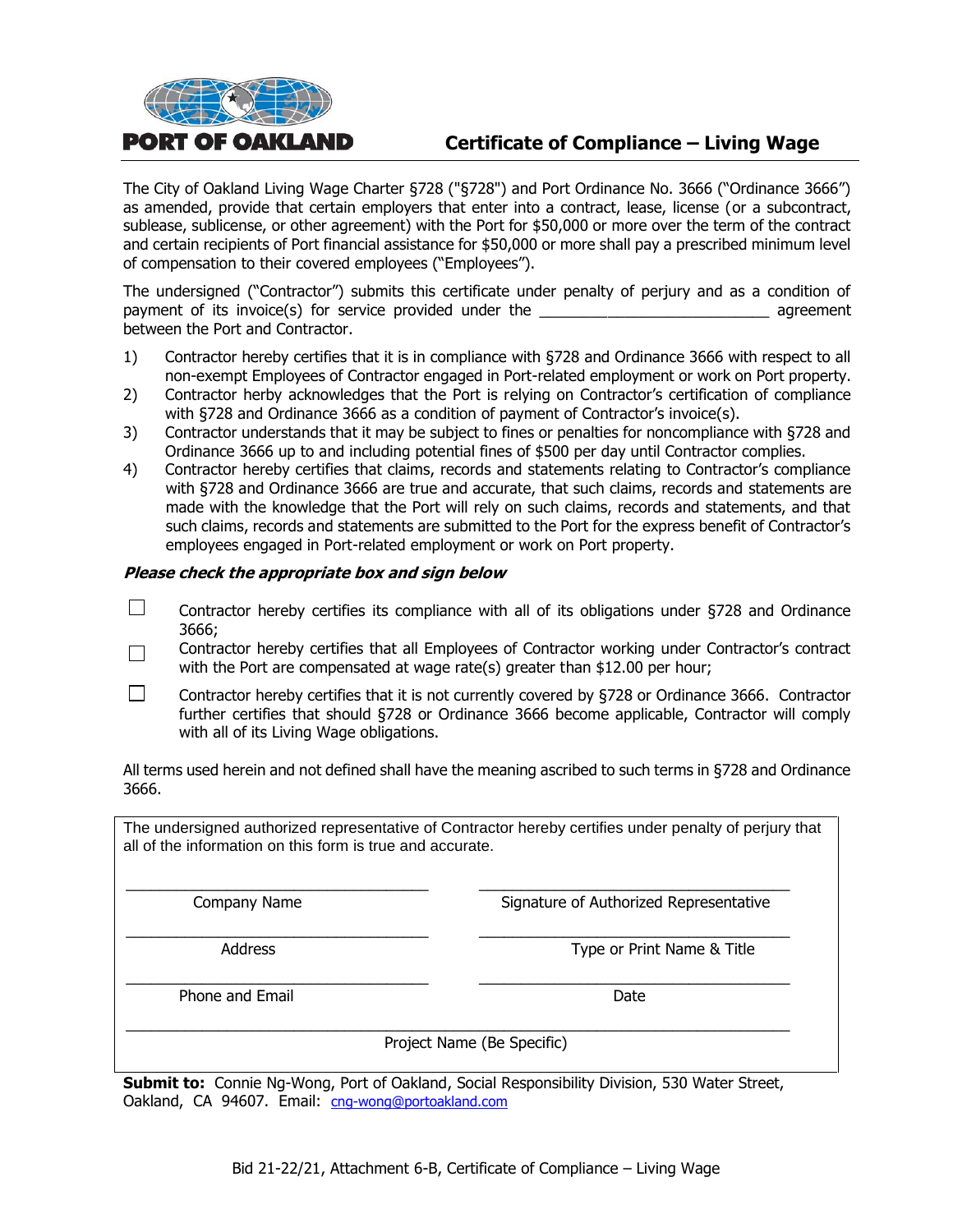

# **Statement of Living Wage Requirements**

# **21-22/21 – Nimble Data Storage Solution**

I hereby certify that I\_\_\_\_\_\_\_\_\_\_\_\_\_\_\_\_\_\_\_\_\_\_\_\_\_\_\_\_\_\_\_\_\_\_\_\_\_\_\_\_\_\_\_\_\_\_\_\_\_\_\_(Legal Name of Bidder/Respondent/Supplier/Consultant/Contractor), has reviewed the Living Wage Requirements, included in this Bid packet and will comply with said Requirement. Upon execution of an Agreement, the selected Bidder will be required to complete the Employer Self-Evaluation for Port of Oakland Form and Certificate of Compliance – Living Wage Form included in this Bid packet, and submit them to the Social Responsibility Division.

I declare under penalty of perjury under the laws of the State of California that the information I have provided herein is true and correct.

> \_\_\_\_\_\_\_\_\_\_\_\_\_\_\_\_\_\_\_\_\_\_\_\_\_\_\_\_\_\_\_\_\_\_\_\_\_\_\_\_\_ **Signature**

> \_\_\_\_\_\_\_\_\_\_\_\_\_\_\_\_\_\_\_\_\_\_\_\_\_\_\_\_\_\_\_\_\_\_\_\_\_\_\_\_\_ Print Name

> \_\_\_\_\_\_\_\_\_\_\_\_\_\_\_\_\_\_\_\_\_\_\_\_\_\_\_\_\_\_\_\_\_\_\_\_\_\_\_\_\_ Title

> \_\_\_\_\_\_\_\_\_\_\_\_\_\_\_\_\_\_\_\_\_\_\_\_\_\_\_\_\_\_\_\_\_\_\_\_\_\_\_\_\_ Date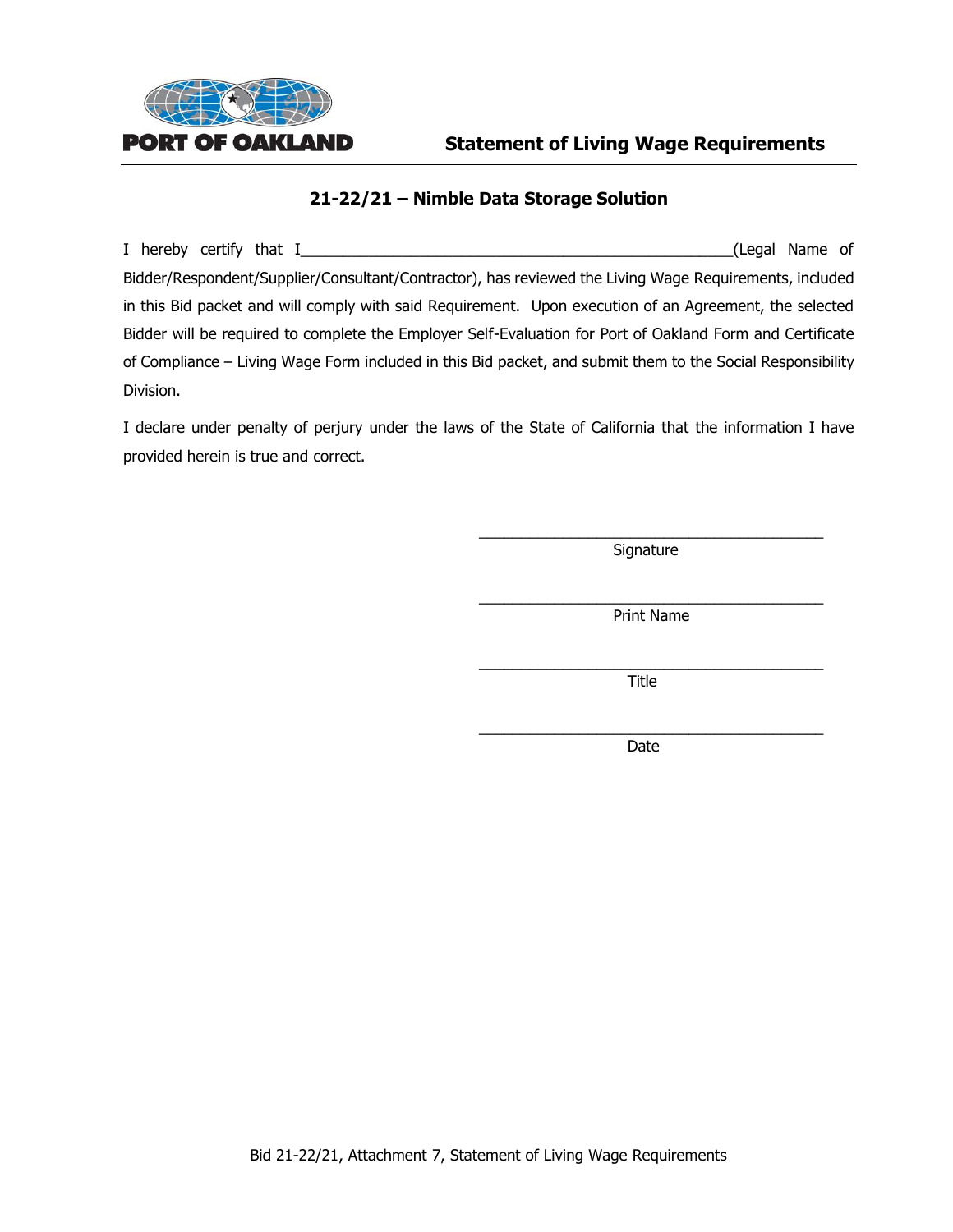

# **Statement of Equal Employment Opportunity**

# **21-22/21 – Nimble Data Storage Solution**

I hereby certify that I\_\_\_\_\_\_\_\_\_\_\_\_\_\_\_\_\_\_\_\_\_\_\_\_\_\_\_\_\_\_\_\_\_\_\_\_\_\_\_\_\_\_\_\_\_\_\_\_\_(Legal Name of Bidder/Supplier/Consultant/Contractor), will not discriminate against any employee or applicant for employment because of race, color, religion, sex, national origin, ancestry, age (over 40), physical or mental disability, cancer-related medical condition, a known genetic pre-disposition to a disease or disorder, veteran status, marital status, or sexual orientation.

I declare under penalty of perjury under the laws of the State of California that the information I have provided herein is true and correct and is of my own personal knowledge.

> \_\_\_\_\_\_\_\_\_\_\_\_\_\_\_\_\_\_\_\_\_\_\_\_\_\_\_\_\_\_\_\_\_\_\_\_\_\_\_\_\_ **Signature**

> \_\_\_\_\_\_\_\_\_\_\_\_\_\_\_\_\_\_\_\_\_\_\_\_\_\_\_\_\_\_\_\_\_\_\_\_\_\_\_\_\_ Print Name

> \_\_\_\_\_\_\_\_\_\_\_\_\_\_\_\_\_\_\_\_\_\_\_\_\_\_\_\_\_\_\_\_\_\_\_\_\_\_\_\_\_ Title

> \_\_\_\_\_\_\_\_\_\_\_\_\_\_\_\_\_\_\_\_\_\_\_\_\_\_\_\_\_\_\_\_\_\_\_\_\_\_\_\_\_ Date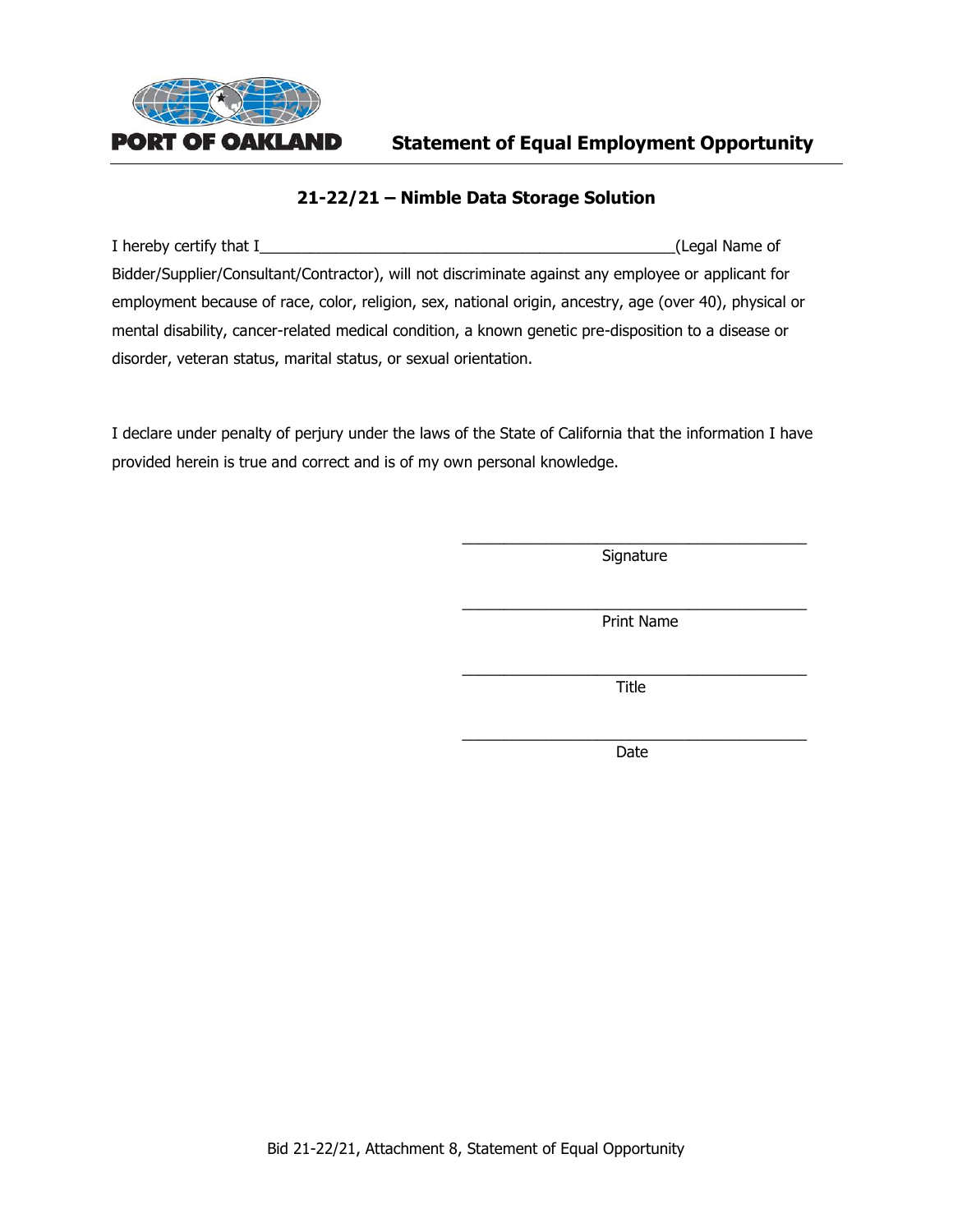

The Port of Oakland (sometimes referred to herein as "Buyer") is soliciting competitive bids to supply the Harbor Facilities with Nimble Data Storage Solution. The Port intends to lock in pricing through this invitation for bid process and (if awarded) will issue a Purchase Order or a Procurement Contract to purchase all equipment from one supplier.

The Port has standardized on specific **Nimble Storage Product and Services** to be used and will not accept alternative or comparable brand products.

To be considered a responsive, responsible bidder, **the bidder shall certify that they are a Nimble Registered Partner** as of the date of the submission of their bid, and that they have the certification/specialization level required by Nimble to support both the product sale and product pricing. The bidder shall warrant that the products are new and in their original box and confirms to have sourced all Manufacturer products submitted in this offer from Manufacturer or through Manufacturer Authorized Channels only, in accordance with all applicable laws and policies at the time of purchase.

In the event there are questions pertaining to the validity of the Nimble products and support, the Port of Oakland reserves the right to verify the origin of the products with Nimble Storage. In the event the products have been acquired from unauthorized channels, the Port of Oakland further reserves the right to return the products for a full refund.

The Port will to purchase only new products; therefore alternative bids such as "Demo" or used products are not acceptable.

## **A. Product Specification:**

| <b>I. Product Name</b>                                                                                               |                                          |      |  |  |  |  |
|----------------------------------------------------------------------------------------------------------------------|------------------------------------------|------|--|--|--|--|
| Nimble HF60 Array - 126TB RAW, 17.28TB Cache, 4x10GbE Ports<br>HF60 Array w/ 126TB RAW, 17.26TB Cache, 4x10GbE Ports |                                          |      |  |  |  |  |
|                                                                                                                      |                                          |      |  |  |  |  |
| Q8H40A                                                                                                               | HPE NS HG60 Hybrid CTO Base Array        |      |  |  |  |  |
| Q8B56B                                                                                                               | HPE NS HF40/60 Hybrid 126TB FIO HDD Bndl |      |  |  |  |  |
| Q8C17B                                                                                                               | HPE NS 2x10GbE 4p FIO Adptr Kit          | 2    |  |  |  |  |
| R0P05A                                                                                                               | HPE NS HF40/60 17.28TB FIO Cache Bndl    |      |  |  |  |  |
| <b>R0P83A</b>                                                                                                        | HPE NS NEMA 5-15P to C19 FIO US Pwr Cord | 2    |  |  |  |  |
| <b>R3P91A</b>                                                                                                        | HPE NS AF/HF Array Standard Trk          |      |  |  |  |  |
| II. Product Name                                                                                                     |                                          |      |  |  |  |  |
|                                                                                                                      | <b>HPE NS NOS Default FIO Software</b>   |      |  |  |  |  |
| <b>Part Number</b>                                                                                                   | <b>Description</b>                       | OTY: |  |  |  |  |
| <b>Q8G27B</b>                                                                                                        | HPE NS NOS Default FIO Software          |      |  |  |  |  |